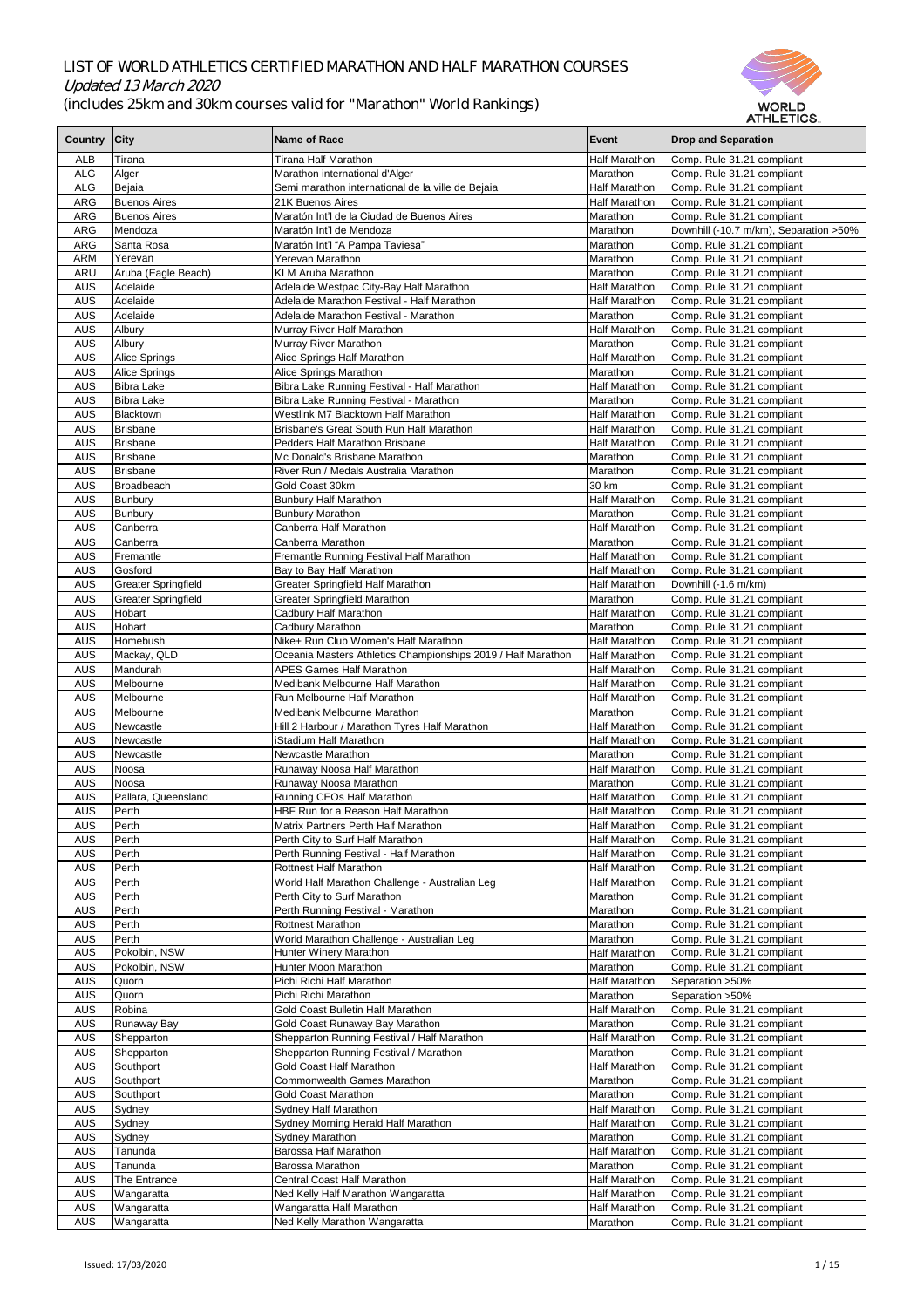

|              |                               |                                                    |                      | AI NLE I IVƏ               |
|--------------|-------------------------------|----------------------------------------------------|----------------------|----------------------------|
| Country City |                               | Name of Race                                       | Event                | <b>Drop and Separation</b> |
|              |                               |                                                    |                      |                            |
| <b>AUS</b>   | Wangaratta                    | Wangaratta Marathon                                | Marathon             | Comp. Rule 31.21 compliant |
| <b>AUS</b>   | <b>Warners Bay</b>            | Lake Macquarie Half Marathon                       | <b>Half Marathon</b> | Comp. Rule 31.21 compliant |
| <b>AUT</b>   | <b>Bad Waltersdorf</b>        | ORF Radio Steiermark lauf halbmarathon             | <b>Half Marathon</b> | Comp. Rule 31.21 compliant |
| <b>AUT</b>   | Bregenz                       | 3-Lander Skinfit Half Marathon                     | <b>Half Marathon</b> | Comp. Rule 31.21 compliant |
| <b>AUT</b>   | Bregenz                       | 3-Lander Sparkasse Marathon                        | Marathon             | Comp. Rule 31.21 compliant |
| <b>AUT</b>   | Graz                          | Kleine Zeitung Graz Half Marathon                  | <b>Half Marathon</b> | Comp. Rule 31.21 compliant |
| <b>AUT</b>   | Graz                          | Sorger Graz Half Marathon                          | <b>Half Marathon</b> | Comp. Rule 31.21 compliant |
| <b>AUT</b>   | Graz                          | Kleine Zeitung Graz Marathon                       | Marathon             | Comp. Rule 31.21 compliant |
| <b>AUT</b>   | <b>Krems</b>                  | Wachau Halbmarathon                                | Half Marathon        | Comp. Rule 31.21 compliant |
| <b>AUT</b>   | Krems                         | Wachau Marathon                                    | Marathon             | Comp. Rule 31.21 compliant |
| <b>AUT</b>   | Salzburg                      | Salzburg Half Marathon                             | <b>Half Marathon</b> | Comp. Rule 31.21 compliant |
| <b>AUT</b>   | Salzburg                      | Salzburg Marathon                                  | Marathon             | Comp. Rule 31.21 compliant |
| <b>AUT</b>   | Vienna                        | International Vienna City Half Marathon            | Half Marathon        | Comp. Rule 31.21 compliant |
| <b>AUT</b>   | Vienna                        | Wien Donauzentrum Half Marathon                    | <b>Half Marathon</b> | Comp. Rule 31.21 compliant |
| <b>AUT</b>   | Vienna                        | VCM Winterlaufserie 2020 (Halfmarathon)            | <b>Half Marathon</b> | Comp. Rule 31.21 compliant |
| <b>AUT</b>   | Vienna                        | International Vienna City Marathon                 | Marathon             | Comp. Rule 31.21 compliant |
| <b>BAH</b>   | Nassau                        | <b>Bahamas Half Marathon</b>                       | Half Marathon        | Comp. Rule 31.21 compliant |
| <b>BAH</b>   | Nassau                        | <b>Bahamas Marathon</b>                            | Marathon             | Comp. Rule 31.21 compliant |
| <b>BAH</b>   | Oasis of the Seas Cruise Ship | Oasis of the Seas Half Marathon                    | Half Marathon        | Comp. Rule 31.21 compliant |
| <b>BAH</b>   | Oasis of the Seas Cruise Ship | Oasis of the Seas Marathon                         | Marathon             | Comp. Rule 31.21 compliant |
| <b>BAN</b>   | <b>Dhaka</b>                  | Dhaka Half Marathon                                | <b>Half Marathon</b> | Comp. Rule 31.21 compliant |
| <b>BAN</b>   | <b>Dhaka</b>                  |                                                    | <b>Half Marathon</b> |                            |
|              |                               | RunBangla - CCCL International Half Marathon       |                      | Comp. Rule 31.21 compliant |
| <b>BAN</b>   | <b>Dhaka</b>                  | Dhaka Marathon                                     | Marathon             | Comp. Rule 31.21 compliant |
| <b>BEL</b>   | Antwerp                       | <b>Linker Oevert Half Marathon</b>                 | <b>Half Marathon</b> | Comp. Rule 31.21 compliant |
| <b>BEL</b>   | Antwerp                       | AG Antwerpen marathon                              | Marathon             | Comp. Rule 31.21 compliant |
| <b>BEL</b>   | Antwerp                       | <b>Linker Oevert Marathon</b>                      | Marathon             | Comp. Rule 31.21 compliant |
| <b>BEL</b>   | <b>Breendonk</b>              | <b>Great Brewerles 25km</b>                        | 25 km                | Comp. Rule 31.21 compliant |
| <b>BEL</b>   | Breendonk                     | <b>Great Brewerles Marathon</b>                    | Marathon             | Comp. Rule 31.21 compliant |
| <b>BEL</b>   | <b>Brussels</b>               | <b>Brussels Airport Half Marathon</b>              | <b>Half Marathon</b> | Comp. Rule 31.21 compliant |
| <b>BEL</b>   | <b>Brussels</b>               | <b>Brussels Airport Marathon</b>                   | Marathon             | Comp. Rule 31.21 compliant |
| <b>BEL</b>   | Torhout                       | <b>Torhout Half Marathon</b>                       | <b>Half Marathon</b> | Comp. Rule 31.21 compliant |
| <b>BEL</b>   | Torhout                       | <b>Torhout Marathon</b>                            | Marathon             | Comp. Rule 31.21 compliant |
| <b>BER</b>   | <b>Hamilton</b>               | Bermuda Half Marathon                              | <b>Half Marathon</b> | Comp. Rule 31.21 compliant |
| <b>BER</b>   | <b>Hamilton</b>               | Bermuda Marathon                                   | Marathon             | Comp. Rule 31.21 compliant |
| <b>BIH</b>   | Banja Luka                    | Banja Luka Half Marathon                           | <b>Half Marathon</b> | Comp. Rule 31.21 compliant |
| <b>BIH</b>   | Banja Luka                    | Banja Luka Marathon                                | Marathon             | Comp. Rule 31.21 compliant |
| <b>BIH</b>   | <b>Brod</b>                   | <b>Brod</b>                                        | <b>Half Marathon</b> | Comp. Rule 31.21 compliant |
| <b>BIH</b>   | Cazin                         | Cazin Half Marathon                                | <b>Half Marathon</b> | Comp. Rule 31.21 compliant |
| <b>BIH</b>   | Cazin                         | Cazin Marathon                                     | Marathon             | Comp. Rule 31.21 compliant |
| <b>BIH</b>   | Gradiska                      | Gradiski Half Marathon                             | <b>Half Marathon</b> | Comp. Rule 31.21 compliant |
| <b>BIH</b>   | Mostar                        | <b>Mostar Half Marathon</b>                        | <b>Half Marathon</b> | Comp. Rule 31.21 compliant |
| <b>BIH</b>   | Sarajevo                      | Sarajevo Coca Cola Half Marathon                   | <b>Half Marathon</b> | Comp. Rule 31.21 compliant |
| <b>BIH</b>   | Tuzla                         | Tuzla Night Half Marathon                          | <b>Half Marathon</b> | Comp. Rule 31.21 compliant |
| <b>BLR</b>   | <b>Minsk</b>                  | Volkswagen Minsk Half Marathon                     | <b>Half Marathon</b> | Comp. Rule 31.21 compliant |
| <b>BOL</b>   | Santa Cruz                    | Terbonova Media Maratón                            | <b>Half Marathon</b> | Comp. Rule 31.21 compliant |
| <b>BOL</b>   | Santa Cruz                    | Maratón de Santa Cruz de la Sierra                 | Marathon             | Comp. Rule 31.21 compliant |
| <b>BOT</b>   | Gaborone                      | Diacore Gaborone Half Marathon                     | <b>Half Marathon</b> | Comp. Rule 31.21 compliant |
| <b>BOT</b>   | Gaborone                      | Diacore Gaborone Marathon                          | Marathon             | Comp. Rule 31.21 compliant |
| <b>BRA</b>   | Brasilia                      | <b>BSB City Half Marathon Brasilia</b>             | <b>Half Marathon</b> | Downhill (-4.3 m/km)       |
| <b>BRA</b>   | Rio de Janeiro                | Meia Maratóna Intl do Rio de Janeiro               | <b>Half Marathon</b> | Separation > 50%           |
| <b>BRA</b>   | Rio de Janeiro                | Maratona da Cidade do Rio de Janeiro               | Marathon             | Separation > 50%           |
| <b>BRA</b>   | São Paulo                     | Meia Maratona Internacional da Cidade de São Paulo | Half Marathon        | Comp. Rule 31.21 compliant |
| <b>BRA</b>   | São Paulo                     | Sao Paulo Int'l Marathon                           | Marathon             | Comp. Rule 31.21 compliant |
| <b>BRN</b>   | Manama                        | Bahrain Night Half Marathon                        | Half Marathon        |                            |
| <b>BUL</b>   | Plovdiv                       | Plovdiv Marathon                                   | Marathon             | Comp. Rule 31.21 compliant |
|              |                               |                                                    |                      | Comp. Rule 31.21 compliant |
| <b>BUL</b>   | Sofia                         | Wizz Air Sofia Half Marathon                       | Half Marathon        | Comp. Rule 31.21 compliant |
| <b>BUL</b>   | Sofia                         | Wizz Air Sofia Marathon                            | Marathon             | Comp. Rule 31.21 compliant |
| <b>BUL</b>   | Stara Zagora                  | Stara Zagora Half Marathon                         | Half Marathon        | Comp. Rule 31.21 compliant |
| <b>BUL</b>   | Stara Zagora                  | Stara Zagora Marathon                              | Marathon             | Comp. Rule 31.21 compliant |
| <b>CAM</b>   | Phnom Penh                    | Phnom Penh International Half Marathon             | Half Marathon        | Comp. Rule 31.21 compliant |
| <b>CAM</b>   | Sihanoukville                 | Sihanoukville International Half Marathon          | <b>Half Marathon</b> | Comp. Rule 31.21 compliant |
| <b>CAN</b>   | Calgary, AB                   | Calgary Half Marathon                              | Half Marathon        | Comp. Rule 31.21 compliant |
| <b>CAN</b>   | Calgary, AB                   | Calgary Marathon                                   | Marathon             | Comp. Rule 31.21 compliant |
| <b>CAN</b>   | Carp, Ontario                 | MEC Dad's Day Dash - Half Marathon                 | Half Marathon        | Comp. Rule 31.21 compliant |
| <b>CAN</b>   | Cornwall, Ontario             | Cornwall Run to End MS Marathon                    | Marathon             | Separation > 50%           |
| <b>CAN</b>   | Edmonton, AB                  | <b>Edmonton Half Marathon</b>                      | Half Marathon        | Comp. Rule 31.21 compliant |
| <b>CAN</b>   | Edmonton, AB                  | <b>Edmonton Marathon</b>                           | Marathon             | Comp. Rule 31.21 compliant |
| <b>CAN</b>   | <b>Gatineau Park</b>          | The MEC Gatineau Park Half Marathon                | <b>Half Marathon</b> | Comp. Rule 31.21 compliant |
| <b>CAN</b>   | <b>Gatineau Park</b>          | The MEC Gatineau Park Marathon                     | Marathon             | Comp. Rule 31.21 compliant |
| <b>CAN</b>   | Halifax, Nova Scotia          | <b>Blue Nose Half Marathon</b>                     | Half Marathon        | Comp. Rule 31.21 compliant |
| <b>CAN</b>   | Halifax, Nova Scotia          | Scotiabank Blue Nose Marathon                      | Marathon             | Comp. Rule 31.21 compliant |
| <b>CAN</b>   | Hamilton, Ontario             | Hamilton Half Marathon Road2Hope                   | Half Marathon        | Downhill (-5.9 m/km)       |
| <b>CAN</b>   | Hamilton, Ontario             | Hamilton Marathon Road2Hope                        | Marathon             | Downhill (-3.0 m/km)       |
| <b>CAN</b>   | Hecla, Manitoba               | Lakeview Hecla Half Marathon                       | <b>Half Marathon</b> | Comp. Rule 31.21 compliant |
| <b>CAN</b>   | Liverpool, Nova Scotia        | Run Our Shore Half Marathon                        | Marathon             | Comp. Rule 31.21 compliant |
| CAN          | London, Ontario               | Run for Retina Research Half Marathon              | Half Marathon        | Comp. Rule 31.21 compliant |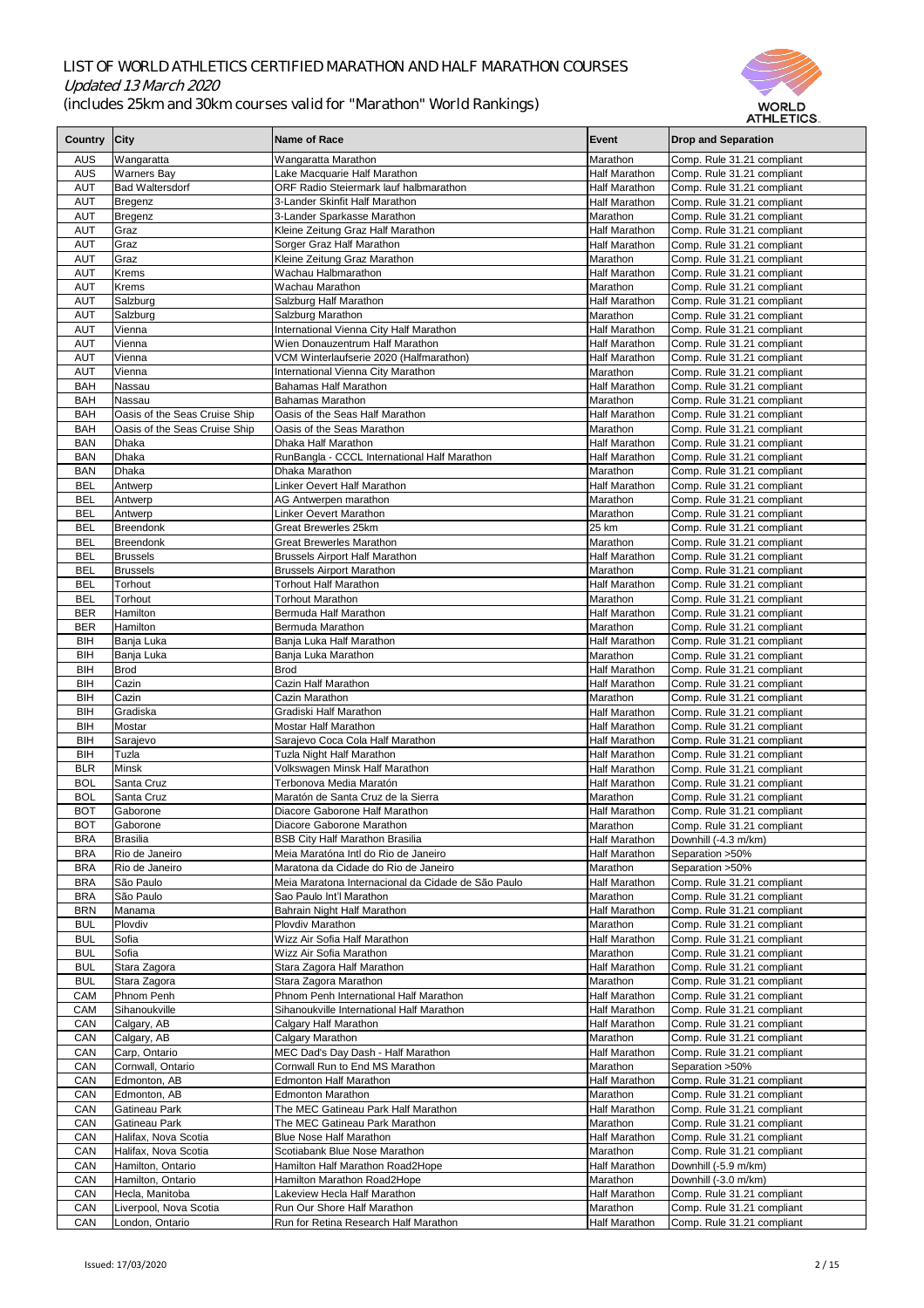

|                          |                         |                                                                               |                                  | AI HLE HUS.                                              |
|--------------------------|-------------------------|-------------------------------------------------------------------------------|----------------------------------|----------------------------------------------------------|
| Country City             |                         | Name of Race                                                                  | Event                            | <b>Drop and Separation</b>                               |
| <b>CAN</b>               | Mission, BC             | <b>Mission Half Marathon</b>                                                  | <b>Half Marathon</b>             | Comp. Rule 31.21 compliant                               |
| <b>CAN</b>               | Niagara Falls           | Niagara Falls Half Marathon                                                   | <b>Half Marathon</b>             | Comp. Rule 31.21 compliant                               |
| <b>CAN</b>               | <b>Ottawa</b>           | MEC Spring Flyer Half Marathon Ottawa                                         | <b>Half Marathon</b>             | Comp. Rule 31.21 compliant                               |
| <b>CAN</b>               | Ottawa, ON              | <b>Ottawa Half Marathon</b>                                                   | <b>Half Marathon</b>             | Comp. Rule 31.21 compliant                               |
| <b>CAN</b>               | Ottawa, ON              | <b>Ottawa Marathon</b>                                                        | Marathon                         | Comp. Rule 31.21 compliant                               |
| <b>CAN</b>               | Perth, Ontario          | Perth Kilt Marathon                                                           | Marathon                         | Comp. Rule 31.21 compliant                               |
| <b>CAN</b>               | Québec City             | Half Marathon SSQ de Québec                                                   | Half Marathon                    | Comp. Rule 31.21 compliant                               |
| <b>CAN</b>               | Québec City             | Marathon SSQ de Québec                                                        | Marathon                         | Comp. Rule 31.21 compliant                               |
| <b>CAN</b>               | Saint John, NB          | Running Room Half Marathon by the Sea                                         | <b>Half Marathon</b>             | Comp. Rule 31.21 compliant                               |
| <b>CAN</b>               | Saint John, NB          | Emera Marathon by the Sea                                                     | Marathon                         | Comp. Rule 31.21 compliant                               |
| <b>CAN</b>               | Simcoe, Ontario         | South Coast Half Marathon Simcoe                                              | Half Marathon                    | Comp. Rule 31.21 compliant                               |
| <b>CAN</b>               | Simcoe, Ontario         | South Coast Marathon Simcoe                                                   | Marathon                         | Separation > 50%                                         |
| <b>CAN</b>               | Toronto, ON             | Goodlife Fitness Toronto Half Marathon                                        | <b>Half Marathon</b>             | Downhill (-4.5 m/km), Separation > 50%                   |
| <b>CAN</b>               | Toronto, ON             | Scotiabank Toronto Waterfront Half Marathon                                   | <b>Half Marathon</b>             | Comp. Rule 31.21 compliant                               |
| <b>CAN</b>               | Toronto, ON             | Goodlife Fitness Toronto Marathon                                             | Marathon                         | Downhill (-2.7 m/km)                                     |
| <b>CAN</b>               | Toronto, ON             | Scotiabank Toronto Waterfront Marathon                                        | Marathon                         | Comp. Rule 31.21 compliant                               |
| <b>CAN</b>               | Vancouver, BC           | <b>BMO Vancouver Half Marathon</b>                                            | <b>Half Marathon</b>             | Downhill (-2.8 m/km)                                     |
| <b>CAN</b>               | Vancouver, BC           | <b>BMO Vancouver Marathon</b>                                                 | Marathon                         | Downhill (-1.4 m/km)                                     |
| <b>CAN</b>               | Yarmouth                | <b>Yarmouth Marathon</b>                                                      | Marathon                         | Comp. Rule 31.21 compliant                               |
| <b>CAY</b>               | Georgetown              | Cayman Islands Half Marathon                                                  | <b>Half Marathon</b>             | Comp. Rule 31.21 compliant                               |
| <b>CAY</b>               | Georgetown              | Cayman Islands Marathon                                                       | Marathon                         | Comp. Rule 31.21 compliant                               |
| <b>CHI</b>               | Arica                   | Half Marathon Arica City                                                      | <b>Half Marathon</b>             | Comp. Rule 31.21 compliant                               |
| <b>CHI</b>               | Santiago                | Entel Media Maratón de Santiago                                               | Half Marathon                    | Comp. Rule 31.21 compliant                               |
| <b>CHI</b>               | Temuco                  | Maraton Int'l Temuco-Araucania                                                | Marathon                         | Comp. Rule 31.21 compliant                               |
| <b>CHN</b>               | Beijing                 | Beijing International Marathon                                                | Marathon                         | Comp. Rule 31.21 compliant                               |
| <b>CHN</b>               | Beijing                 | <b>Great Wall Marathon</b>                                                    | Marathon                         | Comp. Rule 31.21 compliant                               |
| <b>CHN</b>               | Changsha                | Changsha International Marathon                                               | Marathon<br>Marathon             | Comp. Rule 31.21 compliant                               |
| <b>CHN</b><br><b>CHN</b> | Changzhi<br>Chengdu     | Changzhi International Marathon<br>Chengdu Half Marathon                      | <b>Half Marathon</b>             | Comp. Rule 31.21 compliant<br>Separation > 50%           |
| <b>CHN</b>               | Chengdu                 | Chengdu Marathon                                                              | Marathon                         | Comp. Rule 31.21 compliant                               |
| <b>CHN</b>               | Chongqing               | Chongqing International Marathon                                              | Marathon                         | Comp. Rule 31.21 compliant                               |
| <b>CHN</b>               | Dalian                  | Dalian International Half Marathon                                            | <b>Half Marathon</b>             | Comp. Rule 31.21 compliant                               |
| <b>CHN</b>               | Dalian                  | Dalian International Marathon                                                 | Marathon                         | Comp. Rule 31.21 compliant                               |
| <b>CHN</b>               | Dandong                 | Dandong Yalujiang International Marathon                                      | Marathon                         | Comp. Rule 31.21 compliant                               |
| <b>CHN</b>               | Dongguan                | Dongguan International Marathon                                               | Marathon                         | Comp. Rule 31.21 compliant                               |
| <b>CHN</b>               | Dongguan                | Dongguan Asian Marathon Championships 2019                                    | Marathon                         | Comp. Rule 31.21 compliant                               |
| <b>CHN</b>               | Dongying                | Yellow River Estuary (Dongying) International Marathon                        | Marathon                         | Comp. Rule 31.21 compliant                               |
| <b>CHN</b>               | Fuzhou                  | <b>Fuzhou Marathon</b>                                                        | Marathon                         | Comp. Rule 31.21 compliant                               |
| <b>CHN</b>               | Guangzhou               | Guangzhou International Half Marathon                                         | Half Marathon                    | Comp. Rule 31.21 compliant                               |
| <b>CHN</b>               | Guangzhou               | Guangzhou International Marathon                                              | Marathon                         | Comp. Rule 31.21 compliant                               |
| <b>CHN</b>               | Hangzhou                | Hangzhou International Marathon                                               | Marathon                         | Comp. Rule 31.21 compliant                               |
| <b>CHN</b>               | <b>Harbin</b>           | Harbin Marathon                                                               | Marathon                         | Comp. Rule 31.21 compliant                               |
| <b>CHN</b>               | Hefei City              | Hefei International Half Marathon                                             | <b>Half Marathon</b>             | Comp. Rule 31.21 compliant                               |
| <b>CHN</b>               | Hefei City              | Hefei International Marathon                                                  | Marathon                         | Comp. Rule 31.21 compliant                               |
| <b>CHN</b>               | Jilin City              | Jilin Marathon                                                                | Marathon                         | Comp. Rule 31.21 compliant                               |
| <b>CHN</b>               | Kunming                 | <b>SCO Kunming Marathon</b>                                                   | Marathon                         | Comp. Rule 31.21 compliant                               |
| <b>CHN</b>               | Lanzhou                 | Lanzhou International Half Marathon                                           | <b>Half Marathon</b>             | Comp. Rule 31.21 compliant                               |
| <b>CHN</b>               | Lanzhou                 | Lanzhou International Marathon                                                | Marathon                         | Comp. Rule 31.21 compliant                               |
| <b>CHN</b>               | Nanchang                | Nanchang Marathon                                                             | Marathon                         | Comp. Rule 31.21 compliant                               |
| <b>CHN</b>               | Nanjing                 | Nanjing Marathon                                                              | Marathon                         | Comp. Rule 31.21 compliant                               |
| <b>CHN</b><br><b>CHN</b> | Shanghai<br>Shenzhen    | Shanghai Dishui Lake Half Marathon<br>Shenzhen International Marathon         | <b>Half Marathon</b><br>Marathon | Comp. Rule 31.21 compliant<br>Comp. Rule 31.21 compliant |
| <b>CHN</b>               | Taiyuan                 | <b>Taiyuan Marathon</b>                                                       | Marathon                         | Comp. Rule 31.21 compliant                               |
| <b>CHN</b>               | Wangjiang               | <b>Wangjiang Half Marathon</b>                                                | <b>Half Marathon</b>             | Separation > 50%                                         |
| <b>CHN</b>               | Wuhan                   | CISM Military World Games 2019 / Marathon                                     | Marathon                         | Comp. Rule 31.21 compliant                               |
| <b>CHN</b>               | <b>Wuqing</b>           | Tianjin International Marathon                                                | Marathon                         | Comp. Rule 31.21 compliant                               |
| <b>CHN</b>               | Wuxi                    | <b>Wuxi Marathon</b>                                                          | Marathon                         | Comp. Rule 31.21 compliant                               |
| <b>CHN</b>               | Xiamen                  | Xiamen International Marathon                                                 | Marathon                         | Comp. Rule 31.21 compliant                               |
| <b>CHN</b>               | Xichang                 | Xichang Qionghai Lake Wetland International Marathon                          | Marathon                         | Comp. Rule 31.21 compliant                               |
| <b>CHN</b>               | Xiqiao, Foshan City     | Xiqiao Mountain International Half Marathon                                   | <b>Half Marathon</b>             | Comp. Rule 31.21 compliant                               |
| <b>CHN</b>               | Xuzhou                  | <b>Xuzhou Marathon</b>                                                        | Marathon                         | Comp. Rule 31.21 compliant                               |
| <b>CHN</b>               | Yangzhou                | Yangzhou Jianzhen International Half Marathon                                 | <b>Half Marathon</b>             | Comp. Rule 31.21 compliant                               |
| <b>CIV</b>               | Abidjan                 | Semi Marathon International du District d'Abidjan                             | <b>Half Marathon</b>             | Comp. Rule 31.21 compliant                               |
| COL                      | Avándaro Valle de Bravo | Media Maratón de las Flores - Medellin                                        | <b>Half Marathon</b>             | Comp. Rule 31.21 compliant                               |
| <b>COL</b>               | Bogota                  | Media Maratón de Bogotá                                                       | <b>Half Marathon</b>             | Comp. Rule 31.21 compliant                               |
| <b>COL</b>               | San José de Cúcuta      | Media Maratón de Cúcuta 2018                                                  | <b>Half Marathon</b>             | Comp. Rule 31.21 compliant                               |
| <b>CPV</b>               | Santa Maria, Sal        | African Beach Games 2019 / Half Marathon                                      | <b>Half Marathon</b>             | Comp. Rule 31.21 compliant                               |
| <b>CRC</b>               | Cartago                 | Media Maraton de Cartago                                                      | <b>Half Marathon</b>             | Comp. Rule 31.21 compliant                               |
| <b>CRC</b>               | Cartago                 | Maraton de Cartago                                                            | Marathon                         | Comp. Rule 31.21 compliant                               |
| <b>CRC</b>               | Cuanacaste              | Flamingo Beach Marathon                                                       | Marathon                         | Comp. Rule 31.21 compliant                               |
| <b>CRC</b>               | Guanacaste              | <b>Maraton JW Marriott Guanacaste</b>                                         | Marathon                         | Comp. Rule 31.21 compliant                               |
| <b>CRC</b>               | Puntarenas              | Medio Maratón Puerto                                                          | <b>Half Marathon</b>             | Separation > 50%                                         |
| <b>CRC</b>               | San José                | Medio Marathon Int'l de Costa Rica<br>Medio Maratón Municipalidad de San José | <b>Half Marathon</b>             | Comp. Rule 31.21 compliant                               |
| <b>CRC</b><br><b>CRC</b> | San José<br>San José    | Marathon Int'l de Costa Rica                                                  | <b>Half Marathon</b><br>Marathon | Comp. Rule 31.21 compliant<br>Comp. Rule 31.21 compliant |
| <b>CRC</b>               | San José                | Maratón Estadio Nacional                                                      | Marathon                         | Comp. Rule 31.21 compliant                               |
|                          |                         |                                                                               |                                  |                                                          |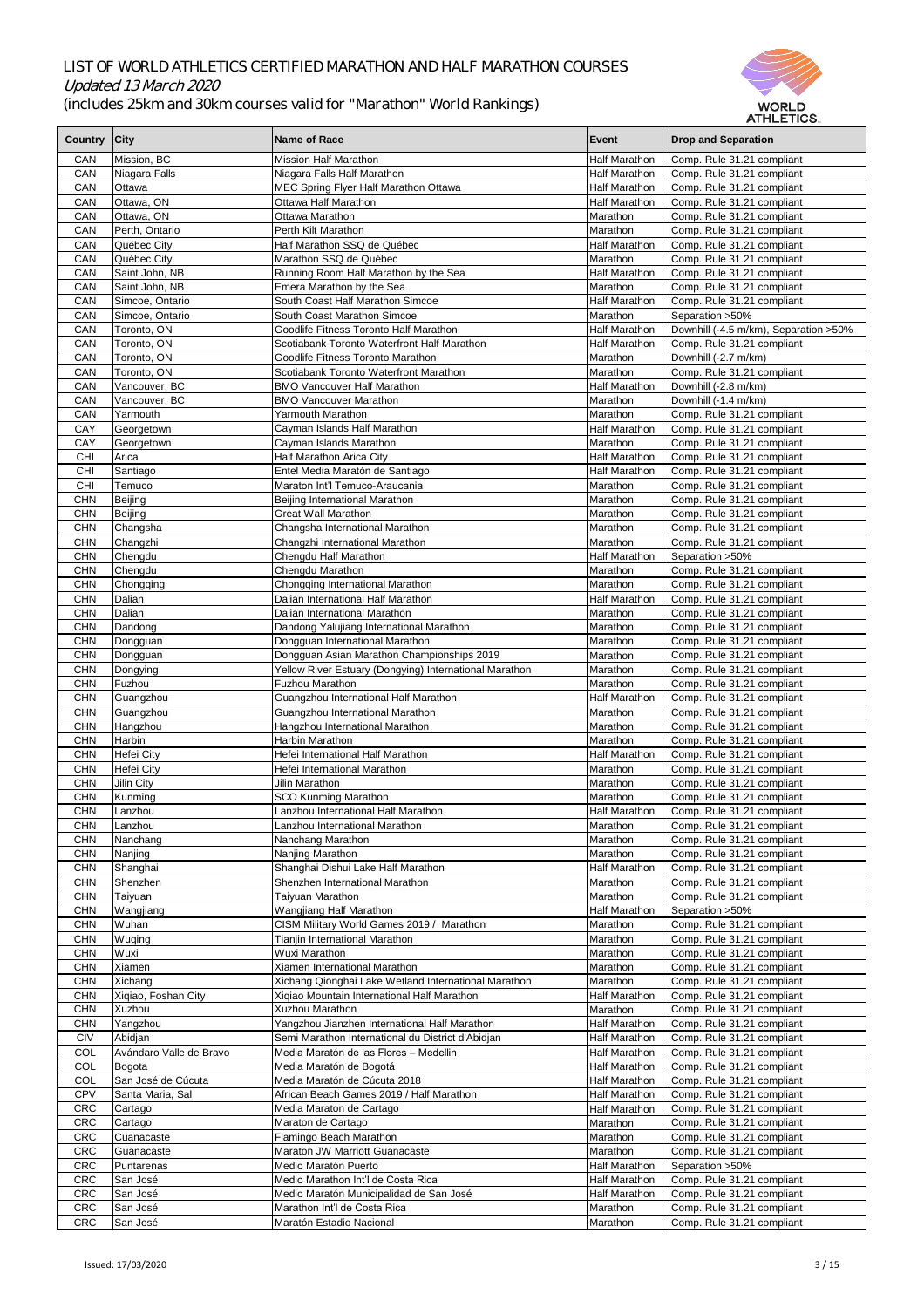

|                |                     |                                                     |                      | AI NLE I IVY.              |
|----------------|---------------------|-----------------------------------------------------|----------------------|----------------------------|
| <b>Country</b> | <b>City</b>         | Name of Race                                        | Event                | <b>Drop and Separation</b> |
|                |                     |                                                     |                      |                            |
| <b>CRO</b>     | Cakovec             | Zrinski Half Marathon                               | <b>Half Marathon</b> | Comp. Rule 31.21 compliant |
| <b>CRO</b>     | Fuzine              | Half Marathon "Tri Jezera"                          | Half Marathon        | Comp. Rule 31.21 compliant |
| <b>CRO</b>     | Losinj              | Losinj Half Marathon                                | <b>Half Marathon</b> | Comp. Rule 31.21 compliant |
| <b>CRO</b>     | Odzaci              | <b>Odzaci Marathon</b>                              | Marathon             | Comp. Rule 31.21 compliant |
| <b>CRO</b>     | <b>Omis</b>         | <b>Omis Half Marathon</b>                           | <b>Half Marathon</b> |                            |
|                |                     |                                                     |                      | Comp. Rule 31.21 compliant |
| <b>CRO</b>     | Osijek              | Osijek Half Marathon                                | Half Marathon        | Comp. Rule 31.21 compliant |
| <b>CRO</b>     | Plitvice            | <b>Plitvice Half Marathon</b>                       | <b>Half Marathon</b> | Comp. Rule 31.21 compliant |
| <b>CRO</b>     | Plitvice            | <b>Plitvice Marathon</b>                            | Marathon             | Comp. Rule 31.21 compliant |
| <b>CRO</b>     | Pozega              | Pozega Half Marathon                                | <b>Half Marathon</b> | Comp. Rule 31.21 compliant |
| <b>CRO</b>     | Puljane             | <b>Krka Half Marathon</b>                           | Half Marathon        | Comp. Rule 31.21 compliant |
| <b>CRO</b>     | Rijeka              | Rijeka Half Marathon                                | <b>Half Marathon</b> | Comp. Rule 31.21 compliant |
| <b>CRO</b>     | Rijeka              | Rijeka Marathon                                     | Marathon             | Comp. Rule 31.21 compliant |
|                |                     |                                                     |                      |                            |
| <b>CRO</b>     | <b>Sabac</b>        | Sabac Marathon                                      | <b>I</b> Marathon    | Comp. Rule 31.21 compliant |
| <b>CRO</b>     | Sisak               | <b>Sisak Half Marathon</b>                          | <b>Half Marathon</b> | Comp. Rule 31.21 compliant |
| <b>CRO</b>     | Split               | Split Half Marathon                                 | <b>Half Marathon</b> | Comp. Rule 31.21 compliant |
| <b>CRO</b>     | Split               | <b>Split Marathon</b>                               | Marathon             | Comp. Rule 31.21 compliant |
| <b>CRO</b>     | Ston                | Ston Wall Marathon                                  | Marathon             | Comp. Rule 31.21 compliant |
| <b>CRO</b>     | <b>Tikves</b>       | Prvi Baranjski Polumarathon                         | <b>Half Marathon</b> | Comp. Rule 31.21 compliant |
| <b>CRO</b>     | Varadzin            | Brooks Varadzinski Polumarathon                     | <b>Half Marathon</b> | Comp. Rule 31.21 compliant |
|                |                     |                                                     |                      |                            |
| <b>CRO</b>     | Velika Gorica       | Turopoljska Trka                                    | <b>Half Marathon</b> | Comp. Rule 31.21 compliant |
| <b>CRO</b>     | Zagreb              | Zagreb Spring Half Marathon                         | <b>Half Marathon</b> | Comp. Rule 31.21 compliant |
| <b>CRO</b>     | Zagreb              | Zagreb Spring Half Marathon powered by Heineken 0.0 | <b>Half Marathon</b> | Comp. Rule 31.21 compliant |
| <b>CRO</b>     | Zagreb              | Zagrebacki Half Marathon                            | <b>Half Marathon</b> | Comp. Rule 31.21 compliant |
| <b>CRO</b>     | Zagreb              | Zagrebacki Marathon                                 | Marathon             | Comp. Rule 31.21 compliant |
| <b>CYP</b>     | Aglantzia           | Running Under The Moon Half Marathon                | <b>Half Marathon</b> | Comp. Rule 31.21 compliant |
| <b>CYP</b>     | Larnaka             | Larnaka International Half Marathon                 |                      |                            |
|                |                     |                                                     | <b>Half Marathon</b> | Comp. Rule 31.21 compliant |
| <b>CYP</b>     | Larnaka             | Larnaka Marathon                                    | Marathon             | Comp. Rule 31.21 compliant |
| <b>CYP</b>     | Limassol            | <b>OPAP Limassol Half Marathn GSO</b>               | Half Marathon        | Comp. Rule 31.21 compliant |
| <b>CYP</b>     | Limassol            | OPAP Limassol Marathon G S O                        | Marathon             | Comp. Rule 31.21 compliant |
| <b>CYP</b>     | Nicosia             | Alphamega "Run as One" Half Marathon                | <b>Half Marathon</b> | Comp. Rule 31.21 compliant |
| <b>CYP</b>     | Nicosia             | Medochemie Nicosia Half Marathon                    | <b>Half Marathon</b> | Comp. Rule 31.21 compliant |
|                |                     | <b>Quantum Nicosia Half Marathon</b>                |                      |                            |
| <b>CYP</b>     | Nicosia             |                                                     | <b>Half Marathon</b> | Comp. Rule 31.21 compliant |
| <b>CYP</b>     | Nicosia             | Running under the Moon Nicosia Half Marathon        | <b>Half Marathon</b> | Comp. Rule 31.21 compliant |
| <b>CYP</b>     | Nicosia             | Medochemie Nicosia Marathon                         | Marathon             | Comp. Rule 31.21 compliant |
| <b>CYP</b>     | Paphos              | Logicom Cyprus Half Marathon                        | <b>Half Marathon</b> | Comp. Rule 31.21 compliant |
| <b>CYP</b>     | Paphos              | <b>Cyprus Marathon</b>                              | Marathon             | Separation > 50%           |
| <b>CZE</b>     | <b>Brno</b>         | Half Marathon Brno                                  | <b>Half Marathon</b> | Comp. Rule 31.21 compliant |
| <b>CZE</b>     | Ceske Budejovice    | Mattoni Half Marathon Ceske Budejovice              | <b>Half Marathon</b> | Comp. Rule 31.21 compliant |
| <b>CZE</b>     |                     |                                                     |                      |                            |
|                | <b>Karlovy Vary</b> | Mattoni Half Marathon Karlovy Vary                  | <b>Half Marathon</b> | Comp. Rule 31.21 compliant |
| <b>CZE</b>     | Olomouc             | Mattoni Half Marathon Olomouc                       | Half Marathon        | Comp. Rule 31.21 compliant |
| <b>CZE</b>     | Pardubice           | Pardubice Wine Half Marathon                        | Half Marathon        | Comp. Rule 31.21 compliant |
| <b>CZE</b>     | Prague              | Sportisimo Prague Half Marathon                     | <b>Half Marathon</b> | Comp. Rule 31.21 compliant |
| <b>CZE</b>     | Prague              | Volkswagen Prague Marathon                          | Marathon             | Comp. Rule 31.21 compliant |
| <b>CZE</b>     | Usti nad Labem      | Mattoni Usti nad Labem Half Marathon                | <b>Half Marathon</b> | Comp. Rule 31.21 compliant |
| <b>DEN</b>     | Copenhagen          | Copenhagen Half Marathon                            | <b>Half Marathon</b> | Comp. Rule 31.21 compliant |
| <b>DEN</b>     |                     |                                                     |                      |                            |
|                | Copenhagen          | Telenor Copenhagen Marathon                         | Marathon             | Comp. Rule 31.21 compliant |
| <b>DEN</b>     | Odense              | H C Andersen Half Marathon                          | <b>Half Marathon</b> | Comp. Rule 31.21 compliant |
| <b>DEN</b>     | Odense              | H C Andersen Marathon                               | Marathon             | Comp. Rule 31.21 compliant |
| <b>DEN</b>     | Torshavn            | Torshavn Marathon                                   | Marathon             | Comp. Rule 31.21 compliant |
| <b>DOM</b>     | Casa de Campo       | Casa de Campo Corre por Hogar del Niña H Mar        | <b>Half Marathon</b> | Comp. Rule 31.21 compliant |
| <b>DOM</b>     | Casa de Campo       | Casa de Campo Corre por Hogar del Niña Marathon     | Marathon             | Comp. Rule 31.21 compliant |
| <b>DOM</b>     | Santiago            | Maratón Santiago de America Ruta 21.0975 km         | <b>Half Marathon</b> | Comp. Rule 31.21 compliant |
| <b>DOM</b>     | Santiago            | Maratón Santiago de America                         | Marathon             | Comp. Rule 31.21 compliant |
|                |                     |                                                     |                      |                            |
| <b>DOM</b>     | Santo Domingo       | Medio Maratón Ciudad Santo Domingo                  | <b>Half Marathon</b> | Comp. Rule 31.21 compliant |
| <b>DOM</b>     | Santo Domingo       | Maratón Ciudad Santo Domingo                        | Marathon             | Comp. Rule 31.21 compliant |
| ECU            | Guayaquil           | Media Maratón de Salinas                            | <b>Half Marathon</b> | Comp. Rule 31.21 compliant |
| ECU            | Manta               | Maraton de Manta                                    | Marathon             | Comp. Rule 31.21 compliant |
| ECU            | <b>Salinas</b>      | Media Maraton Alcadia de Salinas                    | Half Marathon        | Comp. Rule 31.21 compliant |
| <b>EGY</b>     | El Gouna            | El Gouna Int'l Half Marathon                        | <b>Half Marathon</b> | Comp. Rule 31.21 compliant |
| <b>ESP</b>     | Azkoitia            | Media Maraton Azkoitia-Azpeitia                     | <b>Half Marathon</b> | Comp. Rule 31.21 compliant |
| <b>ESP</b>     | Barcelona           | Edreams mitja marato Barcelona                      | <b>Half Marathon</b> |                            |
|                |                     |                                                     |                      | Comp. Rule 31.21 compliant |
| <b>ESP</b>     | Barcelona           | Zurich Marato de Barcelona                          | Marathon             | Comp. Rule 31.21 compliant |
| <b>ESP</b>     | Benidorm            | Media Maraton de Benidorm                           | <b>Half Marathon</b> | Comp. Rule 31.21 compliant |
| <b>ESP</b>     | Castellon           | Maraton internacional ciudad de Castellon           | Marathon             | Comp. Rule 31.21 compliant |
| <b>ESP</b>     | <b>Granollers</b>   | Mitja Marato International de Granollers            | <b>Half Marathon</b> | Comp. Rule 31.21 compliant |
| <b>ESP</b>     | Las Palmas          | Disa Gran Canaria Marathon                          | Marathon             | Comp. Rule 31.21 compliant |
| <b>ESP</b>     | Logroño             | Maratón Internacional Adidas Ciudad de Logroño      | Marathon             | Comp. Rule 31.21 compliant |
|                |                     |                                                     |                      |                            |
| <b>ESP</b>     | Madrid              | Rock 'n' Roll Madrid Half Marathon                  | <b>Half Marathon</b> | Comp. Rule 31.21 compliant |
| <b>ESP</b>     | Madrid              | Movistar Medio Maratón de Madrid                    | <b>Half Marathon</b> | Comp. Rule 31.21 compliant |
| <b>ESP</b>     | Madrid              | Rock 'n' Roll Madrid Marathon                       | Marathon             | Comp. Rule 31.21 compliant |
| <b>ESP</b>     | Malaga              | Maraton Cabberty Malaga                             | Marathon             | Comp. Rule 31.21 compliant |
| <b>ESP</b>     | Palma de Mallorca   | Medio Maraton Palma de Mallorca                     | <b>Half Marathon</b> | Comp. Rule 31.21 compliant |
| <b>ESP</b>     | Palma de Mallorca   | Palma de Mallorca Marato                            | Marathon             | Comp. Rule 31.21 compliant |
| <b>ESP</b>     | San Sebastián       | Zurich Maratoia Donostia / San Sebastián            | Marathon             | Comp. Rule 31.21 compliant |
|                |                     |                                                     |                      |                            |
| <b>ESP</b>     | Santa Pola          | Media Maraton Internacional de Santa Pola           | Half Marathon        | Comp. Rule 31.21 compliant |
| <b>ESP</b>     | Seville             | Zurich Marato de Sevilla                            | Marathon             | Comp. Rule 31.21 compliant |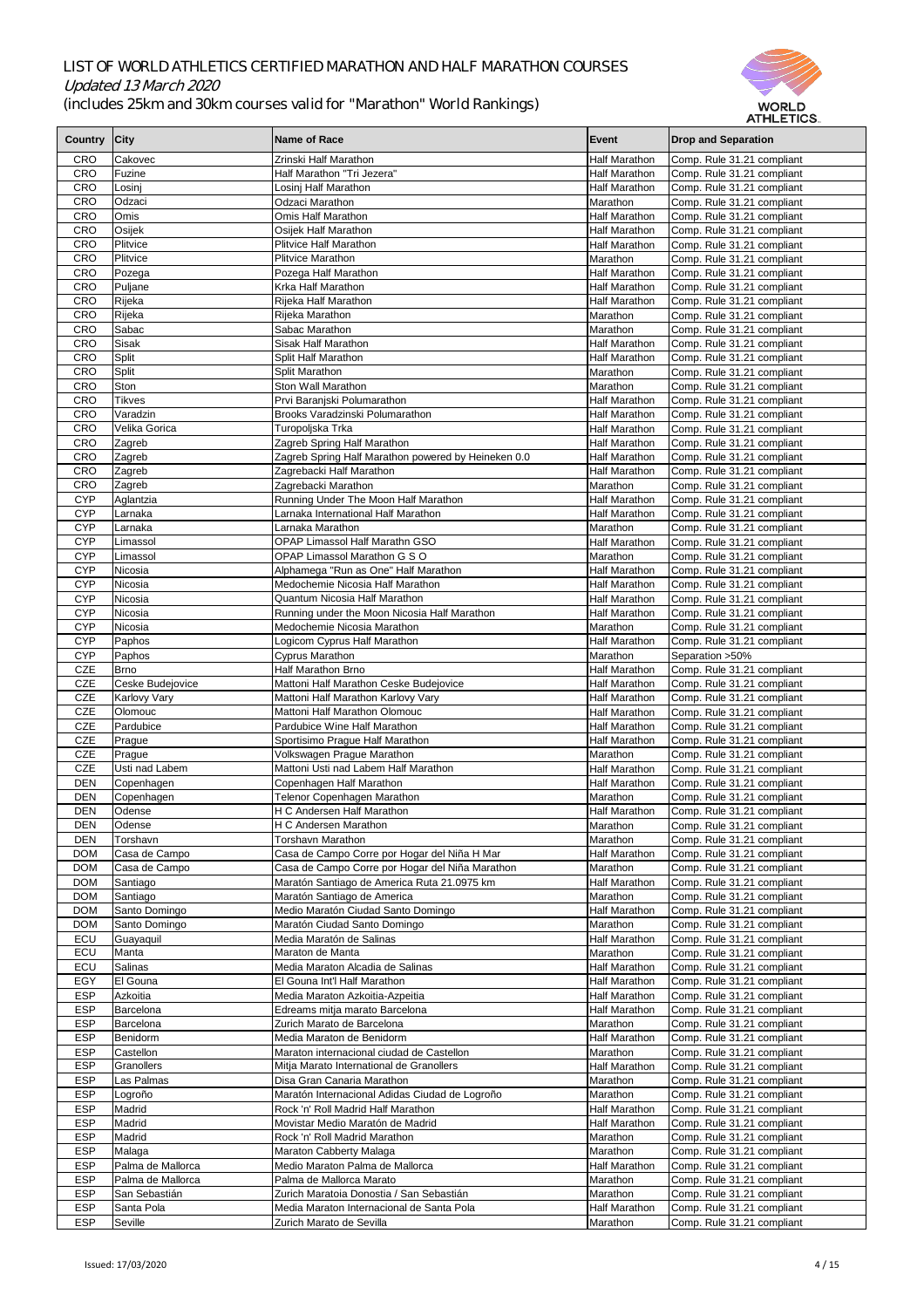

|                          |                            |                                                                                |                      | AI FILE I IVV.                         |
|--------------------------|----------------------------|--------------------------------------------------------------------------------|----------------------|----------------------------------------|
| <b>Country</b>           | <b>City</b>                | Name of Race                                                                   | Event                | <b>Drop and Separation</b>             |
|                          |                            |                                                                                |                      |                                        |
| <b>ESP</b>               | Torreviega                 | Campeonato de Espana de Medio Maraton                                          | <b>Half Marathon</b> | Comp. Rule 31.21 compliant             |
| <b>ESP</b>               | Valencia                   | Media Maraton Valencia Trinidad Alfonso EDP                                    | <b>Half Marathon</b> | Comp. Rule 31.21 compliant             |
| <b>ESP</b>               | Valencia                   | Maraton Valencia Trinidad Alfonso                                              | Marathon             | Comp. Rule 31.21 compliant             |
| <b>EST</b>               | Narva                      | Narva Energiajooks Half Marathon                                               | <b>Half Marathon</b> | Comp. Rule 31.21 compliant             |
| <b>EST</b>               | <b>Tallinn</b>             | <b>SEB Tallinn Half Marathon</b>                                               | <b>Half Marathon</b> | Comp. Rule 31.21 compliant             |
| <b>EST</b>               | <b>Tallinn</b>             | <b>SEB Tallinn Marathon</b>                                                    | Marathon             | Comp. Rule 31.21 compliant             |
| <b>EST</b>               | Tartu                      | Tartu Linnamaraton                                                             | Marathon             | Comp. Rule 31.21 compliant             |
| <b>ETH</b>               | Hawassa                    | Hawassa Half Marathon (elite)                                                  | <b>Half Marathon</b> | Comp. Rule 31.21 compliant             |
| <b>FIJ</b>               | Suva                       | Suva Half Marathon                                                             | <b>Half Marathon</b> | Comp. Rule 31.21 compliant             |
| <b>FIJ</b>               | Suva                       | Suva Marathon                                                                  | Marathon             | Comp. Rule 31.21 compliant             |
| <b>FIN</b>               | Helsinki                   | Helsinki City Running Days - Half Marathon                                     | <b>Half Marathon</b> | Comp. Rule 31.21 compliant             |
| <b>FIN</b>               | Helsinki                   | Helsinki Half Marathon                                                         | <b>Half Marathon</b> | Comp. Rule 31.21 compliant             |
| <b>FIN</b>               | Helsinki                   | Helsinki City Running Days - Marathon                                          | Marathon             | Comp. Rule 31.21 compliant             |
| <b>FIN</b>               | Helsinki                   | Garmin Helsinki City Marathon                                                  | Marathon             | Comp. Rule 31.21 compliant             |
| <b>FIN</b>               | Joutseno                   | <b>Kullervo Puolimaraton</b>                                                   | <b>Half Marathon</b> | Comp. Rule 31.21 compliant             |
| <b>FIN</b>               | Joutseno                   | Kullervo Puolimaraton / Finnish National Marathon Championships                | Marathon             | Comp. Rule 31.21 compliant             |
| <b>FIN</b>               | Turku                      | Paavo Nurmi Half Marathon                                                      | <b>Half Marathon</b> | Comp. Rule 31.21 compliant             |
| <b>FIN</b>               | Turku                      | Paavo Nurmi Marathon                                                           | Marathon             |                                        |
|                          |                            |                                                                                |                      | Comp. Rule 31.21 compliant             |
| <b>FLK</b>               | Stanley, Falkland Islands  | <b>Standard Chartered Stanley Marathon</b>                                     | Marathon             | Comp. Rule 31.21 compliant             |
| <b>FRA</b>               | Amiens                     | Amiens Marathon de la Somme                                                    | Marathon             | Comp. Rule 31.21 compliant             |
| <b>FRA</b>               | Annecy                     | Marathon d'Annecy                                                              | Marathon             | Comp. Rule 31.21 compliant             |
| <b>FRA</b>               | Auray                      | Auray Vannes Semi Marathon                                                     | <b>Half Marathon</b> | Separation > 50%                       |
| <b>FRA</b>               | Avranches                  | Semi marathon d'Avranches                                                      | <b>Half Marathon</b> | Downhill (-4.2 m/km), Separation > 50% |
| <b>FRA</b>               | <b>Belfort</b>             | 'Le Lion" Semi marathon (Belfort-Montbéliard, odd-numbered years Half Marathon |                      | Downhill (-2.5 m/km), Separation > 50% |
| <b>FRA</b>               | <b>Belfort</b>             | 'Le Lion" Semi marathon (Montbéliard-Belfort, even-numbered year Half Marathon |                      | Separation > 50%                       |
| <b>FRA</b>               | Blagnac                    | Semi Marathon de Blagnac                                                       | <b>Half Marathon</b> | Comp. Rule 31.21 compliant             |
| <b>FRA</b>               | Bordeaux                   | Semi Marathon de Bordeaux                                                      | <b>Half Marathon</b> | Comp. Rule 31.21 compliant             |
| <b>FRA</b>               | Bordeaux                   | Marathon de Bordeaux                                                           | Marathon             | Comp. Rule 31.21 compliant             |
| <b>FRA</b>               | Boulogne Billancourt       | Semi Marathon de Boulogne Billancourt                                          | Half Marathon        | Comp. Rule 31.21 compliant             |
| <b>FRA</b>               | Cabries                    | Semi Marahon de Cabries                                                        | Half Marathon        | Comp. Rule 31.21 compliant             |
| <b>FRA</b>               | Caen                       | Semi Marathon la Pegasus                                                       | Half Marathon        | Separation > 50%                       |
| <b>FRA</b>               | <b>Caudebec Les Elbeuf</b> | Semi Marathon des boucles de la Seine                                          | <b>Half Marathon</b> | Comp. Rule 31.21 compliant             |
| <b>FRA</b>               | <b>Cavalaire Sur Mer</b>   | Marathon du Golfe de St Tropez                                                 | Marathon             | Comp. Rule 31.21 compliant             |
| <b>FRA</b>               | Elbeuf                     | Semi Marathondes boucles de la Seine                                           | Half Marathon        | Comp. Rule 31.21 compliant             |
| <b>FRA</b>               | La Rochelle                | La Rochelle Marathon                                                           | Marathon             | Comp. Rule 31.21 compliant             |
| <b>FRA</b>               | Les Abymes                 | Semi Marathon des Abymes                                                       | Half Marathon        | Comp. Rule 31.21 compliant             |
| <b>FRA</b>               | Lille                      | Lille Semi Marathon de la Brader'Y                                             | <b>Half Marathon</b> | Comp. Rule 31.21 compliant             |
| <b>FRA</b>               | Lille                      | Semi Marathon de la Braderie                                                   | Half Marathon        | Comp. Rule 31.21 compliant             |
| <b>FRA</b>               | Lyon                       | Run in Lyon Semi Marathon                                                      | <b>Half Marathon</b> | Comp. Rule 31.21 compliant             |
| <b>FRA</b>               | Lyon                       | Run in Lyon Marathon                                                           | Marathon             | Comp. Rule 31.21 compliant             |
| <b>FRA</b>               | <b>Mont Saint Michel</b>   | <b>Mont Saint Michel Marathon</b>                                              | Marathon             | Separation > 50%                       |
|                          | <b>Nice</b>                | 21.1 KM HOKA ONE ONE Nice                                                      | Half Marathon        |                                        |
| <b>FRA</b><br><b>FRA</b> | <b>Nice</b>                | <b>French Riviera Marathon Nice Cannes</b>                                     | Marathon             | Comp. Rule 31.21 compliant             |
|                          | Paris                      |                                                                                |                      | Separation > 50%                       |
| <b>FRA</b>               |                            | Gay Games - Semi Marathon                                                      | Half Marathon        | Comp. Rule 31.21 compliant             |
| <b>FRA</b>               | Paris                      | Harmonie Mutuelle Semi de Paris                                                | <b>Half Marathon</b> | Comp. Rule 31.21 compliant             |
| <b>FRA</b>               | Paris                      | Schneider Electric Marathon de Paris                                           | Marathon             | Comp. Rule 31.21 compliant             |
| <b>FRA</b>               | Pontorson                  | Harmonie mutuelle "Run in Mont Saint Michel" Half Marathon                     | <b>Half Marathon</b> | Comp. Rule 31.21 compliant             |
| <b>FRA</b>               | Porto Vecchio              | Semi Marathon de Porto Vecchio                                                 | Half Marathon        | Comp. Rule 31.21 compliant             |
| <b>FRA</b>               | Reims                      | Run in Reims Semi Marathon                                                     | <b>Half Marathon</b> | Comp. Rule 31.21 compliant             |
| <b>FRA</b>               | Reims                      | Run in Reims Maratrhon                                                         | Marathon             | Comp. Rule 31.21 compliant             |
| <b>FRA</b>               | Rennes                     | Le Marathon vert - Rennes Konica Minolta                                       | Marathon             | Downhill (-1.5 m/km)                   |
| <b>FRA</b>               | <b>Saint Denis</b>         | Saint Denis Semi Marathon la Voie Royale                                       | Half Marathon        | Comp. Rule 31.21 compliant             |
| <b>FRA</b>               | Toulouse                   | Semi Marathon de Toulouse métropole                                            | <b>Half Marathon</b> | Comp. Rule 31.21 compliant             |
| <b>FRA</b>               | <b>Toulouse</b>            | Marathon de Toulouse métropole                                                 | Marathon             | Comp. Rule 31.21 compliant             |
| <b>FRA</b>               | <b>Tours</b>               | Marathon de Touraine Loire Valley                                              | Marathon             | Comp. Rule 31.21 compliant             |
| <b>FRA</b>               | Vannes                     | Marathon de Vannes                                                             | Marathon             | Comp. Rule 31.21 compliant             |
| <b>FSM</b>               | Garapan                    | Saipan Half Marathon                                                           | <b>Half Marathon</b> | Comp. Rule 31.21 compliant             |
| <b>FSM</b>               | Garapan                    | Saipan Marathon                                                                | Marathon             | Comp. Rule 31.21 compliant             |
| GAB                      | Libreville                 | Semi Marathon du Gabon                                                         | <b>Half Marathon</b> | Comp. Rule 31.21 compliant             |
| GAB                      | Libreville                 | Marathon du Gabon                                                              | Marathon             | Comp. Rule 31.21 compliant             |
| <b>GBR</b>               | <b>Belfast</b>             | Deep RiverRock Belfast City Marathon                                           | Marathon             | Comp. Rule 31.21 compliant             |
| <b>GBR</b>               | <b>Brighton</b>            | <b>Brighton Marathon</b>                                                       | Marathon             | Comp. Rule 31.21 compliant             |
| <b>GBR</b>               | Cardiff                    | <b>Cardiff Half Marathon</b>                                                   | <b>Half Marathon</b> | Comp. Rule 31.21 compliant             |
| <b>GBR</b>               | Edinburgh                  | <b>EMF Edinburgh Half Marathon</b>                                             | <b>Half Marathon</b> | Comp. Rule 31.21 compliant             |
| <b>GBR</b>               | Glasgow                    | <b>Glasgow Half Marathon</b>                                                   | <b>Half Marathon</b> | Comp. Rule 31.21 compliant             |
| <b>GBR</b>               | <b>Inverness</b>           | <b>Baxter's Loch Ness Marathon</b>                                             | Marathon             | Downhill (-5.0 m/km), Separation > 50% |
| <b>GBR</b>               | Islay                      | Ardbeg Islay Half Marathon                                                     | <b>Half Marathon</b> | Comp. Rule 31.21 compliant             |
| <b>GBR</b>               | Liverpool                  | Rock 'n' Roll Liverpool Marathon                                               | Marathon             | Comp. Rule 31.21 compliant             |
| <b>GBR</b>               | London                     | Virgin Money London Marathon                                                   | Marathon             | Comp. Rule 31.21 compliant             |
| <b>GBR</b>               | Manchester                 | <b>Great Manchester Run Half Marathon</b>                                      | <b>Half Marathon</b> |                                        |
| <b>GBR</b>               | Manchester                 |                                                                                |                      | Comp. Rule 31.21 compliant             |
|                          |                            | Tommy's Manchester Half                                                        | <b>Half Marathon</b> | Comp. Rule 31.21 compliant             |
| <b>GBR</b>               | Manchester                 | <b>Manchester Marathon</b>                                                     | Marathon             | Comp. Rule 31.21 compliant             |
| <b>GBR</b>               | <b>Milton Keynes</b>       | Milton Keynes Half Marathon                                                    | <b>Half Marathon</b> | Comp. Rule 31.21 compliant             |
| <b>GBR</b>               | <b>Milton Keynes</b>       | Milton Keynes Marathon                                                         | Marathon             | Comp. Rule 31.21 compliant             |
| <b>GBR</b>               | Newcastle-Upon-Tyne        | <b>Great North Run</b>                                                         | Half Marathon        | Downhill (-2.0 m/km), Separation >50%  |
| <b>GBR</b>               | Patrington Haven           | Meridien 25km                                                                  | 25 km                | Comp. Rule 31.21 compliant             |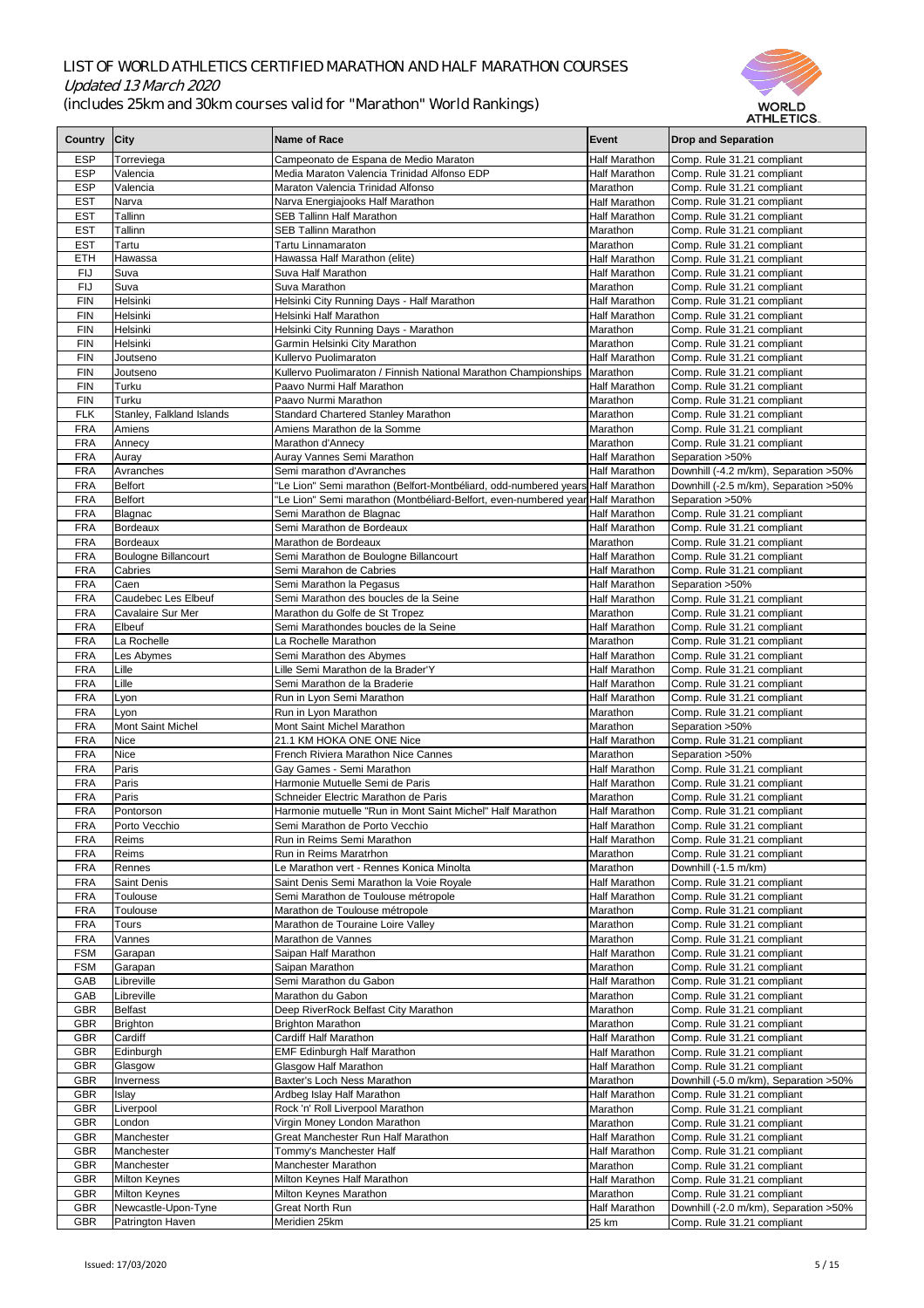

|                          |                          |                                                             |                                              | AITILLTIVV.                                              |
|--------------------------|--------------------------|-------------------------------------------------------------|----------------------------------------------|----------------------------------------------------------|
| <b>Country</b>           | <b>City</b>              | Name of Race                                                | Event                                        | <b>Drop and Separation</b>                               |
| <b>GBR</b>               | St Petersburg            | White Nights Marathon Saint-Petersburg                      | Marathon                                     | Comp. Rule 31.21 compliant                               |
| <b>GER</b>               | Berlin                   | Generali Berliner Halbmarathon                              | <b>Half Marathon</b>                         | Comp. Rule 31.21 compliant                               |
| <b>GER</b>               | Berlin                   | <b>BMW Berlin Marathon</b>                                  | Marathon                                     | Comp. Rule 31.21 compliant                               |
| <b>GER</b>               | Bonn                     | Deutsche Post Marathon Bonn                                 | Marathon                                     | Comp. Rule 31.21 compliant                               |
| <b>GER</b>               | Düsseldorf               | <b>METRO Marathon Düsseldorf</b>                            | Marathon                                     | Comp. Rule 31.21 compliant                               |
| <b>GER</b>               | Frankfurt                | <b>Frankfurt Half Marathon</b>                              | <b>Half Marathon</b>                         | Comp. Rule 31.21 compliant                               |
| <b>GER</b>               | Frankfurt                | Mainova Frankfurt Marathon                                  | Marathon                                     | Comp. Rule 31.21 compliant                               |
| <b>GER</b>               | <b>Hamburg</b>           | Haspa Half Marathon Hamburg                                 | <b>Half Marathon</b>                         | Comp. Rule 31.21 compliant                               |
| <b>GER</b>               | Hamburg                  | hella hamburg halbmarathon                                  | <b>Half Marathon</b>                         | Comp. Rule 31.21 compliant                               |
| <b>GER</b>               | Hamburg                  | Haspa Marathon Hamburg                                      | Marathon                                     | Comp. Rule 31.21 compliant                               |
| <b>GER</b>               | Hannover                 | <b>HAJ Marathon Hannover</b>                                | Marathon                                     | Comp. Rule 31.21 compliant                               |
| <b>GER</b>               | Köln                     | RheinEnergie Marathon Köln                                  | <b>Marathon</b>                              | Comp. Rule 31.21 compliant                               |
| <b>GER</b>               | Mainz                    | Gutenberg Halb Marathon Mainz                               | <b>Half Marathon</b>                         | Comp. Rule 31.21 compliant                               |
| <b>GER</b>               | Mainz<br><b>Mannheim</b> | <b>Gutenberg Marathon Mainz</b>                             | Marathon                                     | Comp. Rule 31.21 compliant                               |
| <b>GER</b>               | Mannheim                 | Daemmer Half Marathon Mannheim<br>Daemmer Marathon Mannheim | <b>Half Marathon</b><br>Marathon             | Comp. Rule 31.21 compliant                               |
| <b>GER</b><br><b>GER</b> | Munich                   | Generali München Marathon                                   | Marathon                                     | Comp. Rule 31.21 compliant<br>Comp. Rule 31.21 compliant |
| <b>GER</b>               | Munich                   | Generali München Half Marathon                              | Marathon                                     | Comp. Rule 31.21 compliant                               |
| <b>GER</b>               | Münster                  | Volksbank Münster Marathon                                  | Marathon                                     | Comp. Rule 31.21 compliant                               |
| <b>GER</b>               | Wuerzburg                | iWelt Wuerzburg Half Marathon                               | Half Marathon                                | Comp. Rule 31.21 compliant                               |
| <b>GER</b>               | Wuerzburg                | iWelt Wuerzburg Marathon                                    | Marathon                                     | Comp. Rule 31.21 compliant                               |
| <b>GMB</b>               | Banjul                   | <b>Banjul Half Marathon</b>                                 | <b>Half Marathon</b>                         | Comp. Rule 31.21 compliant                               |
| <b>GMB</b>               | Banjul                   | <b>Banjul Marathon</b>                                      | Marathon                                     | Comp. Rule 31.21 compliant                               |
| <b>GRE</b>               | Aegina                   | Aegina Half marathon                                        | <b>Half Marathon</b>                         | Comp. Rule 31.21 compliant                               |
| <b>GRE</b>               | Agrinio                  | Michalis Kousis Agrinio Half marathon                       | <b>Half Marathon</b>                         | Separation > 50%                                         |
| <b>GRE</b>               | Alexandroupolis          | Via Egnatia Run Half Marathon                               | <b>Half Marathon</b>                         | Separation > 50%                                         |
| <b>GRE</b>               | Amaliada                 | Olympia Marathon                                            | Marathon                                     | Separation > 50%                                         |
| <b>GRE</b>               | Arkalochori              | Crete Arkalochori Half Mareathon                            | Half Marathon                                | Comp. Rule 31.21 compliant                               |
| <b>GRE</b>               | <b>Arta</b>              | Dromos tou Glofyriou ARTA Half Marathon                     | Half Marathon                                | Comp. Rule 31.21 compliant                               |
| <b>GRE</b>               | Athens                   | <b>Athens Half Marathon</b>                                 | Half Marathon                                | Comp. Rule 31.21 compliant                               |
| <b>GRE</b>               | Athens                   | <b>Athens Marathon The Authentic</b>                        | Marathon                                     | Separation > 50%                                         |
| <b>GRE</b>               | Chalkida                 | Chalkida Bridges Half Marathon                              | Half Marathon                                | Comp. Rule 31.21 compliant                               |
| <b>GRE</b>               | Chania                   | <b>Crete Marathon</b>                                       | Marathon                                     | Comp. Rule 31.21 compliant                               |
| <b>GRE</b>               | Corfu                    | Corfu Half Marathon                                         | Half Marathon                                | Comp. Rule 31.21 compliant                               |
| <b>GRE</b>               | Dion                     | Dion Half marathon                                          | <b>Half Marathon</b>                         | Comp. Rule 31.21 compliant                               |
| <b>GRE</b>               | Elefsina                 | Sta ichni tis Ieras Odou Elefsina Half marathon             | Half Marathon                                | Downhill (-2.2 m/km), Separation > 50%                   |
| <b>GRE</b>               | Giannitsa                | Pella Half Marathon                                         | <b>Half Marathon</b>                         | Comp. Rule 31.21 compliant                               |
| <b>GRE</b>               | loannina                 | Ioannina lake run                                           | 30 km                                        | Comp. Rule 31.21 compliant                               |
| <b>GRE</b>               | loannina                 | Ioannina Night Half Marathon                                | Half Marathon                                | Comp. Rule 31.21 compliant                               |
| <b>GRE</b>               | Kallithea                | Kallithea Half Marathon                                     | <b>Half Marathon</b>                         | Comp. Rule 31.21 compliant                               |
| <b>GRE</b>               | Katerini                 | Katerini run Half Marathon                                  | <b>Half Marathon</b>                         | Comp. Rule 31.21 compliant                               |
| <b>GRE</b>               | Kavala                   | Saint Paul Path Half Marathon                               | <b>Half Marathon</b>                         | Separation > 50%                                         |
| <b>GRE</b>               | Krya Vrysi               | 'Sta Mystika tou Valtou" Krya Vrysi Half Marathon           | Half Marathon                                | Comp. Rule 31.21 compliant                               |
| <b>GRE</b>               | Larissa                  | <b>Tyrnavos Larissa Half Marathon</b>                       | <b>Half Marathon</b>                         | Separation > 50%                                         |
| <b>GRE</b>               | Lefkada                  | Lefkada green Half Marathon<br>Livadeia Half Marathon       | <b>Half Marathon</b>                         | Comp. Rule 31.21 compliant                               |
| <b>GRE</b><br><b>GRE</b> | Livadeia<br>Marathon     | Marathon Half Marathon                                      | <b>Half Marathon</b><br><b>Half Marathon</b> | Comp. Rule 31.21 compliant<br>Comp. Rule 31.21 compliant |
| <b>GRE</b>               | Megara                   | Elefsina Megara Half marathon                               | Half Marathon                                | Separation > 50%                                         |
| <b>GRE</b>               | Messini                  | Messini Marathon                                            | Marathon                                     | Comp. Rule 31.21 compliant                               |
| <b>GRE</b>               | Nafplio                  | Nafplio Half Marathon                                       | <b>Half Marathon</b>                         | Comp. Rule 31.21 compliant                               |
| <b>GRE</b>               | Nafplio                  | Nafplio Marathon                                            | Marathon                                     | Comp. Rule 31.21 compliant                               |
| <b>GRE</b>               | Olympia                  | Olympia Half Marathon                                       | Half Marathon                                | Separation > 50%                                         |
| <b>GRE</b>               | Olympia                  | Olympia Marathon                                            | Marathon                                     | Separation > 50%                                         |
| <b>GRE</b>               | <b>Rhodes</b>            | Roads to Rhodes Marathon                                    | Marathon                                     | Comp. Rule 31.21 compliant                               |
| <b>GRE</b>               | <b>Serres</b>            | Kri Kri Superspoon Serres Half Marathon                     | Half Marathon                                | Comp. Rule 31.21 compliant                               |
| <b>GRE</b>               | Stymfalia                | Stymfalia Lake Run Half Marathon                            | <b>Half Marathon</b>                         | Comp. Rule 31.21 compliant                               |
| <b>GRE</b>               | Thermopyles              | <b>Dromos Eleftheris Thermopyles</b>                        | <b>Half Marathon</b>                         | Separation > 50%                                         |
| <b>GRE</b>               | Thessaloniki             | Thessaloniki Int'l Marathon Alexander the Great             | Marathon                                     | Separation > 50%                                         |
| <b>GRE</b>               | Trikala                  | International Half Marathon Kalampaka-Trikala               | <b>Half Marathon</b>                         | Downhill (-5.5 m/km), Separation > 50%                   |
| <b>GRE</b>               | Xanthi                   | Democritus Xanthi Half Marathon                             | <b>Half Marathon</b>                         | Comp. Rule 31.21 compliant                               |
| <b>GUA</b>               | Escuintla                | La Maratón de Guatemala                                     | Marathon                                     | Comp. Rule 31.21 compliant                               |
| <b>GUA</b>               | Guayaquil                | 21K Esquipulas                                              | Half Marathon                                | Comp. Rule 31.21 compliant                               |
| <b>HKG</b>               | Hong Kong                | Mizuno Hong Kong Half Marathon Championships 2018           | <b>Half Marathon</b>                         | Comp. Rule 31.21 compliant                               |
| <b>HKG</b>               | Hong Kong                | <b>Gammon China Coast Half Marathon</b>                     | <b>Half Marathon</b>                         | Comp. Rule 31.21 compliant                               |
| <b>HKG</b>               | Hong Kong                | UNICEF (Hong Kong) Run for Every Child - Half Marathon      | <b>Half Marathon</b>                         | Comp. Rule 31.21 compliant                               |
| <b>HKG</b>               | Hong Kong                | Standard Chartered Hong Kong Marathon                       | Marathon                                     | Comp. Rule 31.21 compliant                               |
| <b>HKG</b>               | Hong Kong                | <b>Gammon China Coast Marathon</b>                          | Marathon                                     | Comp. Rule 31.21 compliant                               |
| <b>HON</b>               | <b>Puerto Cortes</b>     | Maratón del Atlantico                                       | Marathon                                     | Separation > 50%                                         |
| <b>HON</b>               | San Pedro Sula           | Medio Maratón La Prensa                                     | <b>Half Marathon</b>                         | Comp. Rule 31.21 compliant                               |
| <b>HUN</b>               | Budapest                 | Wizz Air Budapest Half Marathon                             | <b>Half Marathon</b>                         | Comp. Rule 31.21 compliant                               |
| <b>HUN</b>               | Budapest                 | Spar Budapest Marathon<br><b>Bali Half Marathon</b>         | Marathon                                     | Comp. Rule 31.21 compliant                               |
| <b>INA</b>               | Gianyar                  | <b>Bali Marathon</b>                                        | <b>Half Marathon</b><br>Marathon             | Comp. Rule 31.21 compliant                               |
| <b>INA</b><br><b>INA</b> | Gianyar<br>Jakarta       | Electric Jakarta Half Marathon                              | <b>Half Marathon</b>                         | Comp. Rule 31.21 compliant<br>Comp. Rule 31.21 compliant |
| <b>INA</b>               | Jakarta                  | Electric Jakarta Marathon                                   | Marathon                                     | Comp. Rule 31.21 compliant                               |
| <b>INA</b>               | Mandalika, Lombok        | Mandalika International Half Marathon                       | <b>Half Marathon</b>                         | Comp. Rule 31.21 compliant                               |
|                          |                          |                                                             |                                              |                                                          |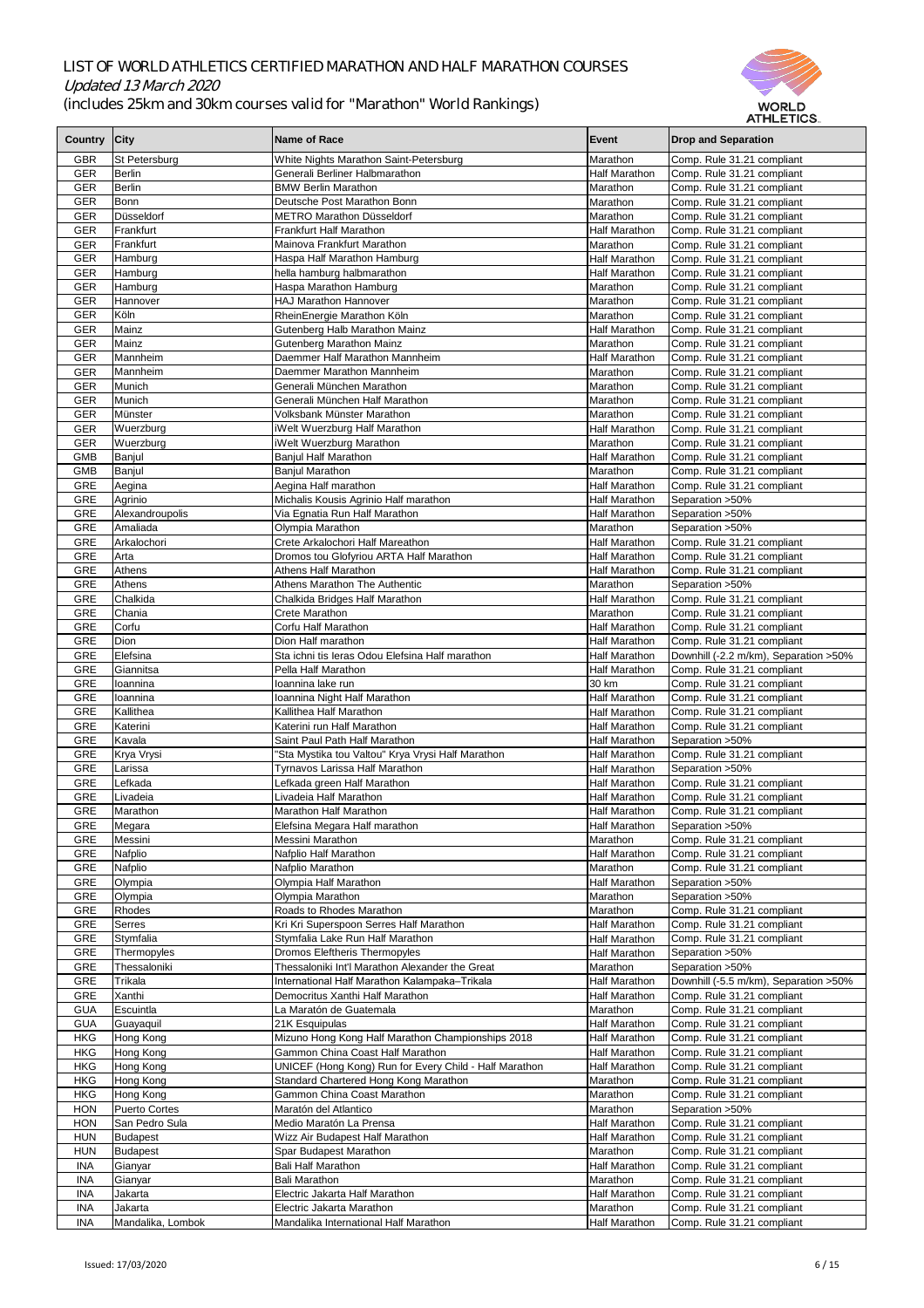

|              |                              |                                                            |                      | ALTLE HUS.                              |
|--------------|------------------------------|------------------------------------------------------------|----------------------|-----------------------------------------|
| Country City |                              | <b>Name of Race</b>                                        | <b>Event</b>         | <b>Drop and Separation</b>              |
|              |                              |                                                            |                      |                                         |
| <b>INA</b>   | Mandalika, Lombok            | Mandalika International Marathon                           | Marathon             | Comp. Rule 31.21 compliant              |
| <b>INA</b>   | Mataram                      | Lombok Half Marathon                                       | <b>Half Marathon</b> | Separation > 50%                        |
| <b>INA</b>   | Mataram                      | Lombok Marathon                                            | Marathon             | Comp. Rule 31.21 compliant              |
| <b>INA</b>   | Tondano                      | Tondano Lake Half Marathon                                 | <b>Half Marathon</b> | Separation > 50%                        |
| <b>INA</b>   | Tondano                      | <b>Tondano Lake Marathon</b>                               | Marathon             | Comp. Rule 31.21 compliant              |
| <b>IND</b>   | Ahmednagar                   | Nagar Rising Half                                          | Half Marathon        | Comp. Rule 31.21 compliant              |
| <b>IND</b>   | Bangalore                    | Bengaluru Half Marathon                                    | <b>Half Marathon</b> | Comp. Rule 31.21 compliant              |
| <b>IND</b>   | Bangalore                    | Bengaluru Marathon                                         | Marathon             | Comp. Rule 31.21 compliant              |
|              |                              |                                                            |                      |                                         |
| <b>IND</b>   | Bangalore                    | Bengaluru Midnight Marathon                                | Marathon             | Comp. Rule 31.21 compliant              |
| <b>IND</b>   | Chennai                      | Chennai Half Marathon                                      | <b>Half Marathon</b> | Comp. Rule 31.21 compliant              |
| <b>IND</b>   | Chennai                      | Inner Strength Half Marathon                               | <b>Half Marathon</b> | Comp. Rule 31.21 compliant              |
| <b>IND</b>   | Chennai                      | Wipro Chennai Marathon                                     | Marathon             | Comp. Rule 31.21 compliant              |
| <b>IND</b>   | Delhi                        | Airtel Delhi Half Marathon (Elite)                         | <b>Half Marathon</b> | Comp. Rule 31.21 compliant              |
| <b>IND</b>   | Delhi                        | IDBI Federal Life Insurance New Delhi Half Marathon        | <b>Half Marathon</b> | Comp. Rule 31.21 compliant              |
| <b>IND</b>   | Delhi                        | <b>IDBI Federal Life Insurance New Delhi Marathon</b>      | Marathon             | Comp. Rule 31.21 compliant              |
| <b>IND</b>   | Guhawati                     | SBI Green Half marathon Guwahati                           | <b>Half Marathon</b> | Comp. Rule 31.21 compliant              |
| <b>IND</b>   | Juhu                         | Parinee Juhu Half Marathon                                 | <b>Half Marathon</b> | Comp. Rule 31.21 compliant              |
| <b>IND</b>   | Kolkata                      | Tata Steel Kolkata 25km                                    | 25 km                | Comp. Rule 31.21 compliant              |
| <b>IND</b>   | Kolkata                      | <b>IDBI Federal Kolkata Half Marathon</b>                  | <b>Half Marathon</b> | Comp. Rule 31.21 compliant              |
|              |                              |                                                            | Marathon             |                                         |
| <b>IND</b>   | Kolkata                      | <b>IDBI Federal Kolkata Marathon</b>                       |                      | Comp. Rule 31.21 compliant              |
| <b>IND</b>   | Mahindra                     | Mahindra World City Half Marathon                          | <b>Half Marathon</b> | Comp. Rule 31.21 compliant              |
| <b>IND</b>   | Manipal                      | Manipal Half Marathon                                      | <b>Half Marathon</b> | Comp. Rule 31.21 compliant              |
| <b>IND</b>   | Manipal                      | <b>Manipal Marathon</b>                                    | Marathon             | Comp. Rule 31.21 compliant              |
| <b>IND</b>   | Millenium City Half Marathon | Gurugram                                                   | <b>Half Marathon</b> | Comp. Rule 31.21 compliant              |
| <b>IND</b>   | Millenium City Marathon      | Gurugram                                                   | Marathon             | Comp. Rule 31.21 compliant              |
| <b>IND</b>   | Mira Bhayander               | Mira Bhayender Mayor's Half Marathon                       | <b>Half Marathon</b> | Comp. Rule 31.21 compliant              |
| <b>IND</b>   | Mumbai                       | Tata Mumbai Half Marathon                                  | <b>Half Marathon</b> | Comp. Rule 31.21 compliant              |
| <b>IND</b>   | Mumbai                       | Visai Virar Mayor's Half Marathon                          | Half Marathon        | Comp. Rule 31.21 compliant              |
| <b>IND</b>   | Mumbai                       | Tarblazer 21.1                                             | <b>Half Marathon</b> | Comp. Rule 31.21 compliant              |
| <b>IND</b>   | Mumbai                       | <b>WNS Navy Half Marathon</b>                              | <b>Half Marathon</b> | Comp. Rule 31.21 compliant              |
|              |                              |                                                            |                      |                                         |
| <b>IND</b>   | Mumbai                       | Tata Mumbai Marathon                                       | Marathon             | Comp. Rule 31.21 compliant              |
| <b>IND</b>   | Mumbai                       | Visai Virar Mayor's Marathon                               | Marathon             | Comp. Rule 31.21 compliant              |
| <b>IND</b>   | Mumbai                       | Tarblazer 42.2                                             | Marathon             | Comp. Rule 31.21 compliant              |
| <b>IND</b>   | <b>Nashik</b>                | ActivNRG Nashik Rainathon 2020 - Half Marathon             | <b>Half Marathon</b> | Comp. Rule 31.21 compliant              |
| <b>IND</b>   | <b>New Delhi</b>             | <b>IDBI Federal Life Insurance New Delhi Half Marathon</b> | <b>Half Marathon</b> | Comp. Rule 31.21 compliant              |
| <b>IND</b>   | <b>New Delhi</b>             | <b>IDBI Federal Life Insurance New Delhi Marathon</b>      | Marathon             | Comp. Rule 31.21 compliant              |
| <b>IND</b>   | Pune                         | Cybage Run                                                 | <b>Half Marathon</b> | Comp. Rule 31.21 compliant              |
| <b>IND</b>   | Pune                         | Pune FLO Half Marathon                                     | <b>Half Marathon</b> | Comp. Rule 31.21 compliant              |
| <b>IND</b>   | Rajkot Gujrat                | Rajkot Half Marathon                                       | <b>Half Marathon</b> | Comp. Rule 31.21 compliant              |
| <b>IND</b>   | Sangli Maharashtra           | Shahid Half                                                | <b>Half Marathon</b> | Comp. Rule 31.21 compliant              |
| <b>IND</b>   | Satara                       | Satara Hills Half Marathon                                 | <b>Half Marathon</b> | Comp. Rule 31.21 compliant              |
| <b>IND</b>   | Satara                       |                                                            |                      |                                         |
|              |                              | Fit & Strong Satara Half Marathon Kaas Road                | <b>Half Marathon</b> | Comp. Rule 31.21 compliant              |
| <b>IND</b>   | Satara                       | Fit & Strong Satara Marathon Kaas Road                     | Marathon             | Comp. Rule 31.21 compliant              |
| <b>IND</b>   | The Great Guwahati Marathon  | Guwahati                                                   | Marathon             | Comp. Rule 31.21 compliant              |
| <b>IND</b>   | Vadodara                     | Vadodara Half Marathon                                     | <b>Half Marathon</b> | Comp. Rule 31.21 compliant              |
| <b>IND</b>   | Vadodara                     | Vadodara Marathon                                          | Marathon             | Comp. Rule 31.21 compliant              |
| <b>IRL</b>   | Charleville                  | <b>Charleville International Half Marathon</b>             | Half Marathon        | Comp. Rule 31.21 compliant              |
| <b>IRL</b>   | Cork                         | <b>Cork City Marathon</b>                                  | Marathon             | Comp. Rule 31.21 compliant              |
| <b>ISL</b>   | Reykjavik                    | Islandsbanki Reykjavik Half Marathon                       | <b>Half Marathon</b> | Comp. Rule 31.21 compliant              |
| <b>ISL</b>   | Reykjavik                    | Islandsbanki Reykjavik Marathon                            | Marathon             | Comp. Rule 31.21 compliant              |
| <b>ISR</b>   | Gan HaShlosha                | Valley of Springs Half Marathon                            | Half Marathon        | Comp. Rule 31.21 compliant              |
| <b>ISR</b>   | Jerusalem                    | Jerusalem Half Marathon                                    | <b>Half Marathon</b> | Comp. Rule 31.21 compliant              |
| <b>ISR</b>   | Jerusalem                    | Jerusalem Winner Marathon                                  | Marathon             | Comp. Rule 31.21 compliant              |
| <b>ISR</b>   | Tel Aviv                     | Tel Aviv Half Marathon                                     | <b>Half Marathon</b> | Comp. Rule 31.21 compliant              |
|              | <b>Tel Aviv</b>              | Tel Aviv Marathon                                          |                      |                                         |
| <b>ISR</b>   |                              |                                                            | Marathon             | Comp. Rule 31.21 compliant              |
| <b>ISR</b>   | Tiberias                     | Sea of Galilee Winner Tiberias Half Marathon               | <b>Half Marathon</b> | Comp. Rule 31.21 compliant              |
| <b>ISR</b>   | <b>Tiberias</b>              | Sea of Galilee Winner Tiberias Marathon                    | Marathon             | Comp. Rule 31.21 compliant              |
| <b>ITA</b>   | Arezzo                       | Maratonina Città di Arezzo                                 | Half Marathon        | Comp. Rule 31.21 compliant              |
| <b>ITA</b>   | <b>Brescia</b>               | Brescia Art Half Marathon                                  | <b>Half Marathon</b> | Downhill (-3.50 m/km)                   |
| <b>ITA</b>   | <b>Brescia</b>               | <b>Brescia Art Marathon</b>                                | Marathon             | Downhill (-1.75 m/km)                   |
| <b>ITA</b>   | Cagliari                     | Maratona internazionale di Cagliari                        | Marathon             | Comp. Rule 31.21 compliant              |
| <b>ITA</b>   | Caserta                      | Mezza Maratona Internazionale Reggia-Reggia                | <b>Half Marathon</b> | Comp. Rule 31.21 compliant              |
| <b>ITA</b>   | Crema                        | Maratonina Città di Crema                                  | <b>Half Marathon</b> | Comp. Rule 31.21 compliant              |
| <b>ITA</b>   | Cremona                      | Mezza maratona di Cremona                                  | <b>Half Marathon</b> | Comp. Rule 31.21 compliant              |
| <b>ITA</b>   | Firenze                      | <b>Firenze Marathon</b>                                    | Marathon             | Comp. Rule 31.21 compliant              |
| <b>ITA</b>   | Gallarate                    | Mezza maratona Gallarate                                   | <b>Half Marathon</b> | Comp. Rule 31.21 compliant              |
| <b>ITA</b>   | Iseo                         | Iseo Maratona del acqua                                    | Marathon             | Comp. Rule 31.21 compliant              |
| <b>ITA</b>   |                              | Moonlight Half Marathon                                    | <b>Half Marathon</b> | Downhill (-1.50 m/km), Separation > 50% |
|              | Jesolo                       |                                                            |                      |                                         |
| <b>ITA</b>   | Merano                       | Merano-Lagundo Half Marathon                               | <b>Half Marathon</b> | Comp. Rule 31.21 compliant              |
| <b>ITA</b>   | Milan                        | Milano21 Half Marathon                                     | <b>Half Marathon</b> | Comp. Rule 31.21 compliant              |
| <b>ITA</b>   | Milan                        | Stramilano Half Marathon                                   | <b>Half Marathon</b> | Comp. Rule 31.21 compliant              |
| <b>ITA</b>   | Milan                        | Generali Milano Marathon                                   | Marathon             | Comp. Rule 31.21 compliant              |
| <b>ITA</b>   | Napoli                       | Napoli city Half Marathon                                  | <b>Half Marathon</b> | Comp. Rule 31.21 compliant              |
| <b>ITA</b>   | Napoli                       | Summer Universiade 2019 - Marathon                         | Half Marathon        | Comp. Rule 31.21 compliant              |
| <b>ITA</b>   | Ostia                        | Roma Ostia Half Marathon                                   | <b>Half Marathon</b> | Separation > 50%                        |
| <b>ITA</b>   | Padova                       | Padova Half Marathon                                       | Half Marathon        | Comp. Rule 31.21 compliant              |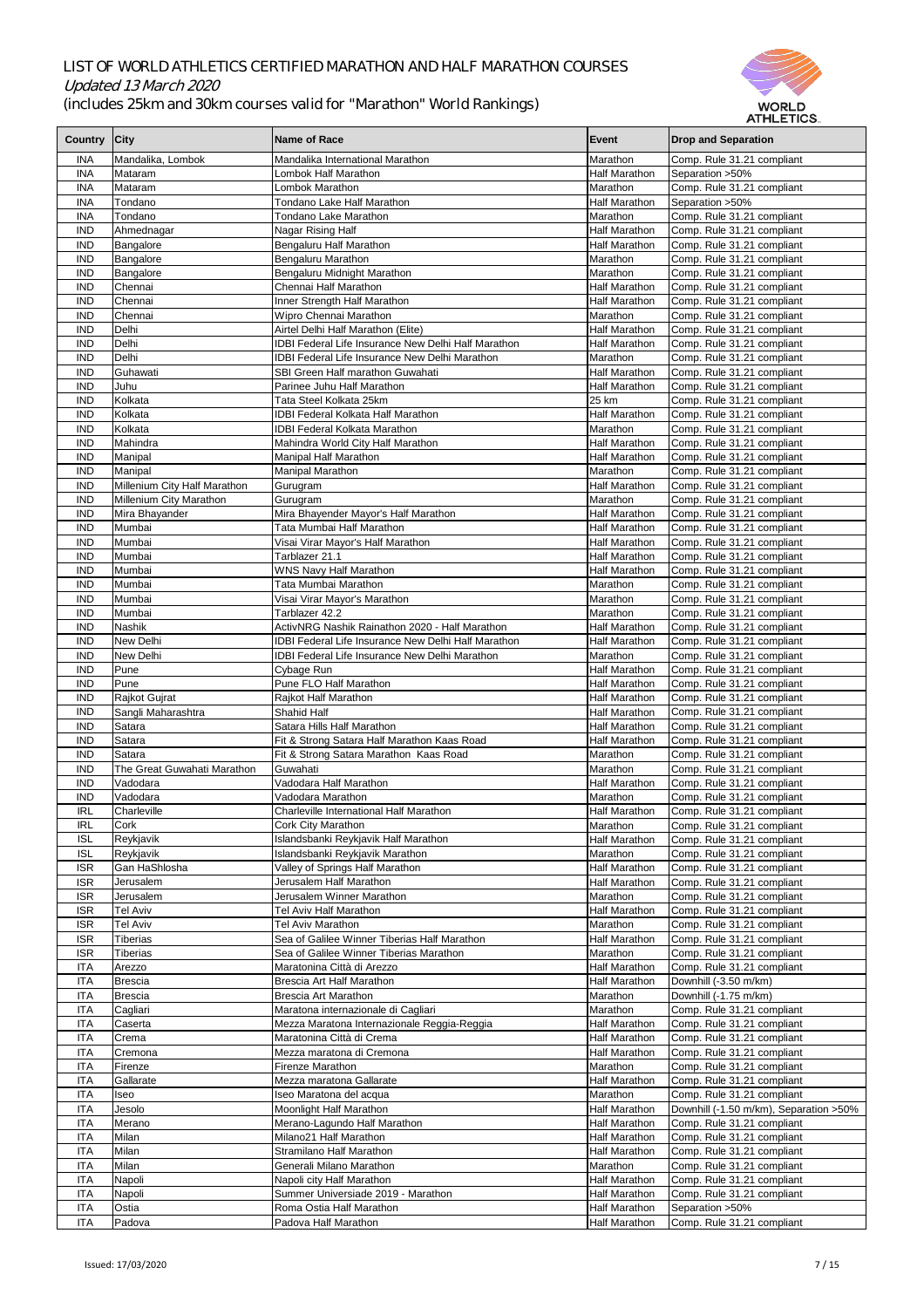

|                |                       |                                                                                 |                      | AI NLE I IVO.                          |
|----------------|-----------------------|---------------------------------------------------------------------------------|----------------------|----------------------------------------|
| <b>Country</b> | City                  | Name of Race                                                                    | Event                | <b>Drop and Separation</b>             |
|                |                       |                                                                                 |                      |                                        |
| <b>ITA</b>     | Padova                | Padova Marathon                                                                 | Marathon             | Comp. Rule 31.21 compliant             |
| <b>ITA</b>     | Parma                 | Parma marathon                                                                  | Marathon             | Comp. Rule 31.21 compliant             |
| <b>ITA</b>     | Pordenone             | Maratonina dei borghi                                                           | <b>Half Marathon</b> | Comp. Rule 31.21 compliant             |
| <b>ITA</b>     | Ravenna               | Half Marathon Ravenna Citta d'Arte                                              | <b>Half Marathon</b> | Comp. Rule 31.21 compliant             |
|                |                       |                                                                                 |                      |                                        |
| <b>ITA</b>     | Ravenna               | Marathon Ravenna Citta d'Arte                                                   | Marathon             | Comp. Rule 31.21 compliant             |
| <b>ITA</b>     | Rome                  | Maratona Internazionale di Roma                                                 | Marathon             | Comp. Rule 31.21 compliant             |
| <b>ITA</b>     | Telesia               | Telesia Half Marathon                                                           | <b>Half Marathon</b> | Comp. Rule 31.21 compliant             |
| <b>ITA</b>     | Terni                 | Maratona di San Valentino Terni                                                 | Marathon             | Comp. Rule 31.21 compliant             |
| <b>ITA</b>     | Treviso               | <b>Treviso Half Marathon</b>                                                    | Half Marathon        | Comp. Rule 31.21 compliant             |
| <b>ITA</b>     | Treviso               | <b>Treviso Marathon</b>                                                         | Marathon             | Comp. Rule 31.21 compliant             |
| <b>ITA</b>     | <b>Trieste</b>        | Trieste Running Festival Half Marathon                                          | <b>Half Marathon</b> | Downhill (-3.2 m/km), Separation > 50% |
| <b>ITA</b>     | Udine                 | Maratonina Citta di Udine                                                       | <b>Half Marathon</b> | Separation > 50%                       |
|                |                       |                                                                                 |                      |                                        |
| <b>ITA</b>     | Venice                | Venice Marathon                                                                 | Marathon             | Separation > 50%                       |
| <b>ITA</b>     | Verbania              | Lago Maggiore Half Marathon                                                     | <b>Half Marathon</b> | Comp. Rule 31.21 compliant             |
| <b>ITA</b>     | Verona                | Giulietta Romeo Half Marathon di Verona                                         | <b>Half Marathon</b> | Comp. Rule 31.21 compliant             |
| <b>ITA</b>     | Verona                | Verona Cangrande Half Marathon                                                  | <b>Half Marathon</b> | Comp. Rule 31.21 compliant             |
| <b>ITA</b>     | Verona                | Verona Marathon                                                                 | Marathon             | Comp. Rule 31.21 compliant             |
| <b>ITA</b>     | Vinovo                | Hippoten Mezza Maratona Vinovo                                                  | <b>Half Marathon</b> | Comp. Rule 31.21 compliant             |
| <b>JAM</b>     | Kingston              | Kingston City Half Marathon                                                     | <b>Half Marathon</b> | Comp. Rule 31.21 compliant             |
|                |                       |                                                                                 |                      |                                        |
| <b>JAM</b>     | Kingston              | Kingston City Marathon                                                          | Marathon             | Comp. Rule 31.21 compliant             |
| <b>JAM</b>     | Negril                | Reggae Half Marathon                                                            | Half Marathon        | Comp. Rule 31.21 compliant             |
| <b>JAM</b>     | Negril                | Reggae Marathon                                                                 | Marathon             | Comp. Rule 31.21 compliant             |
| <b>JOR</b>     | Amman                 | Semi Marathon d Amman                                                           | <b>Half Marathon</b> | Comp. Rule 31.21 compliant             |
| <b>JOR</b>     | Amman                 | Marathon d Amman                                                                | Marathon             | Comp. Rule 31.21 compliant             |
| <b>JOR</b>     | Amman Beach           | Dead Sea Half Marathon                                                          | <b>Half Marathon</b> | Downhill (-2.9 m/km), Separation > 50% |
| <b>JOR</b>     | Aqaba                 |                                                                                 | <b>Half Marathon</b> |                                        |
|                |                       | Aqaba Half Marathon                                                             |                      | Comp. Rule 31.21 compliant             |
| <b>JPN</b>     | Fuji Kawaguchi Town   | Mt Fuji Marathon                                                                | Marathon             | Comp. Rule 31.21 compliant             |
| <b>JPN</b>     | Fukuoka               | Fukuoka International Open Marathon Championship                                | Marathon             | Comp. Rule 31.21 compliant             |
| <b>JPN</b>     | Gifu                  | Gifu Seiryu Half Marathon                                                       | <b>Half Marathon</b> | Comp. Rule 31.21 compliant             |
| <b>JPN</b>     | <b>Hakodate</b>       | <b>Hakodate Half Marathon</b>                                                   | <b>Half Marathon</b> | Comp. Rule 31.21 compliant             |
| <b>JPN</b>     | Hakodate              | Hakodate Marathon                                                               | Marathon             | Comp. Rule 31.21 compliant             |
| <b>JPN</b>     | Hofu City             | Hofu Yumiuri Marathon                                                           | Marathon             | Comp. Rule 31.21 compliant             |
|                |                       |                                                                                 |                      |                                        |
| <b>JPN</b>     | Ichinoseki            | Ichinoseki Half Marathon                                                        | <b>Half Marathon</b> | Comp. Rule 31.21 compliant             |
| <b>JPN</b>     | Imizu City            | <b>Toyama Marathon</b>                                                          | Marathon             | Comp. Rule 31.21 compliant             |
| <b>JPN</b>     | Iwate                 | Iwate Morioka City Marathon                                                     | Marathon             | Comp. Rule 31.21 compliant             |
| <b>JPN</b>     | Kanazawa City         | Kanazawa Marathon                                                               | Marathon             | Comp. Rule 31.21 compliant             |
| <b>JPN</b>     | Kawagoe City          | Koedo Kawagoe Half Martahon                                                     | <b>Half Marathon</b> | Comp. Rule 31.21 compliant             |
| <b>JPN</b>     | Kitakyushu            | Kitakyushu Marathon                                                             | Marathon             | Comp. Rule 31.21 compliant             |
| <b>JPN</b>     | Kobe                  | Kobe Marathon                                                                   | Marathon             | Comp. Rule 31.21 compliant             |
|                |                       |                                                                                 |                      |                                        |
| <b>JPN</b>     | Kochi                 | Kochi Ryoma Marathon                                                            | Marathon             | Comp. Rule 31.21 compliant             |
| <b>JPN</b>     | Kumamoto City         | Kumamoto Castle 30km                                                            | 30 km                | Comp. Rule 31.21 compliant             |
| <b>JPN</b>     | <b>Kumamoto City</b>  | Kumamoto Castle Marathon                                                        | Marathon             | Comp. Rule 31.21 compliant             |
| <b>JPN</b>     | Kyoto                 | Kyoto Marathon                                                                  | Marathon             | Comp. Rule 31.21 compliant             |
| <b>JPN</b>     | Marugame              | Kagawa Marugame International Half Marathon                                     | <b>Half Marathon</b> | Comp. Rule 31.21 compliant             |
| <b>JPN</b>     | Matsue                | <b>Matsue Ladies Half Marathon</b>                                              | Half Marathon        | Comp. Rule 31.21 compliant             |
| <b>JPN</b>     | Matsuyama             | <b>Ehime Marathon</b>                                                           | Marathon             | Comp. Rule 31.21 compliant             |
|                | Mito                  | <b>Mito Marathon</b>                                                            |                      |                                        |
| <b>JPN</b>     |                       |                                                                                 | Marathon             | Comp. Rule 31.21 compliant             |
| <b>JPN</b>     | Miyagi-ken            | Tohoku-Miyagi Revive Marathon                                                   | Marathon             | Comp. Rule 31.21 compliant             |
| <b>JPN</b>     | Nagai City            | Nagai Half Marathon                                                             | <b>Half Marathon</b> | Comp. Rule 31.21 compliant             |
| <b>JPN</b>     | Nagai City            | Nagai Marathon                                                                  | Marathon             | Comp. Rule 31.21 compliant             |
| <b>JPN</b>     | Nagano                | Nagano Marathon                                                                 | Marathon             | Comp. Rule 31.21 compliant             |
| <b>JPN</b>     | Nagoya                | Nagoya Women's Half Marathon                                                    | <b>Half Marathon</b> | Comp. Rule 31.21 compliant             |
| <b>JPN</b>     | Nagoya                | Nagoya Women's Marathon                                                         | Marathon             | Comp. Rule 31.21 compliant             |
| <b>JPN</b>     | Niigata City          | Niigata Half Marathon                                                           | Half Marathon        | Comp. Rule 31.21 compliant             |
|                |                       |                                                                                 |                      |                                        |
| <b>JPN</b>     | Niigata City          | Niigata City Marathon                                                           | Marathon             | Comp. Rule 31.21 compliant             |
| <b>JPN</b>     | Nobeoka City          | Nobeoka Nishinippon Marathon                                                    | Marathon             | Comp. Rule 31.21 compliant             |
| <b>JPN</b>     | <b>Ohme</b>           | Ohme-Hochi 30km Road Race                                                       | 30 km                | Comp. Rule 31.21 compliant             |
| JPN            | Oita                  | Beppu-Oita Mainichi Marathon                                                    | Marathon             | Comp. Rule 31.21 compliant             |
| <b>JPN</b>     | <b>Okayama City</b>   | Sanyo Ladies Road Race - Half Marathon                                          | <b>Half Marathon</b> | Comp. Rule 31.21 compliant             |
| <b>JPN</b>     | Osaka                 | <b>Osaka Half Marathon</b>                                                      | <b>Half Marathon</b> | Comp. Rule 31.21 compliant             |
| <b>JPN</b>     | Osaka                 | Osaka Marathon                                                                  | Marathon             | Comp. Rule 31.21 compliant             |
|                |                       |                                                                                 |                      |                                        |
| <b>JPN</b>     | Osaka                 | Osaka Women's Marathon                                                          | Marathon             | Comp. Rule 31.21 compliant             |
| <b>JPN</b>     | <b>Otsu</b>           | Lake Biwa Mainichi Marathon                                                     | Marathon             | Comp. Rule 31.21 compliant             |
| <b>JPN</b>     | Sagmihara City        | Kanto Collegiate Athletics Champs - Half Marathon                               | <b>Half Marathon</b> | Comp. Rule 31.21 compliant             |
| <b>JPN</b>     | Sapporo               | <b>Hokkaido Marathon</b>                                                        | Marathon             | Comp. Rule 31.21 compliant             |
| <b>JPN</b>     | Sendai City           | Sendai International Half Marathon                                              | <b>Half Marathon</b> | Comp. Rule 31.21 compliant             |
| <b>JPN</b>     | Senshu                | <b>KIX Senshu International Marathon</b>                                        | Marathon             | Comp. Rule 31.21 compliant             |
| <b>JPN</b>     | Setagaya-ku           | Setagaya 246 Half Marathon                                                      | <b>Half Marathon</b> | Comp. Rule 31.21 compliant             |
|                |                       |                                                                                 |                      |                                        |
| <b>JPN</b>     | Shizuoka              | Shizuoka Marathon                                                               | Marathon             | Comp. Rule 31.21 compliant             |
| <b>JPN</b>     | Tachikawa City, Tokyo | Hakone Ekiden Qualification Race - Half Marathon                                | <b>Half Marathon</b> | Comp. Rule 31.21 compliant             |
| <b>JPN</b>     | Tachikawa City, Tokyo | Tachikawa City Half Marathon                                                    | <b>Half Marathon</b> | Comp. Rule 31.21 compliant             |
| <b>JPN</b>     | Tokushima             | <b>Tokushima Marathon</b>                                                       | Marathon             | Comp. Rule 31.21 compliant             |
| <b>JPN</b>     | Tokyo                 | <b>Marathon Grand Championships</b>                                             | Marathon             | Comp. Rule 31.21 compliant             |
| <b>JPN</b>     | Tokyo                 | <b>Tokyo Marathon</b>                                                           | Marathon             | Comp. Rule 31.21 compliant             |
| <b>JPN</b>     | Tono                  | Tono Jingisukan Half Marathon                                                   | <b>Half Marathon</b> | Comp. Rule 31.21 compliant             |
|                |                       |                                                                                 |                      |                                        |
| <b>JPN</b>     | Yamaguchi             | All Japan Industrial T&F Association - Half Marathon Championship Half Marathon |                      | Comp. Rule 31.21 compliant             |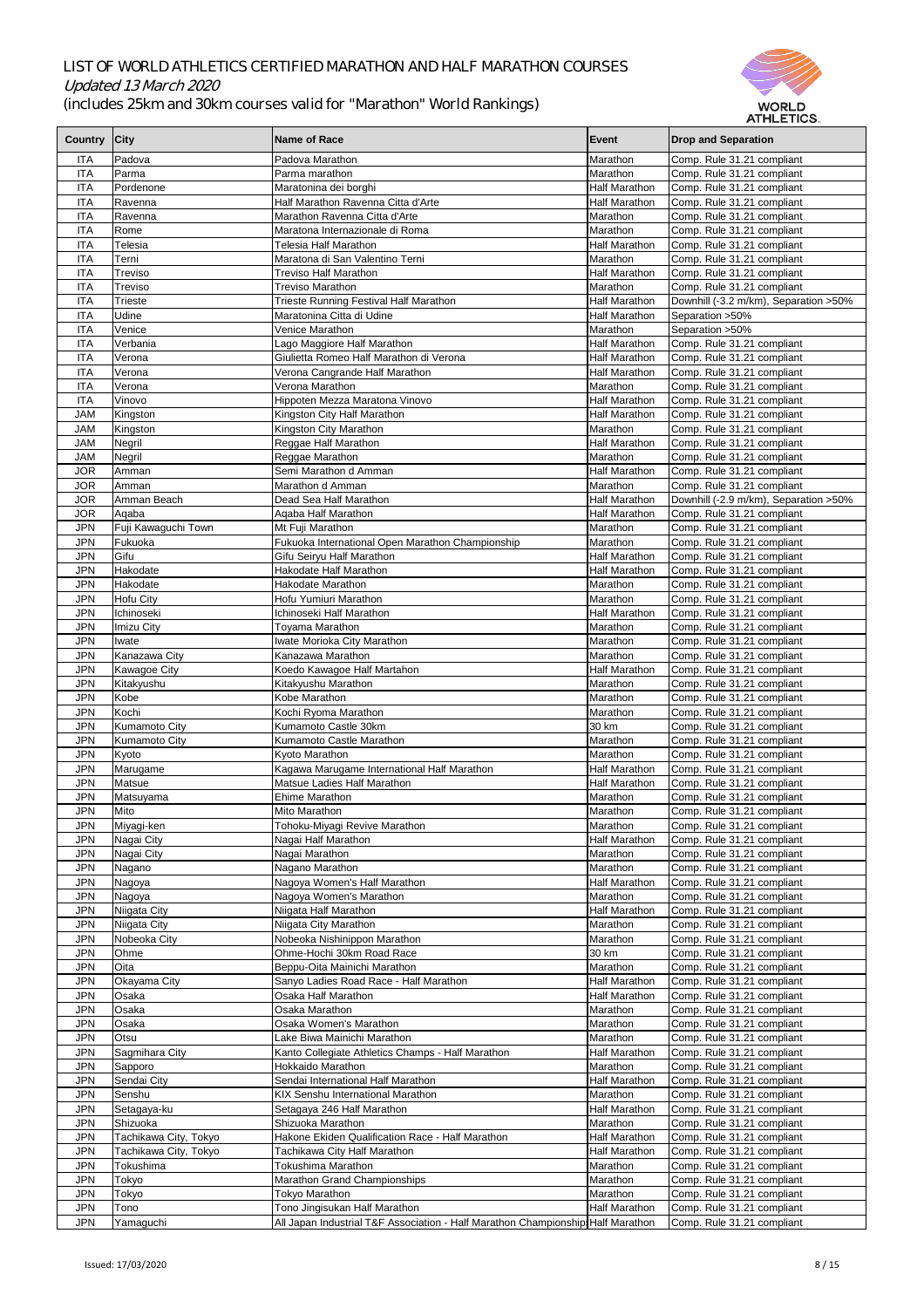

|                |                    |                                                              |                      | AI FILL I IVY.             |
|----------------|--------------------|--------------------------------------------------------------|----------------------|----------------------------|
| <b>Country</b> | <b>City</b>        | Name of Race                                                 | Event                | <b>Drop and Separation</b> |
|                |                    |                                                              |                      |                            |
| KAZ            | Almaty             | <b>Almaty Half Marathon</b>                                  | <b>Half Marathon</b> | Downhill (-7.53 m/km)      |
| KAZ            | Almaty             | Almaty Marathon                                              | Marathon             | Comp. Rule 31.21 compliant |
| <b>KAZ</b>     | Nur-Sultan         | Astana Marathon                                              | Marathon             | Comp. Rule 31.21 compliant |
| KAZ            | Nur-Sultan         | <b>BI</b> Marathon                                           | Marathon             | Comp. Rule 31.21 compliant |
| <b>KGZ</b>     | Cholpon-Ata        | Run the Silk Road - SCO                                      | Marathon             | Comp. Rule 31.21 compliant |
|                | Chuncheon          |                                                              |                      |                            |
| <b>KOR</b>     |                    | Chuncheon Half Marathon                                      | <b>Half Marathon</b> | Comp. Rule 31.21 compliant |
| <b>KOR</b>     | Chuncheon          | Chosunilbo Chuncheon Marathon                                | Marathon             | Comp. Rule 31.21 compliant |
| <b>KOR</b>     | Daegu              | Daegu International Half Marathon                            | <b>Half Marathon</b> | Comp. Rule 31.21 compliant |
| <b>KOR</b>     | Daegu              | Daegu International Marathon                                 | Marathon             | Comp. Rule 31.21 compliant |
| <b>KOR</b>     | <b>Gunsan City</b> | Gunsan Saemangeum International Marathon                     | Marathon             | Comp. Rule 31.21 compliant |
| <b>KOR</b>     | Gyeonggi           | Gyeonggi International Half Marathon                         | <b>Half Marathon</b> | Comp. Rule 31.21 compliant |
| <b>KOR</b>     | Gyeongju           | Gyeongju International Marathon                              | Marathon             | Comp. Rule 31.21 compliant |
| <b>KOR</b>     | Incheon            | Incheon International Half Marathon                          | <b>Half Marathon</b> | Comp. Rule 31.21 compliant |
|                |                    |                                                              |                      |                            |
| <b>KOR</b>     | Incheon            | Incheon Songdo International Half Marathon                   | <b>Half Marathon</b> | Comp. Rule 31.21 compliant |
| <b>KOR</b>     | Seoul              | JoongAng Seoul International Marathon                        | Marathon             | Comp. Rule 31.21 compliant |
| <b>KOR</b>     | Seoul              | Korean Olympic Trials Marathon (National Sports Games Seoul) | Marathon             | Comp. Rule 31.21 compliant |
| <b>KOR</b>     | Seoul              | Seoul International Marathon                                 | Marathon             | Comp. Rule 31.21 compliant |
| <b>KOS</b>     | Prishtina          | Prishtina Kosovo Half marathon                               | <b>Half Marathon</b> | Comp. Rule 31.21 compliant |
| <b>KSA</b>     | Riyadh             | Riyadh Half marathon                                         | <b>Half Marathon</b> | Comp. Rule 31.21 compliant |
| <b>KUW</b>     | <b>Kuwait City</b> | GulfBank 642 Half Marathon                                   | <b>Half Marathon</b> | Comp. Rule 31.21 compliant |
|                |                    |                                                              |                      |                            |
| <b>KUW</b>     | <b>Kuwait City</b> | GulfBank 642 Marathon                                        | Marathon             | Comp. Rule 31.21 compliant |
| LAT            | Kuldiga            | Kuldigas Pusmaratonas                                        | <b>Half Marathon</b> | Comp. Rule 31.21 compliant |
| LAT            | Riga               | Rimi Riga Half Marathon                                      | <b>Half Marathon</b> | Comp. Rule 31.21 compliant |
| LAT            | Riga               | Rimi Riga Marathon                                           | Marathon             | Comp. Rule 31.21 compliant |
| <b>LBA</b>     | Tripoli            | <b>Tripoli Half Marathon</b>                                 | <b>Half Marathon</b> | Comp. Rule 31.21 compliant |
| <b>LBN</b>     | <b>Beirut</b>      | <b>Blom Bank Beirut Half Marathon</b>                        | <b>Half Marathon</b> | Comp. Rule 31.21 compliant |
| <b>LBN</b>     | <b>Beirut</b>      | <b>Half Marathon ISF Beirut</b>                              | <b>Half Marathon</b> | Comp. Rule 31.21 compliant |
| LBN            | Saida              | Marathon international de Saida                              | Marathon             | Comp. Rule 31.21 compliant |
|                |                    |                                                              |                      |                            |
| LTU            | Kaunas             | Kaunas Half Marathon                                         | Half Marathon        | Comp. Rule 31.21 compliant |
| LTU            | Kaunas             | Kaunas Marathon                                              | <b>Marathon</b>      | Comp. Rule 31.21 compliant |
| LTU            | <b>Vilnius</b>     | Rimi Vilnius Half Marathon                                   | Half Marathon        | Comp. Rule 31.21 compliant |
| LTU            | <b>Vilnius</b>     | Danske Bank Vilnius Marathon                                 | Marathon             | Comp. Rule 31.21 compliant |
| <b>LUX</b>     | Remich             | <b>ING Route du vin Semi marathon</b>                        | <b>Half Marathon</b> | Comp. Rule 31.21 compliant |
| <b>MAC</b>     | Macau              | Macau International Half Marathon                            | <b>Half Marathon</b> | Comp. Rule 31.21 compliant |
| <b>MAC</b>     | Macau              | Macau International Marathon                                 | Marathon             | Comp. Rule 31.21 compliant |
| <b>MAR</b>     | Agadir             |                                                              | Half Marathon        | Comp. Rule 31.21 compliant |
|                |                    | Semi Marathon d'Agadir                                       |                      |                            |
| <b>MAR</b>     | Agadir             | Marathon d'Agadir                                            | Marathon             | Comp. Rule 31.21 compliant |
| <b>MAR</b>     | Al Hoceima         | Semi Marathon international Al Hoceima                       | Half Marathon        | Comp. Rule 31.21 compliant |
| <b>MAR</b>     | Berkane            | Semi marathon international de Berkane                       | <b>Half Marathon</b> | Comp. Rule 31.21 compliant |
| <b>MAR</b>     | Bouskoura          | Semi marathon Forest hill de Bouskoura                       | <b>Half Marathon</b> | Comp. Rule 31.21 compliant |
| <b>MAR</b>     | Casablanca         | Semi marathon de Casablanca                                  | <b>Half Marathon</b> | Comp. Rule 31.21 compliant |
| <b>MAR</b>     | Casablanca         | Marathon international de Casablanca                         | Marathon             | Comp. Rule 31.21 compliant |
| <b>MAR</b>     | Dar Bouazza        | Semi Marathon de Dar Bouazza                                 | Half Marathon        | Comp. Rule 31.21 compliant |
| <b>MAR</b>     | Fes                | Semi marathon de Fes                                         | Half Marathon        | Comp. Rule 31.21 compliant |
|                |                    |                                                              |                      |                            |
| <b>MAR</b>     | Fes                | Mararthon international de Fes                               | Marathon             | Comp. Rule 31.21 compliant |
| <b>MAR</b>     | Kenitra            | Semi Marathon International de Kenitra                       | Half Marathon        | Comp. Rule 31.21 compliant |
| <b>MAR</b>     | Laayoune           | Laayoune Semi Marathon international                         | <b>Half Marathon</b> | Comp. Rule 31.21 compliant |
| <b>MAR</b>     | Marrakech          | Semi Marathon international de Marrakech                     | Half Marathon        | Comp. Rule 31.21 compliant |
| <b>MAR</b>     | Marrakech          | Marathon international de Marrakech                          | Marathon             | Comp. Rule 31.21 compliant |
| <b>MAR</b>     | Meknes             | Semi Marathon de Meknes                                      | Half Marathon        | Comp. Rule 31.21 compliant |
| <b>MAR</b>     | Rabat              | African Games 2019 / Half Marathon                           | <b>Half Marathon</b> | Comp. Rule 31.21 compliant |
| <b>MAR</b>     | Safi               | Semi marathon international de Safi                          | Half Marathon        | Comp. Rule 31.21 compliant |
|                | Sefrou             | Semi Marathon de Sefrou                                      | <b>Half Marathon</b> |                            |
| <b>MAR</b>     |                    |                                                              |                      | Comp. Rule 31.21 compliant |
| <b>MAR</b>     | Tamesna            | Semi Marathon international de Tamesna                       | Half Marathon        | Comp. Rule 31.21 compliant |
| <b>MAR</b>     | Tanger             | Semi marathon international de Tanger                        | <b>Half Marathon</b> | Comp. Rule 31.21 compliant |
| <b>MAR</b>     | Tantan             | Semi Marathon de Tantan                                      | <b>Half Marathon</b> | Comp. Rule 31.21 compliant |
| <b>MAS</b>     | Cyberjaya          | The Great Malaysian Half Marathon - Cyberjaya                | <b>Half Marathon</b> | Comp. Rule 31.21 compliant |
| <b>MAS</b>     | Cyberjaya          | The Great Malaysian Marathon - Cyberjaya                     | Marathon             | Comp. Rule 31.21 compliant |
| <b>MAS</b>     | Kota Kinabalu      | Borneo International Half Marathon                           | <b>Half Marathon</b> | Comp. Rule 31.21 compliant |
| <b>MAS</b>     | Kota Kinabalu      | Kota Kinabalu City Borneo Half Marathon                      | <b>Half Marathon</b> | Comp. Rule 31.21 compliant |
| <b>MAS</b>     | Kota Kinabalu      | <b>Borneo International Marathon</b>                         | Marathon             | Comp. Rule 31.21 compliant |
|                | Kuala Lumpur       |                                                              |                      |                            |
| <b>MAS</b>     |                    | <b>HSN Half Marathon</b>                                     | <b>Half Marathon</b> | Comp. Rule 31.21 compliant |
| <b>MAS</b>     | Kuala Lumpur       | Score Run Kuala Lumpur                                       | <b>Half Marathon</b> | Comp. Rule 31.21 compliant |
| <b>MAS</b>     | Kuala Lumpur       | Kuala Lumpur City Day Half Marathon                          | <b>Half Marathon</b> | Comp. Rule 31.21 compliant |
| <b>MAS</b>     | Kuala Lumpur       | Standard Chartered Kuala Lumpur Marathon                     | Marathon             | Comp. Rule 31.21 compliant |
| <b>MAS</b>     | Kuching            | Kuching Half Marathon                                        | <b>Half Marathon</b> | Comp. Rule 31.21 compliant |
| <b>MAS</b>     | Kuching            | Kuching Marathon                                             | Marathon             | Comp. Rule 31.21 compliant |
| <b>MAS</b>     | Miri, Sarawak      | Miri Half Marathon                                           | Half Marathon        | Comp. Rule 31.21 compliant |
| <b>MAS</b>     | Miri, Sarawak      | Miri Marathon                                                | Marathon             | Comp. Rule 31.21 compliant |
| <b>MAS</b>     | Putrajaya          | Putrajaya Night Half Marathon                                | <b>Half Marathon</b> | Comp. Rule 31.21 compliant |
|                |                    | <b>SCORE Half Marathon</b>                                   |                      |                            |
| <b>MAS</b>     | Putrajaya          |                                                              | <b>Half Marathon</b> | Comp. Rule 31.21 compliant |
| <b>MAS</b>     | Putrajaya          | Putrajaya Night Marathon                                     | Marathon             | Comp. Rule 31.21 compliant |
| <b>MAS</b>     | Putrajaya          | <b>SCORE Marathon</b>                                        | Marathon             | Comp. Rule 31.21 compliant |
| <b>MAS</b>     | Shah Alam          | Malaysia Women Marathon                                      | Marathon             | Comp. Rule 31.21 compliant |
| <b>MDA</b>     | Chisinau           | Chisinau international Marathon                              | Marathon             | Comp. Rule 31.21 compliant |
| <b>MEX</b>     | Aguascalientes     | Maratón Aguascalientes                                       | Marathon             | Comp. Rule 31.21 compliant |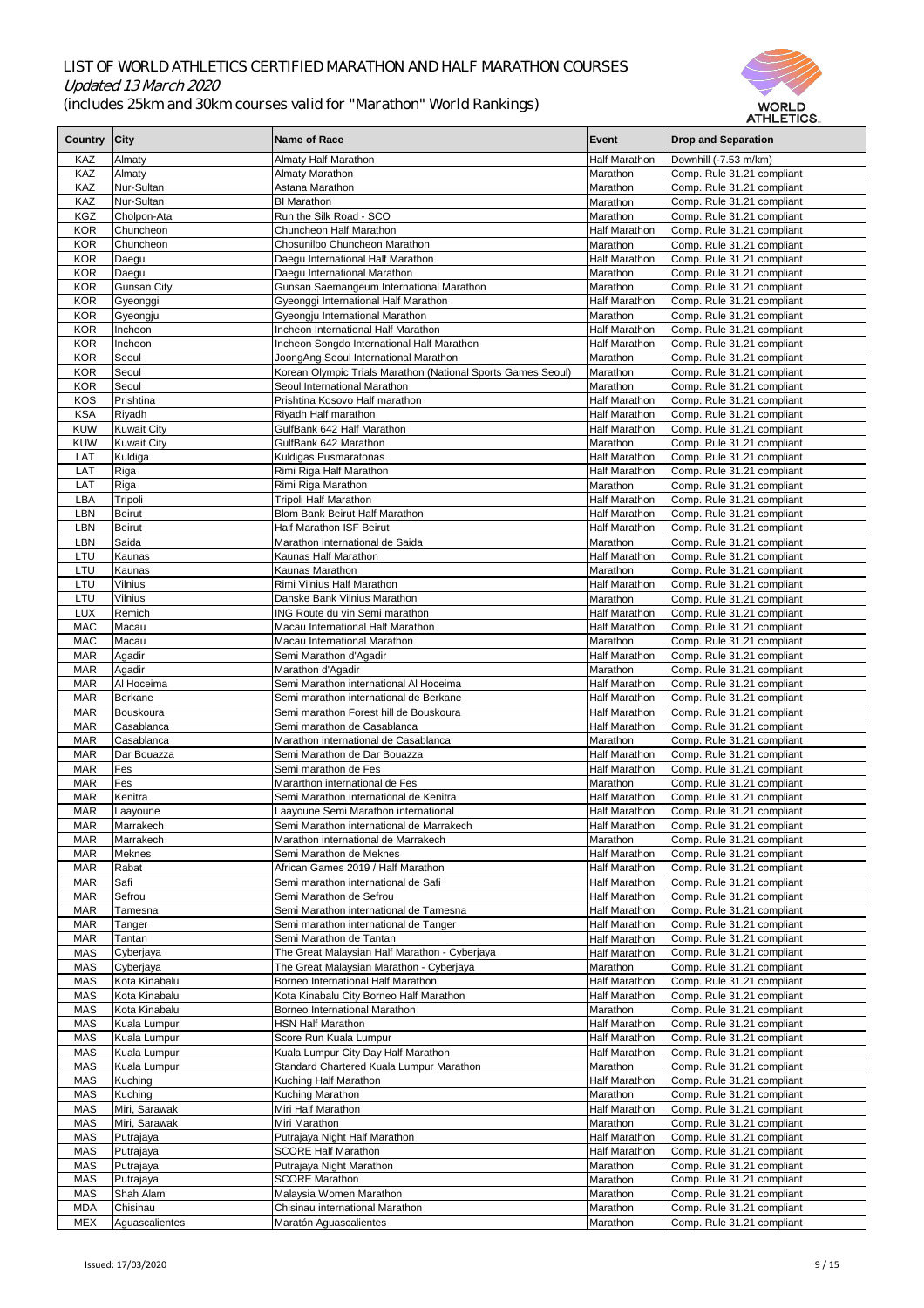

| <b>Country</b>           | <b>City</b>                  | Name of Race                                                                     | Event                                        | <b>Drop and Separation</b>                               |
|--------------------------|------------------------------|----------------------------------------------------------------------------------|----------------------------------------------|----------------------------------------------------------|
| <b>MEX</b>               | Avándaro Valle de Bravo      | Medio Maratón de Verano                                                          | <b>Half Marathon</b>                         | Comp. Rule 31.21 compliant                               |
| <b>MEX</b>               | Cajititla                    | Medio Maratón Internacional Tlajomulco Cajititla                                 | <b>Half Marathon</b>                         | Separation > 50%                                         |
| <b>MEX</b>               | Cancún                       | Medio Maratón de la Mujer                                                        | <b>Half Marathon</b>                         | Comp. Rule 31.21 compliant                               |
| <b>MEX</b>               | Celaya                       | Maratón del Centenario de las B. de Celaya                                       | Marathon                                     | Comp. Rule 31.21 compliant                               |
| <b>MEX</b><br><b>MEX</b> | Chihuahua<br>Culiacan        | Medio Maratón Arriba Chihuahua<br>Maratón Internacional Culiacan                 | <b>Half Marathon</b><br>Marathon             | Comp. Rule 31.21 compliant                               |
| <b>MEX</b>               | Guachochi                    | Ultramaratón de las Cañones (21.0975 km)                                         | <b>Half Marathon</b>                         | Comp. Rule 31.21 compliant<br>Separation > 50%           |
| <b>MEX</b>               | Guadalajara                  | Maratón Guadalajara Megacable                                                    | Marathon                                     | Comp. Rule 31.21 compliant                               |
| <b>MEX</b>               | Guayaquil                    | Rock and Roll Querétaro Half Mar.                                                | Half Marathon                                | Comp. Rule 31.21 compliant                               |
| <b>MEX</b>               | Hermosillo                   | Gran Maratón Hermosillo Half Maratón                                             | <b>Half Marathon</b>                         | Comp. Rule 31.21 compliant                               |
| <b>MEX</b>               | <b>Hermosillo</b>            | Gran Maratón Hermosillo                                                          | Marathon                                     | Comp. Rule 31.21 compliant                               |
| <b>MEX</b>               | Juarez                       | Maratón Internacional de Juárez 30k                                              | 30 km                                        | Comp. Rule 31.21 compliant                               |
| <b>MEX</b><br><b>MEX</b> | Juarez<br>Juarez             | Juarez Half Marathon<br>Maratón Int'l de Juárez                                  | <b>Half Marathon</b><br>Marathon             | Comp. Rule 31.21 compliant<br>Comp. Rule 31.21 compliant |
| <b>MEX</b>               | León                         | Maratón León Guiar                                                               | Marathon                                     | Comp. Rule 31.21 compliant                               |
| <b>MEX</b>               | Mazatlán                     | Gran Maratón Pacifico                                                            | Marathon                                     | Comp. Rule 31.21 compliant                               |
| <b>MEX</b>               | Mexicali                     | Medio Maratón Cetys Zorros                                                       | <b>Half Marathon</b>                         | Comp. Rule 31.21 compliant                               |
| <b>MEX</b>               | Mexicali                     | Medio Maratón Mexicali                                                           | <b>Half Marathon</b>                         | Comp. Rule 31.21 compliant                               |
| <b>MEX</b>               | Mexicali                     | Medio Maratón Ciudad de Mexicali                                                 | <b>Half Marathon</b>                         | Comp. Rule 31.21 compliant                               |
| <b>MEX</b>               | Mexicali                     | Maratón Gobernador Francisco Vega de Lamadrid                                    | Marathon                                     | Comp. Rule 31.21 compliant                               |
| <b>MEX</b><br><b>MEX</b> | México City<br>México City   | Medio Maratón CDMX<br>Maratón Ciudad de México                                   | <b>Half Marathon</b><br>Marathon             | Comp. Rule 31.21 compliant<br>Downhill (-1.3 m/km)       |
| <b>MEX</b>               | Monterrey                    | 21K Nuevo León                                                                   | <b>Half Marathon</b>                         | Comp. Rule 31.21 compliant                               |
| <b>MEX</b>               | Monterrey                    | <b>Maraton Powerade Monterrey</b>                                                | Marathon                                     | Comp. Rule 31.21 compliant                               |
| <b>MEX</b>               | Puerto Vallarta              | Maratón Puerto Vallarta                                                          | Marathon                                     | Comp. Rule 31.21 compliant                               |
| <b>MEX</b>               | Querétaro                    | Querétaro Marathon                                                               | Marathon                                     | Comp. Rule 31.21 compliant                               |
| <b>MEX</b>               | Rosarito                     | Medio Maratón Internacional Rosarito                                             | Half Marathon                                | Comp. Rule 31.21 compliant                               |
| <b>MEX</b>               | San Luis Potosí              | Maratón Tangamanga / Half Marathon                                               | Half Marathon                                | Comp. Rule 31.21 compliant                               |
| <b>MEX</b><br><b>MEX</b> | San Luis Potosí<br>Tecate    | Maratón Tangamanga<br>Medio Maratón Internacional Tecate-Aries 2019              | Marathon<br><b>Half Marathon</b>             | Comp. Rule 31.21 compliant<br>Comp. Rule 31.21 compliant |
| <b>MEX</b>               | Tehuacán                     | Medio Maratón Varmex                                                             | <b>Half Marathon</b>                         | Comp. Rule 31.21 compliant                               |
| <b>MEX</b>               | Tehuacán                     | Maratón Varmex                                                                   | Marathon                                     | Comp. Rule 31.21 compliant                               |
| <b>MEX</b>               | Tijuana                      | Medio Maratón Internacional Tijuana                                              | <b>Half Marathon</b>                         | Comp. Rule 31.21 compliant                               |
| <b>MEX</b>               | Tlajomulco de Zúñiga         | Medio Maratón Tlajomulco                                                         | <b>Half Marathon</b>                         | Comp. Rule 31.21 compliant                               |
| <b>MEX</b>               | Toluca                       | Gran Maratón Mexiquense Medio Maratón                                            | <b>Half Marathon</b>                         | Comp. Rule 31.21 compliant                               |
| <b>MEX</b>               | Torreón                      | Maratón LALA<br>Medio Maratón Int'l Villahermosa                                 | Marathon                                     | Comp. Rule 31.21 compliant                               |
| <b>MEX</b><br><b>MEX</b> | Villahermosa<br>Villahermosa | Maratón de Tabasco #Yo Corro 3n la Depo                                          | <b>Half Marathon</b><br>Marathon             | Comp. Rule 31.21 compliant<br>Comp. Rule 31.21 compliant |
| <b>MEX</b>               | Zapopan                      | Zapopan 21k                                                                      | <b>Half Marathon</b>                         | Comp. Rule 31.21 compliant                               |
| <b>MKD</b>               | Skopje                       | Wizz Air Skopje Half Marathon                                                    | <b>Half Marathon</b>                         | Comp. Rule 31.21 compliant                               |
| <b>MKD</b>               | Skopje                       | Wizz Air Skopje Marathon                                                         | Marathon                                     | Comp. Rule 31.21 compliant                               |
| <b>MNE</b>               | Prilep                       | The Postal Half Marathon                                                         | <b>Half Marathon</b>                         | Comp. Rule 31.21 compliant                               |
| <b>MNE</b>               | Prilep                       | The Postal Marathon                                                              | Marathon                                     | Comp. Rule 31.21 compliant                               |
| <b>MOZ</b><br><b>MRI</b> | Maputo<br>Rodrigues Island   | Meia Maratona Internacional de Maputo<br>Indian Ocean Island Games Half Marathon | <b>Half Marathon</b><br><b>Half Marathon</b> | Comp. Rule 31.21 compliant<br>Comp. Rule 31.21 compliant |
| <b>NAM</b>               | Omaruru                      | Navachab Half Marathon                                                           | <b>Half Marathon</b>                         | Comp. Rule 31.21 compliant                               |
| <b>NAM</b>               | Swakopmund                   | <b>AUSC Region 5 Marathon</b>                                                    | Marathon                                     | Comp. Rule 31.21 compliant                               |
| <b>NAM</b>               | Swakopmund                   | <b>Husab Marathon</b>                                                            | Marathon                                     | Comp. Rule 31.21 compliant                               |
| <b>NAM</b>               | Swakopmund                   | <b>Lucky Star Marathon</b>                                                       | Marathon                                     | Comp. Rule 31.21 compliant                               |
| <b>NAM</b>               | Swakopmund                   | <b>Rio Tinto Marathon</b>                                                        | Marathon                                     | Comp. Rule 31.21 compliant                               |
| <b>NAM</b>               | Swakopmund                   | Rössing Marathon                                                                 | Marathon                                     | Comp. Rule 31.21 compliant                               |
| <b>NAM</b><br><b>NCA</b> | Swakopmund<br>Managua        | Rössing Half Marathon<br>Maratón de los Juegos Centroamercanos                   | Marathon<br>Marathon                         | Comp. Rule 31.21 compliant<br>Comp. Rule 31.21 compliant |
| <b>NED</b>               | Amsterdam                    | <b>TCS Amsterdam Marathon</b>                                                    | Marathon                                     | Comp. Rule 31.21 compliant                               |
| <b>NED</b>               | <b>Breda</b>                 | Bredase Singelloop Half Marathon                                                 | <b>Half Marathon</b>                         | Comp. Rule 31.21 compliant                               |
| <b>NED</b>               | Curaçao                      | <b>KLM Curacao HalfMarathon</b>                                                  | <b>Half Marathon</b>                         | Comp. Rule 31.21 compliant                               |
| <b>NED</b>               | Curaçao                      | <b>KLM Curacao Marathon</b>                                                      | Marathon                                     | Comp. Rule 31.21 compliant                               |
| <b>NED</b><br><b>NED</b> | Den Haag                     | NN City-Pier-City Loop Den Haag                                                  | <b>Half Marathon</b>                         | Comp. Rule 31.21 compliant                               |
| <b>NED</b>               | Dronten<br>Eindhoven         | Leisure World Kerstloop Dronten<br>Half Marathon Eindhoven powered by ASM        | <b>Half Marathon</b><br><b>Half Marathon</b> | Comp. Rule 31.21 compliant<br>Comp. Rule 31.21 compliant |
| <b>NED</b>               | Eindhoven                    | Marathon Eindhoven powered by ASM                                                | Marathon                                     | Comp. Rule 31.21 compliant                               |
| <b>NED</b>               | Enschede                     | <b>Enschede Half Marathon</b>                                                    | <b>Half Marathon</b>                         | Comp. Rule 31.21 compliant                               |
| <b>NED</b>               | Enschede                     | <b>Enschede Marathon</b>                                                         | Marathon                                     | Comp. Rule 31.21 compliant                               |
| <b>NED</b>               | Leiden                       | Leiden Half Marathon                                                             | <b>Half Marathon</b>                         | Comp. Rule 31.21 compliant                               |
| <b>NED</b>               | Leiden                       | Leiden Marathon                                                                  | Marathon                                     | Comp. Rule 31.21 compliant                               |
| <b>NED</b>               | Rotterdam                    | <b>NN Marathon Rotterdam</b>                                                     | Marathon                                     | Comp. Rule 31.21 compliant                               |
| <b>NED</b><br><b>NED</b> | Tilburg<br>Tilburg           | <b>Tilburg Half Marathon</b><br><b>Tilburg Marathon</b>                          | <b>Half Marathon</b><br>Marathon             | Comp. Rule 31.21 compliant<br>Comp. Rule 31.21 compliant |
| <b>NED</b>               | Utrecht                      | <b>Utrecht Half Marathon</b>                                                     | <b>Half Marathon</b>                         | Comp. Rule 31.21 compliant                               |
| <b>NED</b>               | Utrecht                      | <b>Utrecht Marathon</b>                                                          | Marathon                                     | Comp. Rule 31.21 compliant                               |
| <b>NED</b>               | Venlo                        | Venloop Half Marathon                                                            | <b>Half Marathon</b>                         | Comp. Rule 31.21 compliant                               |
| <b>NED</b>               | Zwolle                       | Zwolse Halve Marathon                                                            | <b>Half Marathon</b>                         | Comp. Rule 31.21 compliant                               |
| <b>NGR</b>               | Abuja                        | Abuja City Marathon                                                              | Marathon                                     | Comp. Rule 31.21 compliant                               |
| <b>NGR</b>               | Lagos                        | <b>Access Bank Lagos City Marathon</b>                                           | <b>Half Marathon</b>                         | Comp. Rule 31.21 compliant                               |
| <b>NGR</b><br><b>NOR</b> | Onitsha<br>Knarvikmila       | Onitsha 21.1km road race                                                         | <b>Half Marathon</b>                         | Comp. Rule 31.21 compliant                               |
|                          |                              | Knarvikmila Marathon                                                             | Marathon                                     | Comp. Rule 31.21 compliant                               |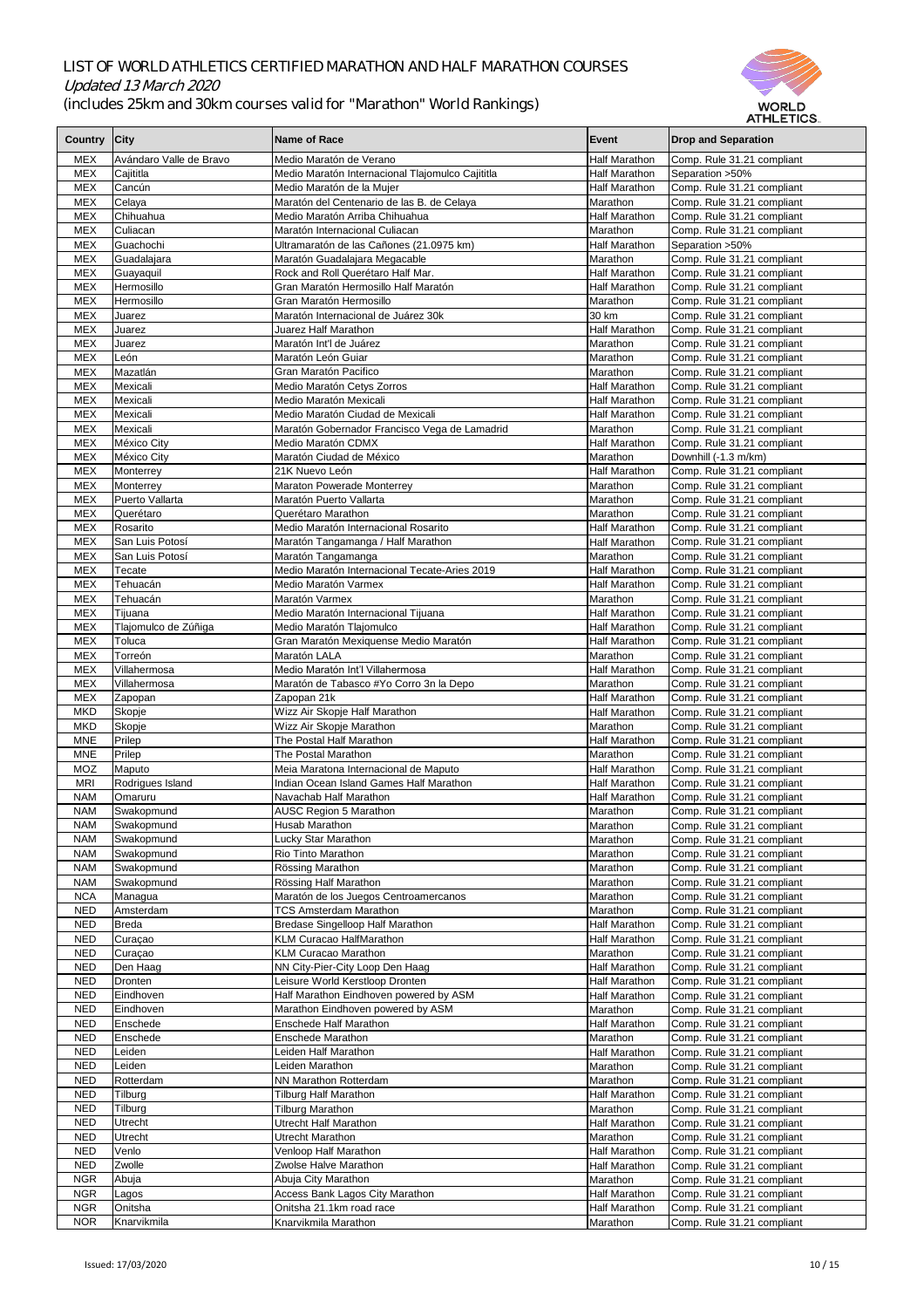

|                |                  |                                                    |                      | AI HLE I IUS.                          |
|----------------|------------------|----------------------------------------------------|----------------------|----------------------------------------|
| <b>Country</b> | City             | Name of Race                                       | Event                | <b>Drop and Separation</b>             |
|                |                  |                                                    |                      |                                        |
| <b>NOR</b>     | Longyearbyen     | Spitsbergen Marathon and Half Marathon C           | Half Marathon        | Comp. Rule 31.21 compliant             |
| <b>NOR</b>     | Longyearbyen     | Longyearbyen Marathon                              | Marathon             | Comp. Rule 31.21 compliant             |
| <b>NOR</b>     | Tromso           | Polar Night Half Marathon                          | <b>Half Marathon</b> | Comp. Rule 31.21 compliant             |
| <b>NZL</b>     | Auckland         | <b>Auckland Half Marathon</b>                      | <b>Half Marathon</b> | Comp. Rule 31.21 compliant             |
| <b>NZL</b>     | Auckland         | <b>Waterfront Half Marathon</b>                    | <b>Half Marathon</b> | Comp. Rule 31.21 compliant             |
| <b>NZL</b>     | Auckland         | <b>Auckland Marathon</b>                           | Marathon             | Comp. Rule 31.21 compliant             |
| <b>NZL</b>     | Coatesville      | <b>Coatesville Half Marathon</b>                   | <b>Half Marathon</b> | Comp. Rule 31.21 compliant             |
| <b>NZL</b>     | Wellington       | <b>Wellington Half Marathon</b>                    | <b>Half Marathon</b> | Comp. Rule 31.21 compliant             |
| <b>NZL</b>     | Wellington       | <b>Wellington Marathon</b>                         | Marathon             | Comp. Rule 31.21 compliant             |
| <b>NZL</b>     | Whanganui        | Three Bridges Half Marathon                        | <b>Half Marathon</b> | Comp. Rule 31.21 compliant             |
| <b>NZL</b>     | Whanganui        | <b>Three Bridges Marathon</b>                      | Marathon             | Comp. Rule 31.21 compliant             |
| <b>OMA</b>     | Muscat           | Al Mouj Muscat Half Marathon                       | <b>Half Marathon</b> | Comp. Rule 31.21 compliant             |
| <b>OMA</b>     | Muscat           | Al Mouj Muscat Marathon                            | Marathon             | Comp. Rule 31.21 compliant             |
| <b>PAN</b>     | Panama City      | Maratón Internacional de Panamá                    | Marathon             | Comp. Rule 31.21 compliant             |
| <b>PAR</b>     | Asunción         | Media Maratón Int'l Ciudad de Asuncion             | <b>Half Marathon</b> | Comp. Rule 31.21 compliant             |
| <b>PAR</b>     | Asunción         | Asunción International Marathon                    | Marathon             |                                        |
|                |                  |                                                    |                      | Comp. Rule 31.21 compliant             |
| <b>PER</b>     | Arequipa         | Maratón Virgen de la Candelaria Arequipa           | Marathon             | Comp. Rule 31.21 compliant             |
| <b>PER</b>     | Lima             | Marathon de Los Juegos Panamericanos               | Marathon             | Comp. Rule 31.21 compliant             |
| <b>PER</b>     | Lima             | Maratón Movistar Lima 42K                          | Marathon             | Comp. Rule 31.21 compliant             |
| <b>PER</b>     | Lima             | Maratón Popular de Lima - Mapoli                   | Marathon             | Comp. Rule 31.21 compliant             |
| PHI            | Cebu             | National Milo Half Marathon - Cebu Final           | Half Marathon        | Comp. Rule 31.21 compliant             |
| PHI            | Cebu             | National Milo Marathon - Cebu Final                | Marathon             | Comp. Rule 31.21 compliant             |
| PHI            | Clark, Pampanga  | <b>Clark Animo Half Marathon</b>                   | Half Marathon        | Comp. Rule 31.21 compliant             |
| PHI            | Clark, Pampanga  | <b>Clark Animo Marathon</b>                        | Marathon             | Comp. Rule 31.21 compliant             |
| PHI            | Clark, Pampanga  | 30TH South East Asian Games Marathon               | Marathon             | Comp. Rule 31.21 compliant             |
| PHI            | <b>Iloilo</b>    | Milo Iloilo Half Marathon                          | <b>Half Marathon</b> | Comp. Rule 31.21 compliant             |
| PHI            | <b>Iloilo</b>    | National MILO Marathon Final, Iloilo               | Marathon             | Comp. Rule 31.21 compliant             |
| <b>PLE</b>     | Bethlehem        | Free Movement Bethlehem Half Marathon              | Half Marathon        | Comp. Rule 31.21 compliant             |
| <b>PLE</b>     | <b>Bethlehem</b> | Free Movement Palestine Bethlehem Marathon         | <b>Marathon</b>      | Comp. Rule 31.21 compliant             |
| <b>PLE</b>     | Jericho          | Moon under the Sea Run - Jericho Half Marathon     | <b>Half Marathon</b> | Comp. Rule 31.21 compliant             |
| <b>POL</b>     | <b>Bydgoscz</b>  | <b>Bydgoscz Half Marathon</b>                      | <b>Half Marathon</b> | Comp. Rule 31.21 compliant             |
| <b>POL</b>     | Chorzow          | Silesia Half Marathon                              | <b>Half Marathon</b> | Comp. Rule 31.21 compliant             |
| <b>POL</b>     | Chorzow          | Silesia Marathon                                   | Marathon             | Comp. Rule 31.21 compliant             |
| <b>POL</b>     | Gdynia           | Onico Gdynia Half Marathon                         | Half Marathon        | Comp. Rule 31.21 compliant             |
| <b>POL</b>     | Krakow           | Cracovia Royal Half Marathon                       | Half Marathon        |                                        |
|                | Krakow           | Cracovia Marathon                                  |                      | Comp. Rule 31.21 compliant             |
| <b>POL</b>     |                  |                                                    | Marathon             | Comp. Rule 31.21 compliant             |
| <b>POL</b>     | Krynica-Zdroj    | Half Marathon of the Running Festival              | Half Marathon        | Comp. Rule 31.21 compliant             |
| <b>POL</b>     | Łódź             | DOZ Łódź Marathon                                  | Marathon             | Comp. Rule 31.21 compliant             |
| <b>POL</b>     | Pila             | Pila Marathon                                      | Marathon             | Comp. Rule 31.21 compliant             |
| <b>POL</b>     | Poznan           | Poznan Half Marathon                               | <b>Half Marathon</b> | Comp. Rule 31.21 compliant             |
| <b>POL</b>     | Poznan           | Poznan Marathon                                    | Marathon             | Comp. Rule 31.21 compliant             |
| <b>POL</b>     | Torun            | Indoor World Masters Championships - Half Marathon | Half Marathon        | Comp. Rule 31.21 compliant             |
| <b>POL</b>     | Warsaw           | <b>Warsaw Half Marathon</b>                        | Half Marathon        | Comp. Rule 31.21 compliant             |
| <b>POL</b>     | Warsaw           | <b>ORLEN Warsaw Marathon</b>                       | Marathon             | Comp. Rule 31.21 compliant             |
| <b>POL</b>     | Warsaw           | PZU Maraton Warszawski                             | Marathon             | Comp. Rule 31.21 compliant             |
| <b>POL</b>     | Wroclaw          | <b>Wroclaw Night Half Marathon</b>                 | Half Marathon        | Comp. Rule 31.21 compliant             |
| <b>POR</b>     | Cascais          | Meia Maratona de Cascais                           | Half Marathon        | Comp. Rule 31.21 compliant             |
| <b>POR</b>     | Funchal          | Maratona do Funchal - Madeira                      | Marathon             | Downhill (-1.4 m/km)                   |
| <b>POR</b>     | Lisboa           | Meia Maratona dos Descobrimientos                  | <b>Half Marathon</b> | Comp. Rule 31.21 compliant             |
| <b>POR</b>     | Lisbon           | EDP Meia Maratona de Lisboa                        | <b>Half Marathon</b> | Comp. Rule 31.21 compliant             |
| <b>POR</b>     | Lisbon           | Meia Maratona de Portugal                          | <b>Half Marathon</b> | Comp. Rule 31.21 compliant             |
| <b>POR</b>     | Lisbon           | EDP Maratona de Lisboa                             | Marathon             | Separation > 50%                       |
| <b>POR</b>     | Porto            | Porto Meia Maratona                                | Half Marathon        | Comp. Rule 31.21 compliant             |
| <b>POR</b>     | Porto            | Porto Marathon                                     | Marathon             | Comp. Rule 31.21 compliant             |
| <b>POR</b>     | Santander        | EDP Rock'n'Roll meia maratona Santander Totta      | <b>Half Marathon</b> | Comp. Rule 31.21 compliant             |
| <b>PRK</b>     | Pyongyang        | Mangyongdae Prize International Marathon           | Marathon             | Comp. Rule 31.21 compliant             |
| <b>PUR</b>     | Carolina         | Lola Challenge Weekend Half Mar.                   | <b>Half Marathon</b> | Comp. Rule 31.21 compliant             |
| QAT            | Doha             | Ooredoo Doha Half Marathon                         | <b>Half Marathon</b> | Comp. Rule 31.21 compliant             |
| QAT            | Doha             | IAAF World Championships 2019 - Marathon           | Marathon             | Comp. Rule 31.21 compliant             |
|                | Doha             | Ooredoo Doha Marathon                              | Marathon             | Comp. Rule 31.21 compliant             |
| QAT            |                  | <b>Brasov Half Marathon</b>                        |                      |                                        |
| <b>ROU</b>     | <b>Brasov</b>    |                                                    | Half Marathon        | Comp. Rule 31.21 compliant             |
| <b>ROU</b>     | <b>Brasov</b>    | <b>Brasov Marathon</b>                             | Marathon             | Comp. Rule 31.21 compliant             |
| <b>ROU</b>     | <b>Bucharest</b> | Bucharest International 10K's Half Marathon        | <b>Half Marathon</b> | Comp. Rule 31.21 compliant             |
| <b>ROU</b>     | <b>Bucharest</b> | Volkswagen Bucharest Half Marathon                 | <b>Half Marathon</b> | Comp. Rule 31.21 compliant             |
| <b>ROU</b>     | <b>Bucharest</b> | Raiffeisen Bucharest Marathon                      | Marathon             | Comp. Rule 31.21 compliant             |
| <b>ROU</b>     | Cluj Napoca      | Half Maratonul international Cluj Napoca           | <b>Half Marathon</b> | Comp. Rule 31.21 compliant             |
| <b>ROU</b>     | Cluj Napoca      | Maratonul international Cluj Napoca                | Marathon             | Comp. Rule 31.21 compliant             |
| <b>RSA</b>     | Cape Town        | Two Oceans / Half Marathon                         | Half Marathon        | Comp. Rule 31.21 compliant             |
| <b>RSA</b>     | Cape Town        | Peninsula Half Marathon                            | Half Marathon        | Comp. Rule 31.21 compliant             |
| <b>RSA</b>     | Cape Town        | Two Oceans Half Marathon                           | Half Marathon        | Comp. Rule 31.21 compliant             |
| <b>RSA</b>     | Cape Town        | Peninsula Marathon                                 | Marathon             | Comp. Rule 31.21 compliant             |
| <b>RSA</b>     | Cape Town        | Sanlam Cape Town Marathon                          | Marathon             | Comp. Rule 31.21 compliant             |
| <b>RSA</b>     | Durban           | Ballito to Durban Half Marathon                    | <b>Half Marathon</b> | Downhill (-5.0 m/km), Separation > 50% |
| <b>RSA</b>     | Durban           | <b>Ballito to Durban Marathon</b>                  | Marathon             | Downhill (-3.0 m/km), Separation > 50% |
| <b>RSA</b>     | East London      | <b>Buffalo Marathon</b>                            | Marathon             | Comp. Rule 31.21 compliant             |
| <b>RSA</b>     | East London      | Legends Marathon                                   | Marathon             | Comp. Rule 31.21 compliant             |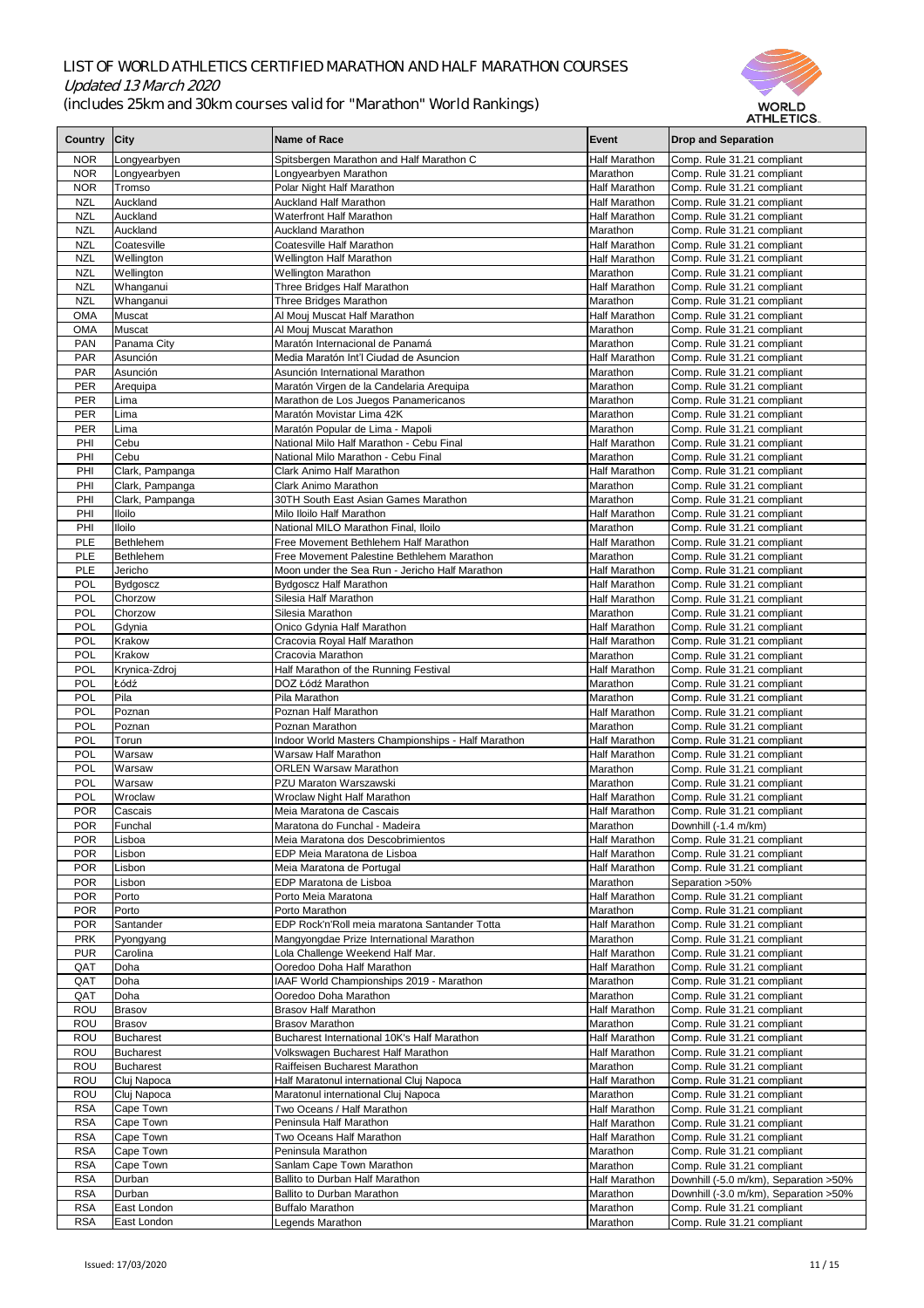

|              |                           |                                            |                      | AI HLE HUS.                |
|--------------|---------------------------|--------------------------------------------|----------------------|----------------------------|
| Country City |                           | <b>Name of Race</b>                        | Event                | <b>Drop and Separation</b> |
|              |                           |                                            |                      |                            |
| <b>RSA</b>   | Edenvale, Johannesburg    | <b>Sarens Half Marathon</b>                | <b>Half Marathon</b> | Comp. Rule 31.21 compliant |
| <b>RSA</b>   | Edenvale, Johannesburg    | Sarens Marathon                            | <b>Marathon</b>      | Comp. Rule 31.21 compliant |
| <b>RSA</b>   | Johannesburg              | Johnson Crane Half Marathon                | <b>Half Marathon</b> | Comp. Rule 31.21 compliant |
| <b>RSA</b>   | Johannesburg              | Johnson Crane Marathon                     | Marathon             | Comp. Rule 31.21 compliant |
| <b>RSA</b>   | Marikana                  | <b>Platinum Belt Marathon</b>              | Marathon             | Separation > 50%           |
|              |                           |                                            |                      |                            |
| <b>RSA</b>   | Mossel Bay                | Petro SA Half Marathon                     | <b>Half Marathon</b> | Comp. Rule 31.21 compliant |
| <b>RSA</b>   | <b>Mossel Bay</b>         | Petro SA Marathon                          | Marathon             | Comp. Rule 31.21 compliant |
| <b>RSA</b>   | Pietermaritzburg          | Mandela Day Half Marathon                  | Half Marathon        | Downhill (-4.0 m/km)       |
| <b>RSA</b>   | Pietermaritzburg          | Maritzburg Half Marathon                   | <b>Half Marathon</b> | Comp. Rule 31.21 compliant |
| <b>RSA</b>   | Pietermaritzburg          | Mandela Day Marathon                       | Marathon             | Comp. Rule 31.21 compliant |
| <b>RSA</b>   | Pietermaritzburg          | Maritzburg Marathon                        | Marathon             | Comp. Rule 31.21 compliant |
| <b>RSA</b>   | Port Elizabeth            | <b>ASA Half Marathon Championships</b>     | <b>Half Marathon</b> | Comp. Rule 31.21 compliant |
| <b>RSA</b>   | Port Elizabeth            | Port Elizabeth Half Marathon               |                      |                            |
|              |                           |                                            | <b>Half Marathon</b> | Comp. Rule 31.21 compliant |
| <b>RSA</b>   | Rustenburg                | <b>Platinum Belt Half Marathon</b>         | <b>Half Marathon</b> | Separation > 50%           |
| <b>RSA</b>   | Sedibeng Vaal             | Sedibeng Vaal Half Marathon                | <b>Half Marathon</b> | Comp. Rule 31.21 compliant |
| <b>RSA</b>   | Sedibeng Vaal             | Sedibeng Vaal Marathon                     | Marathon             | Comp. Rule 31.21 compliant |
| <b>RSA</b>   | Soweto                    | Soweto Half Marathon                       | <b>Half Marathon</b> | Comp. Rule 31.21 compliant |
| <b>RSA</b>   | Umtata                    | Umtata Half Marathon                       | Half Marathon        | Downhill (-5.0 m/km)       |
| <b>RSA</b>   | $\overline{\text{V}}$ aal | Vaal Half Marathon                         | <b>Half Marathon</b> | Comp. Rule 31.21 compliant |
| <b>RSA</b>   | Vaal River City           | Vaal River City Marathon                   | Marathon             | Comp. Rule 31.21 compliant |
| <b>RSA</b>   | Vereenigning              | Vaal Half Marathon                         | <b>Half Marathon</b> | Comp. Rule 31.21 compliant |
| <b>RSA</b>   | Vereenigning              | Vaal Marathon                              | Marathon             | Comp. Rule 31.21 compliant |
| <b>RUS</b>   | Almaty                    | <b>Almaty Half Marathon</b>                | <b>Half Marathon</b> | Comp. Rule 31.21 compliant |
| <b>RUS</b>   | Almaty                    | <b>Almaty Marathon</b>                     | Marathon             | Comp. Rule 31.21 compliant |
| <b>RUS</b>   | Kazan                     | Kazan Half Marathon                        | Half Marathon        | Comp. Rule 31.21 compliant |
|              | Kazan                     | Kazan Marathon                             | Marathon             | Comp. Rule 31.21 compliant |
| <b>RUS</b>   |                           |                                            |                      |                            |
| <b>RUS</b>   | Khanty-Mansiysk           | Khanty-Mansiysk Marathon                   | Marathon             | Comp. Rule 31.21 compliant |
| <b>RUS</b>   | Moscow                    | <b>Moscow Half Marathon</b>                | Half Marathon        | Comp. Rule 31.21 compliant |
| <b>RUS</b>   | Moscow                    | <b>Absolute Moscow Marathon</b>            | Marathon             | Comp. Rule 31.21 compliant |
| <b>RUS</b>   | <b>Omsk</b>               | <b>Omsk Half Marathon</b>                  | <b>Half Marathon</b> | Comp. Rule 31.21 compliant |
| <b>RUS</b>   | Omsk                      | <b>Omsk Marathon</b>                       | Marathon             | Comp. Rule 31.21 compliant |
| <b>RUS</b>   | Perm                      | Perm Marathon                              | Marathon             | Comp. Rule 31.21 compliant |
| <b>RUS</b>   | Pushkin                   | Tsarskoselsky Half Marathon                | <b>Half Marathon</b> | Comp. Rule 31.21 compliant |
| <b>RUS</b>   | Pushkin                   | Tsarskoselsky Marathon                     | Marathon             | Comp. Rule 31.21 compliant |
| <b>RUS</b>   | Rosa Khutor               | Half Marathon Rosa 777                     | Half Marathon        | Comp. Rule 31.21 compliant |
| <b>RUS</b>   | Saint-Petersburg          | White Nights Marathon Saint-Petersburg     | Marathon             | Comp. Rule 31.21 compliant |
| <b>RUS</b>   | Sochi                     | <b>Half Marathon Sochi</b>                 | Half Marathon        | Comp. Rule 31.21 compliant |
| <b>RUS</b>   | Sochi                     | Sochi Autodrom Half Marathon               | <b>Half Marathon</b> | Comp. Rule 31.21 compliant |
| <b>RUS</b>   | Sochi                     | Sochi Marathon                             | Marathon             | Comp. Rule 31.21 compliant |
| <b>RUS</b>   | St Petersburg             | <b>Half Marathon Zabeg</b>                 | <b>Half Marathon</b> | Comp. Rule 31.21 compliant |
| <b>RUS</b>   | St Petersburg             | SPB Half Marathon 'The Northern Capital'   | <b>Half Marathon</b> | Comp. Rule 31.21 compliant |
| <b>RUS</b>   | Tula                      | <b>Tula Half Marathon</b>                  | Half Marathon        | Comp. Rule 31.21 compliant |
| <b>RUS</b>   | Tula                      | Tula Marathon                              | Marathon             | Comp. Rule 31.21 compliant |
| <b>RUS</b>   | Tyumen                    | Tyumen Half Marathon "Steel Character"     | Half Marathon        | Comp. Rule 31.21 compliant |
| <b>RUS</b>   | <b>Ulyanovsk</b>          | <b>Ulyanovsk Half Marathon</b>             | <b>Half Marathon</b> | Comp. Rule 31.21 compliant |
| <b>RWA</b>   | Kigali                    | Kigali international peace run             | Marathon             | Comp. Rule 31.21 compliant |
| <b>SEN</b>   | <b>Dakar</b>              | Semi Marathon Eiffage de Dakar             | <b>Half Marathon</b> | Comp. Rule 31.21 compliant |
| <b>SEN</b>   | <b>Dakar</b>              | Marathon Eiffage de Dakar                  | Marathon             | Comp. Rule 31.21 compliant |
| <b>SEY</b>   | Beau Vallon               | Seychelles Eco-Friendly Half Marathon      | <b>Half Marathon</b> | Comp. Rule 31.21 compliant |
|              |                           |                                            |                      |                            |
| <b>SEY</b>   | Beau Vallon               | Seychelles Eco-Friendly Marathon           | Marathon             | Comp. Rule 31.21 compliant |
| <b>SGP</b>   | Singapore                 | Standard Chartered Singapore Half Marathon | <b>Half Marathon</b> | Comp. Rule 31.21 compliant |
| <b>SGP</b>   | Singapore                 | Standard Chartered Singapore Marathon      | Marathon             | Comp. Rule 31.21 compliant |
| <b>SLO</b>   | <b>Bistrica</b>           | <b>Bistrica Marathon</b>                   | Marathon             | Comp. Rule 31.21 compliant |
| <b>SLO</b>   | CacaK                     | Trka Ca (Cacak Half Marathon)              | Cacak                | Comp. Rule 31.21 compliant |
| <b>SLO</b>   | Izola                     | Istrski Half Marathon                      | <b>Half Marathon</b> | Comp. Rule 31.21 compliant |
| <b>SLO</b>   | Izola                     | <b>Istrski Maraton</b>                     | Marathon             | Comp. Rule 31.21 compliant |
| <b>SLO</b>   | Koper                     | Istrski Half Marathon                      | Half Marathon        | Comp. Rule 31.21 compliant |
| <b>SLO</b>   | Koper                     | Istrski Marathon                           | Marathon             | Comp. Rule 31.21 compliant |
| <b>SLO</b>   | Ljubljana                 | iubliana Half Marathon                     | <b>Half Marathon</b> | Comp. Rule 31.21 compliant |
| <b>SLO</b>   | Ljubljana                 | jubljana Marathon                          | Marathon             | Comp. Rule 31.21 compliant |
| <b>SLO</b>   | Maribor                   | 1st Run4Motion Half Marathon Maribor       | Half Marathon        | Comp. Rule 31.21 compliant |
| <b>SLO</b>   | Maribor                   | <b>Maribor Marathon</b>                    | Marathon             | Comp. Rule 31.21 compliant |
| <b>SLO</b>   | Novo Mesto                | Novo Mesto Half Marathon                   | <b>Half Marathon</b> | Comp. Rule 31.21 compliant |
| <b>SLO</b>   | Ormoz                     | Ormoz Half Marathon                        | <b>Half Marathon</b> | Comp. Rule 31.21 compliant |
| <b>SLO</b>   | Ormoz                     | Ormoz Marathon                             | Marathon             | Comp. Rule 31.21 compliant |
| <b>SLO</b>   | Portoroz                  | Istrski Half Marathon                      | <b>Half Marathon</b> | Separation > 50%           |
| <b>SLO</b>   | Portoroz                  | Istrski Marathon                           | Marathon             | Comp. Rule 31.21 compliant |
| <b>SLO</b>   | Radenci                   | Three Hearts Half Marathon                 | Half Marathon        | Comp. Rule 31.21 compliant |
| <b>SLO</b>   | Radenci                   | Radenci Marathon                           | Marathon             | Comp. Rule 31.21 compliant |
| <b>SRB</b>   | Apatin                    | <b>Apatin Danube Half Marathon</b>         | <b>Half Marathon</b> | Comp. Rule 31.21 compliant |
| <b>SRB</b>   | Belgrade                  | <b>Belgrade Half Marathon</b>              | <b>Half Marathon</b> | Comp. Rule 31.21 compliant |
| <b>SRB</b>   | Belgrade                  | Serbian City Half Marathon                 | Half Marathon        | Comp. Rule 31.21 compliant |
| <b>SRB</b>   | Belgrade                  | <b>Belgrade Marathon</b>                   | Marathon             | Comp. Rule 31.21 compliant |
| <b>SRB</b>   | Belgrade                  | Serbian City Marathon                      | Marathon             | Comp. Rule 31.21 compliant |
| <b>SRB</b>   | Jagodina                  | Jagodina Half Marathon                     | <b>Half Marathon</b> | Comp. Rule 31.21 compliant |
| <b>SRB</b>   | Jagodina                  | Jagodina Marathon                          | Marathon             | Comp. Rule 31.21 compliant |
|              |                           |                                            | <b>Half Marathon</b> |                            |
| <b>SRB</b>   | Kostolac                  | Kostolac Viminacijum                       |                      | Comp. Rule 31.21 compliant |
| <b>SRB</b>   | Kovacica                  | Kovacica Half Marathon                     | Half Marathon        | Comp. Rule 31.21 compliant |
| <b>SRB</b>   | Kragujevac                | Kragujevac Half Marathon                   | Half Marathon        | Comp. Rule 31.21 compliant |
| <b>SRB</b>   | Krusevac                  | <b>Krusevac Half Marathon</b>              | Half Marathon        | Comp. Rule 31.21 compliant |
| <b>SRB</b>   | Novi Pazar                | Pazarski Polumarathon                      | Half Marathon        | Comp. Rule 31.21 compliant |
| <b>SRB</b>   | Novi Sad                  | Novi Sad Half Marathon                     | Half Marathon        | Comp. Rule 31.21 compliant |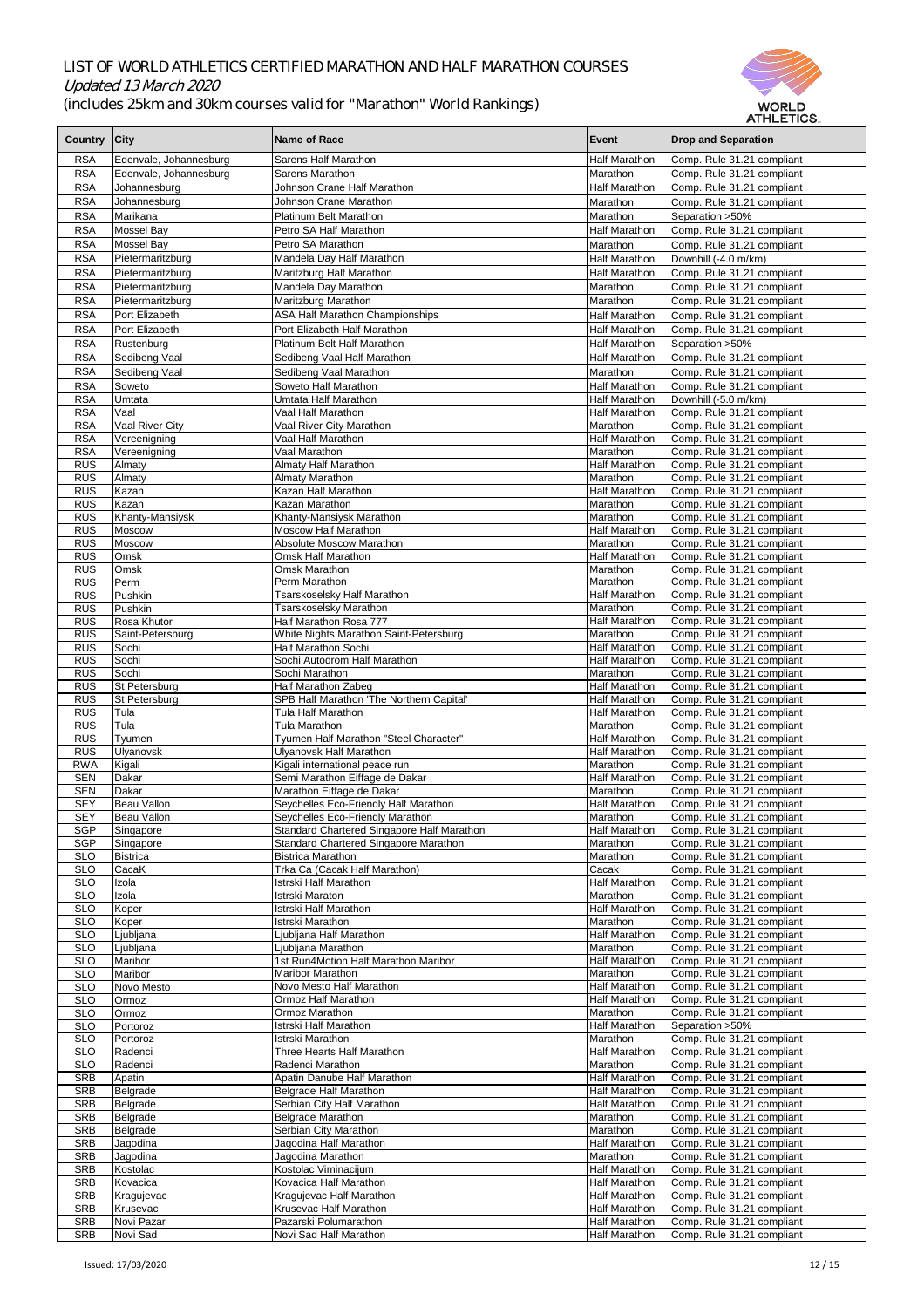



| Country City             |                                  | <b>Name of Race</b>                                                         | Event                                        | <b>Drop and Separation</b>                                |
|--------------------------|----------------------------------|-----------------------------------------------------------------------------|----------------------------------------------|-----------------------------------------------------------|
| <b>SRB</b>               | Svilajnac                        | Svilajnac Half Marathon                                                     | <b>Half Marathon</b>                         | Comp. Rule 31.21 compliant                                |
| <b>SRB</b>               | Vranje                           | Vranje Half Marathon                                                        | <b>Half Marathon</b>                         | Comp. Rule 31.21 compliant                                |
| <b>SRB</b>               | Vranje                           | Vranje Marathon                                                             | Marathon<br><b>Half Marathon</b>             | Comp. Rule 31.21 compliant                                |
| <b>SRB</b><br>SRI        | Zrenjanin<br>Colombo             | Zrenjanin Half Marathon<br>Colombo Half Marathon                            | <b>Half Marathon</b>                         | Comp. Rule 31.21 compliant<br>Comp. Rule 31.21 compliant  |
| SRI                      | Colombo                          | Colombo Marathon                                                            | Marathon                                     | Comp. Rule 31.21 compliant                                |
| <b>SUI</b>               | Geneve                           | <b>Geneve Marathon</b>                                                      | Marathon                                     | Downhill (-1.1 m/km)                                      |
| SUI                      | Greifenseelauf                   | Greifenseelauf Half Marathon                                                | <b>Half Marathon</b>                         | Comp. Rule 31.21 compliant                                |
| SUI                      | Lausanne                         | Lausanne Marathon                                                           | Marathon                                     | Comp. Rule 31.21 compliant                                |
| SUI                      | Lucerne                          | SwissCityMarathon-Lucerne - Half Marathon                                   | <b>Half Marathon</b>                         | Comp. Rule 31.21 compliant                                |
| SUI                      | Lucerne                          | SwissCityMarathon-Lucerne                                                   | Marathon                                     | Comp. Rule 31.21 compliant                                |
| <b>SUI</b>               | Zurich                           | Neujahrsmarathon Zurich Half Marathon                                       | <b>Half Marathon</b>                         | Comp. Rule 31.21 compliant                                |
| SUI                      | Zurich                           | Neujahrsmarathon Zurich<br><b>Zurich Marathon</b>                           | Marathon                                     | Comp. Rule 31.21 compliant                                |
| <b>SUI</b><br><b>SUR</b> | Zurich<br>Paramaribo             | South America Half Marathon Championships                                   | Marathon<br><b>Half Marathon</b>             | Comp. Rule 31.21 compliant<br>Comp. Rule 31.21 compliant  |
| <b>SVK</b>               | Brastislava                      | <b>CSOB Bratislava Marathon</b>                                             | <b>Marathon</b>                              | Comp. Rule 31.21 compliant                                |
| <b>SVK</b>               | Kosice                           | Kosice Peace Half Marathon                                                  | <b>Half Marathon</b>                         | Comp. Rule 31.21 compliant                                |
| <b>SVK</b>               | Kosice                           | Kosice Peace Marathon                                                       | Marathon                                     | Comp. Rule 31.21 compliant                                |
| <b>SWE</b>               | Goteborg                         | Goteborgs Varvet                                                            | <b>Half Marathon</b>                         | Comp. Rule 31.21 compliant                                |
| <b>SWE</b>               | Stockholm                        | <b>ASICS Stockholm Marathon</b>                                             | Marathon                                     | Comp. Rule 31.21 compliant                                |
| <b>TAN</b>               | Moshi                            | Kilimanjaro Premium Lager Half Marathon                                     | <b>Half Marathon</b>                         | Comp. Rule 31.21 compliant                                |
| <b>TAN</b>               | Moshi                            | Kilimanjaro Premium Lager Marathon                                          | Marathon                                     | Comp. Rule 31.21 compliant                                |
| <b>TAN</b>               | <b>Stone Town</b>                | <b>Stone Town Half Marathon</b>                                             | <b>Half Marathon</b>                         | Comp. Rule 31.21 compliant                                |
| <b>TAN</b>               | Stone Town                       | <b>Stone Town Marathon</b>                                                  | Marathon                                     | Comp. Rule 31.21 compliant                                |
| <b>THA</b><br><b>THA</b> | Bang Plat, Bangkok<br>Bangkok    | Bangkok Women's Run<br>Amazing Bangkok Half Marathon                        | <b>Half Marathon</b><br><b>Half Marathon</b> | Comp. Rule 31.21 compliant<br>Comp. Rule 31.21 compliant  |
| <b>THA</b>               | Bangkok                          | Bangkok Midnight Half Marathon                                              | <b>Half Marathon</b>                         | Comp. Rule 31.21 compliant                                |
| <b>THA</b>               | Bangkok                          | <b>BDMS Bangkok Half Marathon</b>                                           | <b>Half Marathon</b>                         | Comp. Rule 31.21 compliant                                |
| <b>THA</b>               | Bangkok                          | Amazing Bangkok Marathon                                                    | Marathon                                     | Comp. Rule 31.21 compliant                                |
| <b>THA</b>               | Bangkok                          | Bangkok Midnight Marathon                                                   | Marathon                                     | Comp. Rule 31.21 compliant                                |
| <b>THA</b>               | Bangkok                          | <b>BDMS Bangkok Marathon</b>                                                | Marathon                                     | Comp. Rule 31.21 compliant                                |
| <b>THA</b>               | Bangkok                          | Thai Sikh Run Half Marathon                                                 | Marathon                                     | Comp. Rule 31.21 compliant                                |
| <b>THA</b>               | Bangsaen                         | Bangsaen21                                                                  | <b>Half Marathon</b>                         | Comp. Rule 31.21 compliant                                |
| <b>THA</b>               | Buriram                          | <b>Buriram Marathon</b>                                                     | Marathon                                     | Comp. Rule 31.21 compliant                                |
| <b>THA</b>               | Buriram                          | <b>Buriram Half</b>                                                         | Marathon                                     | Comp. Rule 31.21 compliant                                |
| <b>THA</b><br><b>THA</b> | Chanthaburi<br>Chanthaburi       | Chanthaburi Scenic Half Marathon<br>Chanthaburi Scenic Marathon             | <b>Half Marathon</b><br>Marathon             | Comp. Rule 31.21 compliant<br>Comp. Rule 31.21 compliant  |
| <b>THA</b>               | Chom Bueng                       | Chom Bueng Half Marathon                                                    | <b>Half Marathon</b>                         | Comp. Rule 31.21 compliant                                |
| <b>THA</b>               | Chom Bueng                       | Chom Bueng Marathon                                                         | Marathon                                     | Comp. Rule 31.21 compliant                                |
| <b>THA</b>               | Chonburi                         | Bangsaen42                                                                  | Marathon                                     | Comp. Rule 31.21 compliant                                |
| <b>THA</b>               | Kanchanaburi                     | River Kwai Half Marathon                                                    | <b>Half Marathon</b>                         | Comp. Rule 31.21 compliant                                |
| <b>THA</b>               | Khon Kaen                        | Khon Kaen International Marathon                                            | Marathon                                     | Comp. Rule 31.21 compliant                                |
| <b>THA</b>               | Korat                            | Korat Powdurance Half Marathon                                              | <b>Half Marathon</b>                         | Comp. Rule 31.21 compliant                                |
| <b>THA</b>               | Korat                            | Korat Powdurance Half Marathon                                              | <b>Half Marathon</b>                         | Comp. Rule 31.21 compliant                                |
| <b>THA</b>               | Korat                            | Korat Powdurance Marathon                                                   | Marathon                                     | Comp. Rule 31.21 compliant                                |
| <b>THA</b>               | Korat                            | Korat Powdurance Marathon                                                   | Marathon                                     | Comp. Rule 31.21 compliant                                |
| <b>THA</b><br><b>THA</b> | Krabi<br>Krabi                   | Krabi Half Marathon<br>Krabi Marathon                                       | <b>Half Marathon</b><br>Marathon             | Comp. Rule 31.21 compliant<br>Comp. Rule 31.21 compliant  |
| <b>THA</b>               | Laem Sadet                       | Khung Wiman Half Marathon                                                   | Half Marathon                                | Comp. Rule 31.21 compliant                                |
| <b>THA</b>               | Mueang Kanchanaburi              | River Kwai Half Marathon / Thailand Championships                           | <b>Half Marathon</b>                         | Comp. Rule 31.21 compliant                                |
| <b>THA</b>               | Nong Khai                        | Nong Khai Asean Half Marathon                                               | <b>Half Marathon</b>                         | Comp. Rule 31.21 compliant                                |
| <b>THA</b>               | Nong Khai                        | Nong Khai Asean Marathon                                                    | Marathon                                     | Comp. Rule 31.21 compliant                                |
| <b>THA</b>               | Phuket                           | Laguna Phuket Half Marathon                                                 | <b>Half Marathon</b>                         | Comp. Rule 31.21 compliant                                |
| <b>THA</b>               | Phuket                           | Laguna Phuket Marathon                                                      | Marathon                                     | Comp. Rule 31.21 compliant                                |
| <b>THA</b>               | Phuket                           | Phukethon                                                                   | Marathon                                     | Comp. Rule 31.21 compliant                                |
| <b>TJK</b>               | Dushanbe                         | Dushanbe International Race Half Marathon                                   | <b>Half Marathon</b>                         | Comp. Rule 31.21 compliant                                |
| <b>TKS</b><br><b>TKS</b> | Providenciales<br>Providenciales | Move-A-Thon Half Marathon<br>Move-A-Thon Marathon                           | <b>Half Marathon</b><br>Marathon             | Comp. Rule 31.21 compliant<br>Comp. Rule 31.21 compliant  |
| <b>TPE</b>               | Fanlu Township                   | Chiayi Alishan Half Marathon                                                | <b>Half Marathon</b>                         | Comp. Rule 31.21 compliant                                |
| <b>TPE</b>               | <b>Kaohsiung City</b>            | Kaohsiung International Marathon                                            | Marathon                                     | Comp. Rule 31.21 compliant                                |
| <b>TPE</b>               | New Taipei City                  | Wan-Jin-Shi International Marathon                                          | Marathon                                     | Comp. Rule 31.21 compliant                                |
| <b>TPE</b>               | <b>Tainan City</b>               | Tainan Historical Capital International Half Marathon                       | <b>Half Marathon</b>                         | Comp. Rule 31.21 compliant                                |
| <b>TPE</b>               | <b>Tainan City</b>               | Tainan Historical Capital International Marathon                            | Marathon                                     | Comp. Rule 31.21 compliant                                |
| <b>TPE</b>               | Tainan City                      | Zengwen Reservoir Marathon                                                  | Marathon                                     | Comp. Rule 31.21 compliant                                |
| <b>TPE</b>               | <b>Taipei City</b>               | Eva Air Half Marathon Taipei                                                | Half Marathon                                | Comp. Rule 31.21 compliant                                |
| <b>TPE</b>               | Taipei City                      | Taipei Marathon                                                             | <b>Marathon</b>                              | Comp. Rule 31.21 compliant                                |
| <b>TPE</b>               | Taoyuan                          | <b>Taoyuan National Games Marathon</b>                                      | Marathon                                     | Comp. Rule 31.21 compliant                                |
| <b>TTO</b><br><b>TTO</b> | Chaguanas<br>Lambeau             | <b>Bankers Insurance Half Marathon</b><br>Sea to Sea Marathon Half Marathon | <b>Half Marathon</b><br><b>Half Marathon</b> | Separation > 50%<br>Downhill (-2.2 m/km), Separation >50% |
| <b>TTO</b>               | Lambeau                          | Sea to Sea Marathon                                                         | Marathon                                     | Downhill (-11.8 m/km), Separation > 50%                   |
| <b>TTO</b>               | St. Augustine                    | <b>UWI-SPEC Half Marathon</b>                                               | <b>Half Marathon</b>                         | Comp. Rule 31.21 compliant                                |
| <b>TUN</b>               | Carthage                         | The Carthage Race / Half marathon                                           | <b>Half Marathon</b>                         | Comp. Rule 31.21 compliant                                |
| <b>TUN</b>               | Carthage                         | The Carthage Race / Marathon                                                | Marathon                                     | Comp. Rule 31.21 compliant                                |
| <b>TUN</b>               | Sfax                             | Semi Marathon International Sfax Ville                                      | <b>Half Marathon</b>                         | Comp. Rule 31.21 compliant                                |
| <b>TUN</b>               | <b>Sfax</b>                      | SOPAL Sfax Semi Marathon international des oliviers                         | <b>Half Marathon</b>                         | Comp. Rule 31.21 compliant                                |
| <b>TUN</b>               | <b>Sfax</b>                      | SOPAL Sfax Marathon international des oliviers                              | Marathon                                     | Comp. Rule 31.21 compliant                                |
| <b>TUN</b>               | Sousse                           | Semi marathon inernational Tunisia Women s Run                              | <b>Half Marathon</b>                         | Comp. Rule 31.21 compliant                                |
| <b>TUN</b>               | Tunis                            | Semi Marathon Comar                                                         | <b>Half Marathon</b>                         | Comp. Rule 31.21 compliant                                |
| <b>TUN</b>               | Tunis                            | <b>Marathon Comar</b><br>Half Marathon International Adana                  | Marathon<br><b>Half Marathon</b>             | Comp. Rule 31.21 compliant                                |
| <b>TUR</b><br><b>TUR</b> | Adana<br>Ankara                  | International Ankara Democracy Marathon                                     | Marathon                                     | Comp. Rule 31.21 compliant<br>Comp. Rule 31.21 compliant  |
| <b>TUR</b>               | Antalya                          | Runatolia International Half Marathon                                       | <b>Half Marathon</b>                         | Comp. Rule 31.21 compliant                                |
| <b>TUR</b>               | Antalya                          | Runatolia International Marathon                                            | Marathon                                     | Comp. Rule 31.21 compliant                                |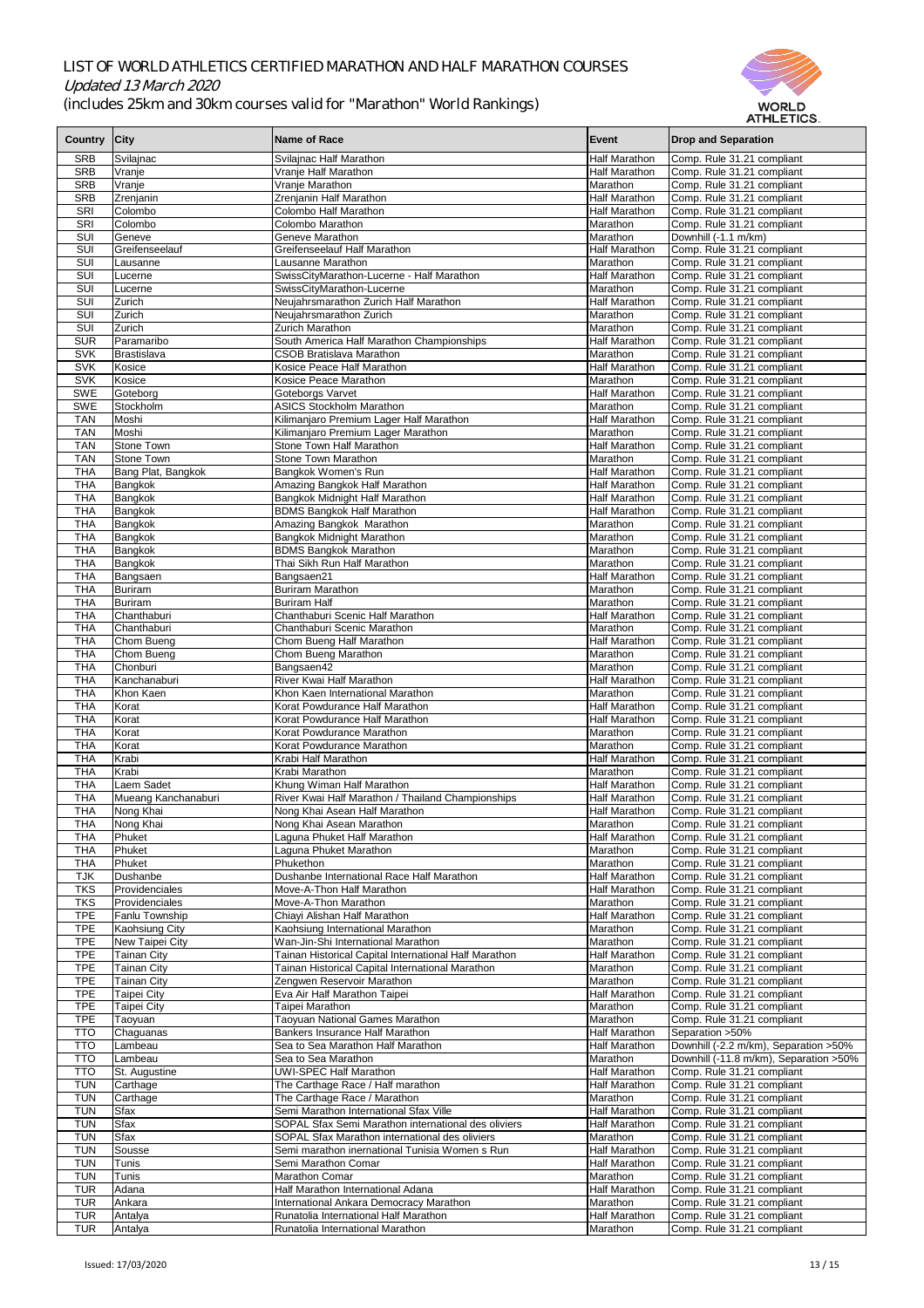

|              |                      |                                                        |                      | AI HLE HUS.                             |
|--------------|----------------------|--------------------------------------------------------|----------------------|-----------------------------------------|
| Country City |                      | <b>Name of Race</b>                                    | Event                | <b>Drop and Separation</b>              |
|              |                      |                                                        |                      |                                         |
| <b>TUR</b>   | Batman               | <b>Batman Half Marathon</b>                            | <b>Half Marathon</b> | Comp. Rule 31.21 compliant              |
| <b>TUR</b>   | Bodrum               | Global Run Bodrum Half Marathon                        | <b>Half Marathon</b> | Comp. Rule 31.21 compliant              |
| <b>TUR</b>   | Bursa                | <b>Eker I Run Marathon</b>                             | Marathon             | Downhill (-41.5 m/km), Separation > 50% |
| <b>TUR</b>   | Canakkale            | I run 4 peace half marathon                            | <b>Half Marathon</b> | Separation > 50%                        |
| <b>TUR</b>   | Darica               | Darica Half Marathon                                   | <b>Half Marathon</b> | Comp. Rule 31.21 compliant              |
| <b>TUR</b>   | Didim                | <b>Didim Half Marathon</b>                             | <b>Half Marathon</b> | Comp. Rule 31.21 compliant              |
| <b>TUR</b>   | Eskisehir            | Ford Otosan Eskisehir Kurtulus Half Marathon           | <b>Half Marathon</b> | Comp. Rule 31.21 compliant              |
| <b>TUR</b>   | Gaziantep            | Gazi Half Marathon                                     | <b>Half Marathon</b> |                                         |
|              |                      |                                                        |                      | Comp. Rule 31.21 compliant              |
| <b>TUR</b>   | Giresun              | Giresun half marathon                                  | <b>Half Marathon</b> | Comp. Rule 31.21 compliant              |
| <b>TUR</b>   | Istanbul             | Vodafone Istanbul Half Marathon                        | <b>Half Marathon</b> | Comp. Rule 31.21 compliant              |
| <b>TUR</b>   | Istanbul             | <b>Istanbul Marathon</b>                               | Marathon             | Comp. Rule 31.21 compliant              |
| <b>TUR</b>   | Izmir                | Izmir Half marathon                                    | <b>Half Marathon</b> | Comp. Rule 31.21 compliant              |
| <b>TUR</b>   | Izmir                | Izmir International Marathon                           | <b>Marathon</b>      | Comp. Rule 31.21 compliant              |
| <b>TUR</b>   | Kyrenia              | International Kyrenia Half Marathon                    | <b>Half Marathon</b> | Comp. Rule 31.21 compliant              |
| <b>TUR</b>   | Kyrenia              | International Kyrenia Marathon                         | Marathon             | Comp. Rule 31.21 compliant              |
| <b>TUR</b>   | Maris                | Run Maris Run half Marathon                            | <b>Half Marathon</b> | Comp. Rule 31.21 compliant              |
|              |                      |                                                        |                      |                                         |
| <b>TUR</b>   | Mersin               | <b>Mersin Marathon</b>                                 | Marathon             | Comp. Rule 31.21 compliant              |
| <b>TUR</b>   | Pamukkale            | Pamukkale Half Marathon                                | <b>Half Marathon</b> | Comp. Rule 31.21 compliant              |
| <b>TUR</b>   | Patras               | Achaia Half Marathon                                   | <b>Half Marathon</b> | Separation > 50%                        |
| <b>TUR</b>   | Polatli              | <b>Gordion Half Marathon</b>                           | <b>Half Marathon</b> | Comp. Rule 31.21 compliant              |
| <b>TUR</b>   | <b>Selcuk</b>        | International Ancient City Ephesus Half Marathon       | <b>Half Marathon</b> | Comp. Rule 31.21 compliant              |
| <b>TUR</b>   | <b>Tarsus</b>        | <b>Tarsus Half Marathon</b>                            | <b>Half Marathon</b> | Comp. Rule 31.21 compliant              |
| <b>TUR</b>   | Trabzon              | <b>Trabzon Semi Marathon</b>                           | <b>Half Marathon</b> | Comp. Rule 31.21 compliant              |
| <b>UAE</b>   | Abu Dhabi            | Abu Dhabi Half Marathon - Corniche                     | <b>Half Marathon</b> | Comp. Rule 31.21 compliant              |
|              |                      |                                                        |                      |                                         |
| <b>UAE</b>   | Abu Dhabi            | Al Hundayriat Island Half Marathon                     | <b>Half Marathon</b> | Comp. Rule 31.21 compliant              |
| <b>UAE</b>   | Abu Dhabi            | <b>ADNOC Abu Dhabi Marathon</b>                        | Marathon             | Comp. Rule 31.21 compliant              |
| <b>UAE</b>   | Dubai                | Dubai Marathon                                         | <b>I</b> Marathon    | Comp. Rule 31.21 compliant              |
| <b>UAE</b>   | Ras Al Khaimah       | Ras Al Khaimah Half Marathon                           | <b>Half Marathon</b> | Comp. Rule 31.21 compliant              |
| <b>UAE</b>   | Sharjah              | Sharjah Half Marathon                                  | <b>Half Marathon</b> | Comp. Rule 31.21 compliant              |
| <b>UAE</b>   | Yas Island           | Abu Dhabi Striders Half Marathon                       | Half Marathon        | Comp. Rule 31.21 compliant              |
| <b>UKR</b>   | Dnipro               | Dnipro Half Marathon                                   | <b>Half Marathon</b> | Comp. Rule 31.21 compliant              |
|              |                      |                                                        | Marathon             |                                         |
| <b>UKR</b>   | Dnipro               | Dnipro Marathon                                        |                      | Comp. Rule 31.21 compliant              |
| <b>UKR</b>   | Kharkhiv             | Kharkhiv Half Marathon                                 | <b>Half Marathon</b> | Comp. Rule 31.21 compliant              |
| <b>UKR</b>   | Kharkhiv             | Kharkhiv Marathon                                      | Marathon             | Comp. Rule 31.21 compliant              |
| <b>UKR</b>   | Kyiv                 | <b>Bila Tserkva Half Marathon</b>                      | <b>Half Marathon</b> | Comp. Rule 31.21 compliant              |
| <b>UKR</b>   | Kyiv                 | <b>Bila Tserkva Marathon</b>                           | Marathon             | Comp. Rule 31.21 compliant              |
| <b>UKR</b>   | Kyiv                 | Wizz Air Kyiv City Marathon                            | Marathon             | Comp. Rule 31.21 compliant              |
| <b>USA</b>   | Atlanta, GA          | U.S. Olympic Team Trials Marathon                      | Marathon             | Comp. Rule 31.21 compliant              |
| <b>USA</b>   | Baltimore, MD        | <b>Baltimore Running Festival Half Marathon</b>        | <b>Half Marathon</b> | Comp. Rule 31.21 compliant              |
|              |                      |                                                        |                      |                                         |
| <b>USA</b>   | Baltimore, MD        | <b>Baltimore Marathon</b>                              | Marathon             | Comp. Rule 31.21 compliant              |
| <b>USA</b>   | Big Sur, CA          | <b>Big Sur International Marathon</b>                  | Marathon             | Downhill (-2.2 m/km), Separation > 50%  |
| <b>USA</b>   | Boston, MA           | <b>B.A.A. Half Marathon</b>                            | Half Marathon        | Comp. Rule 31.21 compliant              |
| <b>USA</b>   | Boston, MA           | <b>Boston Marathon</b>                                 | Marathon             | Downhill (-3.2 m/km), Separation > 50%  |
| <b>USA</b>   | Chattanooga, TN      | Chattanooga Marathon                                   | Marathon             | Comp. Rule 31.21 compliant              |
| <b>USA</b>   | Chicago, IL          | Rock 'n' Roll Half Marathon Chicago                    | <b>Half Marathon</b> | Comp. Rule 31.21 compliant              |
| <b>USA</b>   | Chicago, IL          | The Bank of America Chicago Marathon                   | Marathon             | Comp. Rule 31.21 compliant              |
| <b>USA</b>   | Corning, NY          | Wineglass Half Marathon                                | <b>Half Marathon</b> | Separation > 50%                        |
| <b>USA</b>   |                      | <b>Wineglass Marathon</b>                              | Marathon             | Downhill (-1.4 m/km), Separation > 50%  |
|              | Corning, NY          |                                                        |                      |                                         |
| <b>USA</b>   | Dallas, TX           | <b>BMW Dallas Marathon</b>                             | Marathon             | Comp. Rule 31.21 compliant              |
| <b>USA</b>   | Detroit, MI          | Detroit Free Press / Talmer Bank US Only Half Marathon | <b>Half Marathon</b> | Comp. Rule 31.21 compliant              |
| <b>USA</b>   | Detroit, MI          | Detroit Free Press / Talmer Bank Marathon              | Marathon             | Comp. Rule 31.21 compliant              |
| <b>USA</b>   | Duluth, MN           | Garry Bjorklund Half Marathon                          | <b>Half Marathon</b> | Separation > 50%                        |
| <b>USA</b>   | Duluth, MN           | <b>Grandma's Marathon</b>                              | Marathon             | Separation > 50%                        |
| <b>USA</b>   | El Paso, TX          | El Paso Marathon                                       | Marathon             | Comp. Rule 31.21 compliant              |
| <b>USA</b>   | Friday Harbor, WA    | San Juan Island Marathon                               | Marathon             | Comp. Rule 31.21 compliant              |
| <b>USA</b>   | Grand Rapids, MI     | Amway River Bank Run 25K                               | 25 km                | Comp. Rule 31.21 compliant              |
| <b>USA</b>   | Honolulu, HI         | HMSA 30 Kilometers Race Course                         | 30 km                | Comp. Rule 31.21 compliant              |
|              |                      |                                                        |                      |                                         |
| <b>USA</b>   | Honolulu, HI         | Honolulu Marathon                                      | Marathon             | Comp. Rule 31.21 compliant              |
| <b>USA</b>   | Houston, TX          | Aramco Houston Half Marathon                           | <b>Half Marathon</b> | Comp. Rule 31.21 compliant              |
| <b>USA</b>   | Houston, TX          | <b>Chevron Houston Marathon</b>                        | Marathon             | Comp. Rule 31.21 compliant              |
| <b>USA</b>   | Kitty Hawk, NC       | <b>Outer Banks Marathon</b>                            | Marathon             | Separation > 50%                        |
| <b>USA</b>   | Lake Buena Vista, FL | Disney D&W Half Marathon                               | Half Marathon        | Comp. Rule 31.21 compliant              |
| <b>USA</b>   | Lake Buena Vista, FL | Disney D&W Marathon                                    | Marathon             | Comp. Rule 31.21 compliant              |
| <b>USA</b>   | Las Vegas, NV        | Rock 'n' Roll Las Vegas Half Marathon                  | <b>Half Marathon</b> | Comp. Rule 31.21 compliant              |
| <b>USA</b>   | Las Vegas, NV        | Rock 'n' Roll Las Vegas Marathon                       | Marathon             | Comp. Rule 31.21 compliant              |
| <b>USA</b>   | Los Angeles, CA      | Los Angeles Marathon                                   | Marathon             | Separation > 50%                        |
|              |                      |                                                        |                      |                                         |
| <b>USA</b>   | Maui, HI             | Maui Oceanfront Half Marathon                          | <b>Half Marathon</b> | Comp. Rule 31.21 compliant              |
| <b>USA</b>   | Maui, HI             | Maui Marathon                                          | Marathon             | Separation > 50%                        |
| <b>USA</b>   | Miami, FL            | North American Intercontinental Marathon               | Marathon             | Comp. Rule 31.21 compliant              |
| <b>USA</b>   | Monterey Bay, CA     | <b>Big Sur Half Marathon</b>                           | <b>Half Marathon</b> | Comp. Rule 31.21 compliant              |
| <b>USA</b>   | Monterey Bay, CA     | Monterey Bay Half Marathon                             | <b>Half Marathon</b> | Comp. Rule 31.21 compliant              |
| <b>USA</b>   | New York, NY         | United Airlines New York City Half                     | <b>Half Marathon</b> | Separation > 50%                        |
| <b>USA</b>   | New York, NY         | <b>TCS New York City Marathon</b>                      | Marathon             | Comp. Rule 31.21 compliant              |
| <b>USA</b>   | Philadelphia, PA     | Rock 'n' Roll Philadelphia Half Marathon               | <b>Half Marathon</b> | Comp. Rule 31.21 compliant              |
|              | Philadelphia, PA     | Philadelphia Marathon                                  | Marathon             |                                         |
| <b>USA</b>   |                      |                                                        |                      | Comp. Rule 31.21 compliant              |
| <b>USA</b>   | Pittsburgh, PA       | Pittsburgh Half Marathon                               | <b>Half Marathon</b> | Comp. Rule 31.21 compliant              |
| <b>USA</b>   | Portland, OR         | <b>Portland Marathon</b>                               | Marathon             | Comp. Rule 31.21 compliant              |
| <b>USA</b>   | Sacramento           | California International Marathon                      | Marathon             | Downhill (-2.2 m/km), Separation > 50%  |
| <b>USA</b>   | San Antonio, TX      | Humana Rock 'n' Roll San Antonion Marathon             | Marathon             | Comp. Rule 31.21 compliant              |
| <b>USA</b>   | San Diego, CA        | Rock 'n' Roll San Diego Half Marathon                  | <b>Half Marathon</b> | Comp. Rule 31.21 compliant              |
| <b>USA</b>   | San Diego, CA        | Rock 'n' Roll San Diego Marathon                       | Marathon             | Comp. Rule 31.21 compliant              |
| <b>USA</b>   | South Lake Tahoe, CA | Lake Tahoe Half Marathon                               | <b>Half Marathon</b> | Downhill (-7.1 m/km), Separation >50%   |
| <b>USA</b>   | South Lake Tahoe, CA | Lake Tahoe Marathon                                    | Marathon             | Downhill (-1.6 m/km), Separation > 50%  |
|              |                      |                                                        |                      |                                         |